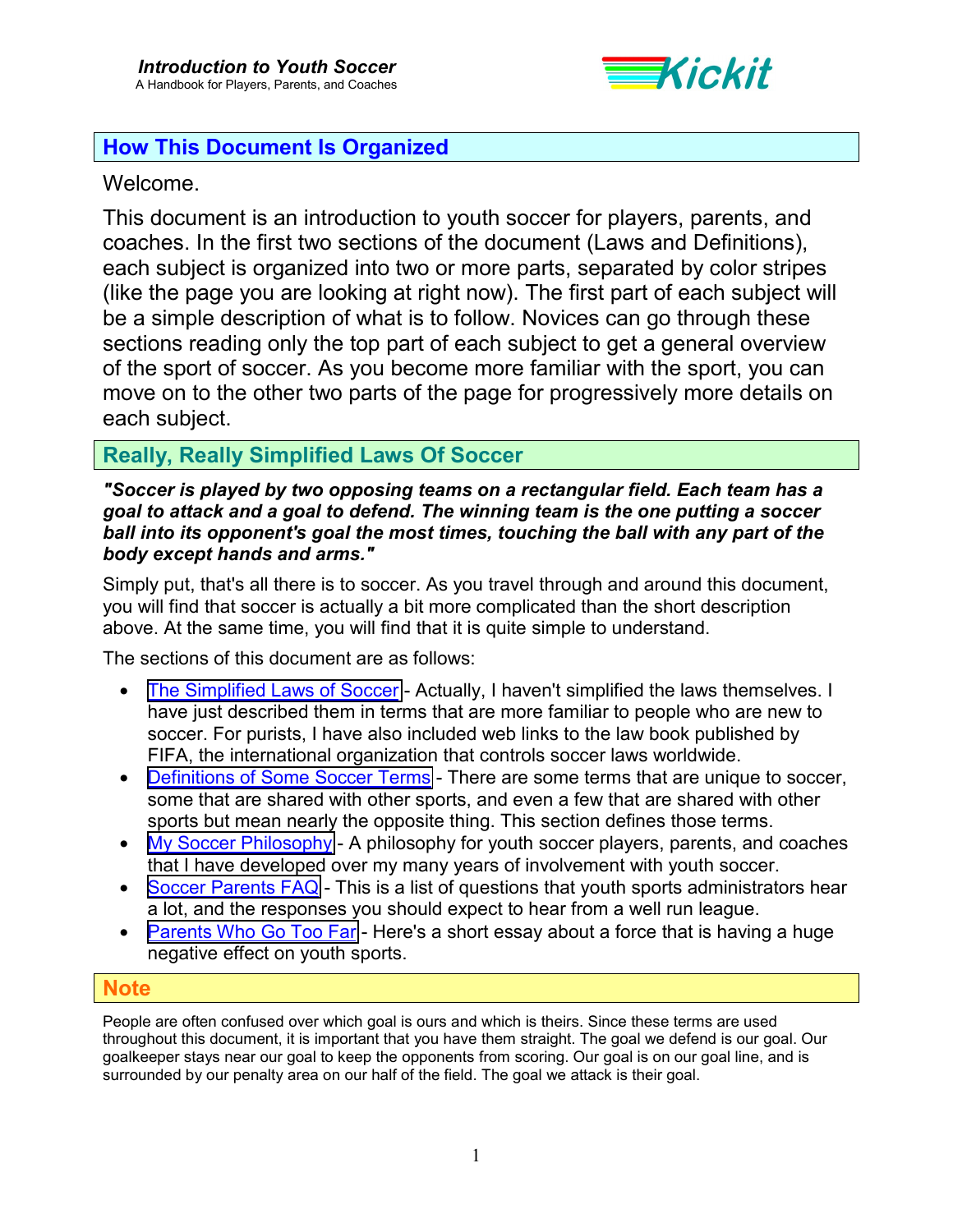

# <span id="page-1-0"></span>**The Simplified Laws Of Soccer**

Laws 1 through 6 describe the game environment. (The field is rectangular, the ball is a sphere, each team has 11 players in jerseys and shinguards, and there is a referee and two assistant referees.)

## **Law 1. The Field of Play**

A typical soccer field is shown here. The rectangle nearest the goal is the goal area. The larger rectangle outside the goal area is the penalty area. The lines on the ends of the field are called goal lines. The lines on the sides of the field are called touch lines.



## **More About Law 1**

The penalty area has three uses.

- The goalkeeper may touch the ball with hands or arms when inside the penalty area.
- Direct free kicks become penalty kicks when a [major foul](#page-28-0) occurs inside the fouling team's penalty area.
- Free kicks taken by a team inside its own penalty area (including goal kicks) must leave the penalty area before being touched a second time. In addition, all opponents must be outside of the penalty area during these free kicks.

The goal area has four uses.

- All goal kicks are taken from inside the goal area.
- No player may [charge](#page-23-0) the goalkeeper if the goalkeeper is in the goal area without the ball.
- Free kicks taken by a team inside its own goal area (including goal kicks) may be placed anywhere inside the goal area, not just where the infraction occurred.
- Indirect free kicks awarded to a team inside the opponent's goal area, and all drop [balls](#page-25-0) inside the goal area, are brought to the top boundary (6-yard line) before being kicked.

The halfway line across the middle of the field has two uses.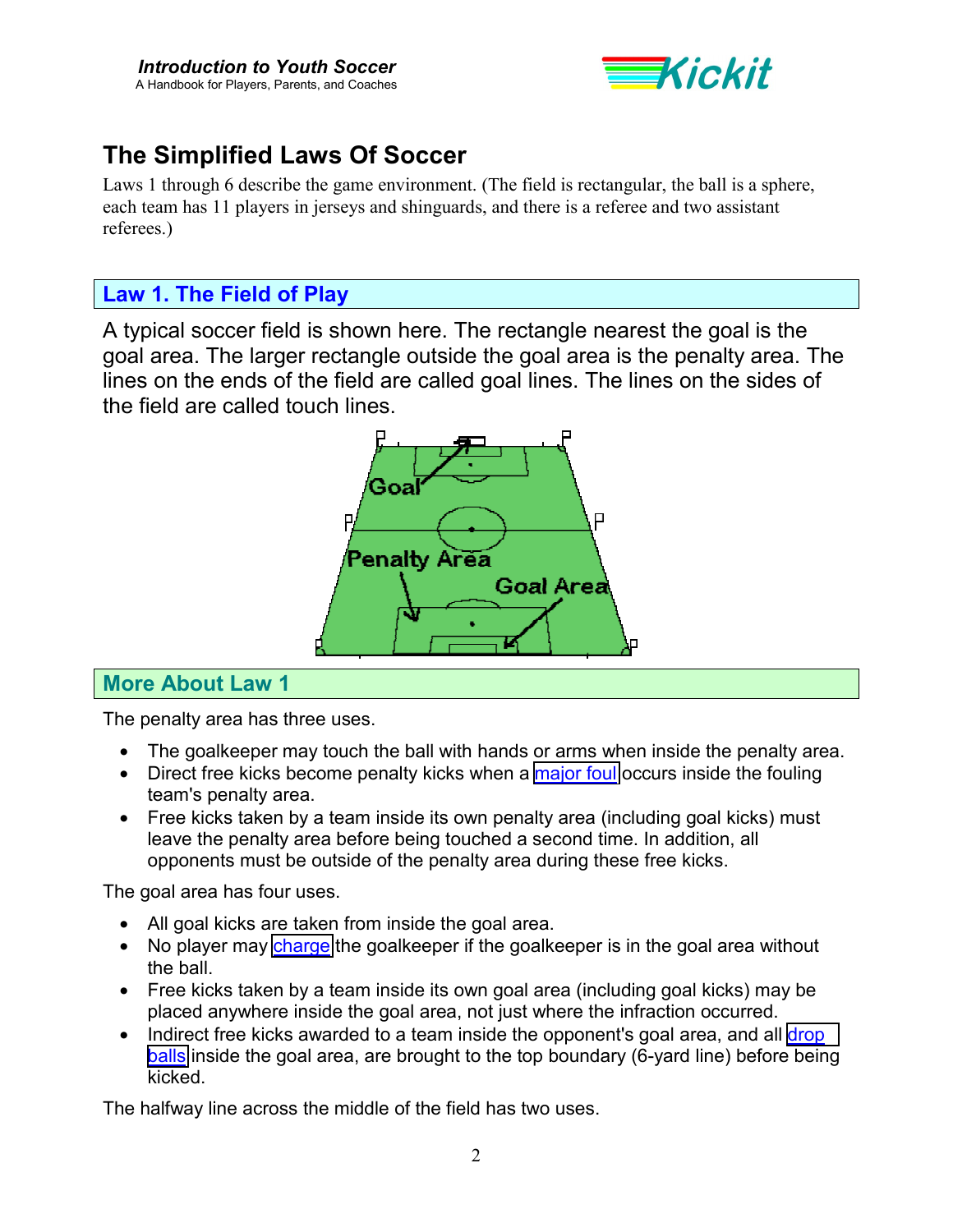

- During the kickoff, each team must remain on its own side of the halfway line until the ball is kicked into play.
- A player cannot be offside if on his team's side of the halfway line.

The circle in the center of the field is called the center circle. During the kickoff, every member of the non-kicking team must stay outside of the center circle until the ball is kicked into play.

The partial circles in the corners of the field are called the corner areas. The ball is placed in the nearest corner area when a team is awarded a corner kick.

The partial circle at the top of the penalty area is called the penalty arc. During penalty kicks, all players from both teams, except the kicker, must be outside of the arc until the ball is kicked.

The small spot inside the penalty area is the penalty kick mark. The ball is set on the penalty kick mark for penalty kicks.

### **Even More About Law 1**

The length of a soccer field may vary from 100 to 130 yards. The width may vary from 50 to 100 yards. None of the other field measurements are quite as variable as the width and length. However, all dimensions may be made smaller for younger soccer players.

Lines are not wider than 5 inches.

The goal posts are 8 yards apart and not more than 5 inches thick.

The back of the goal post should line up with the back of the goal line.

The bottom of the crossbar is 8 feet above the ground.

The goal area extends 6 yards out from the goal line, and is 20 yards wide.

The penalty area extends 18 yards out from the goal line, and is 44 yards wide.

The center circle is at the exact center of the field, with a radius of 10 yards.

The corner areas are centered on the corners of the field and each has a radius of 1 yard.

The circular penalty kick mark has its center 12 yards from the goal line and is 9 inches in diameter.

The penalty arcs are centered on the penalty kick marks and each has a radius of 10 yards.

At the higher levels of soccer, the players, coaches, and other team officials are constrained by an area near the sideline known as the [Technical Area.](http://www.fifa.com/fifa/handbook/laws/law.19.frame.html)

**Click [\[FIFA\]](http://www.fifa.com/fifa/handbook/laws/law.1.frame.html) for the official FIFA version of Law 1.**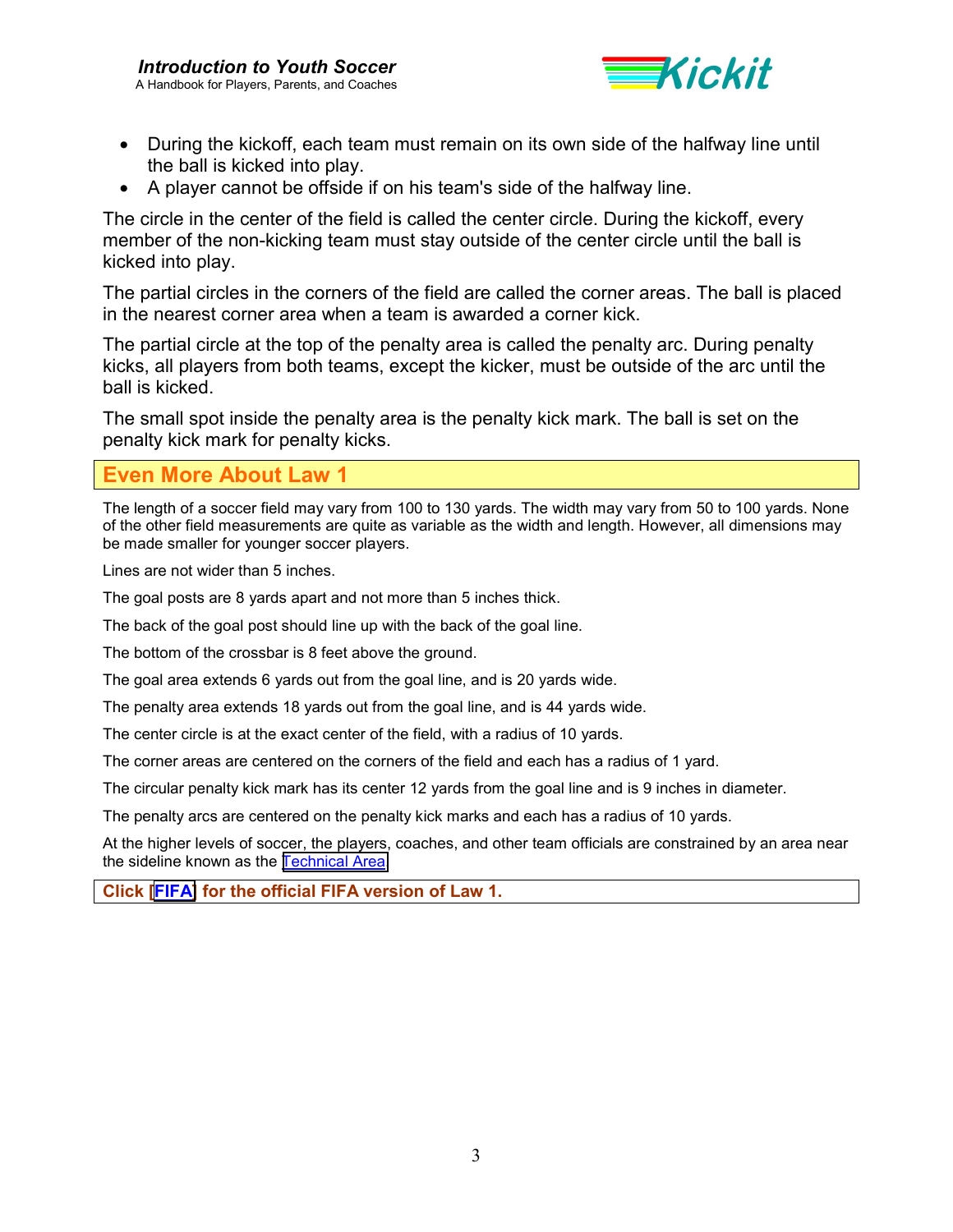

# **Law 2. The Ball**

Soccer balls come in three sizes. Older children and adults use size 5 soccer balls. Medium children use size 4. Small children use size 3.

**More About Law 2** 

The size of a soccer ball (3, 4, or 5) is usually printed on the ball. Size 3 balls have a circumference of 23 to 24 inches. Size 4 is 25 to 26 inches and size 5 is 27 to 28 inches.

**Click [\[FIFA\]](http://www.fifa.com/fifa/handbook/laws/law.2.frame.html) for the official FIFA version of Law 2.**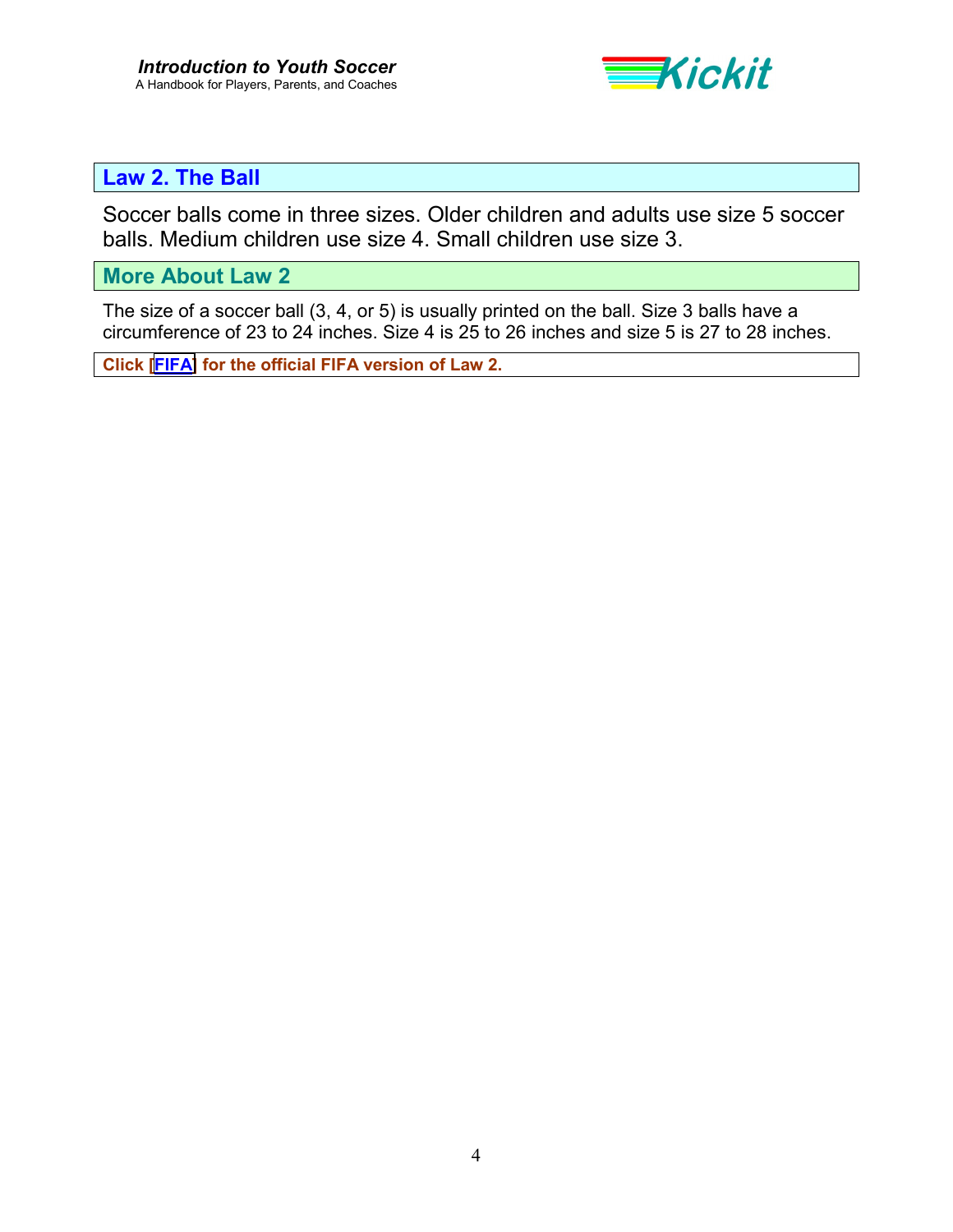

## **Law 3. Number of Players**

Older children play with eleven players from each team on the field, one of whom is the goalkeeper. Lower ages often use fewer players.

### **More About Law 3**

If a player on the field is tired or injured, the coach may want to substitute a player from the sidelines for the tired or injured player. Most youth leagues use *free substitution*. This means that a team may use as many "subs" as their roster allows, and players leaving the field may return to the game later.

Substitutions are allowed only when the ball is out of play. The usual substitution opportunities in youth soccer leagues are

- before a throw-in by the substituting team
- before a goal kick by either team
- after a goal is scored
- at half-time
- after an injury.

Substitutions are usually not allowed before

- throw-ins by the opponent
- corner kicks by either team
- free kicks due to law violations.

The minimum number of players needed to begin a game is determined by each league. Usually it is 7 or 8 players. The referee should attempt to start the game on schedule, but may wait up to 15 minutes for more players to arrive if either team has too few players.

## **Opinion on Law 3**

Unfortunately, a player shortage is quite likely to occur in the lowest levels of youth soccer. Family vacations, school events, and summer camp are just a few of the reasons for a child being unable to attend a game. Some coaches are willing to put a full squad of eleven on the field against opponents unable to show up with that many. At the lowest, non-competitive levels of soccer this should never be allowed to happen. Using eleven players against eight defies the basic rule of soccer that nobody should gain an advantage except through superior abilities. "Numbers up" is not the same as having superior abilities.

The coach of a team that greatly outnumbers the opponents should volunteer to play fewer players to keep the numbers equal. The short-handed coach is not required to accept the offer, but should at least be given the choice. Similarly, it is not proper for a team with twenty-two players to replace every player on the field with rested players at each substitution opportunity. This slows down the game and reflects poorly on the intentions of the coach.

#### **Click [\[FIFA\]](http://www.fifa.com/fifa/handbook/laws/law.3.frame.html) for the official FIFA version of Law 3.**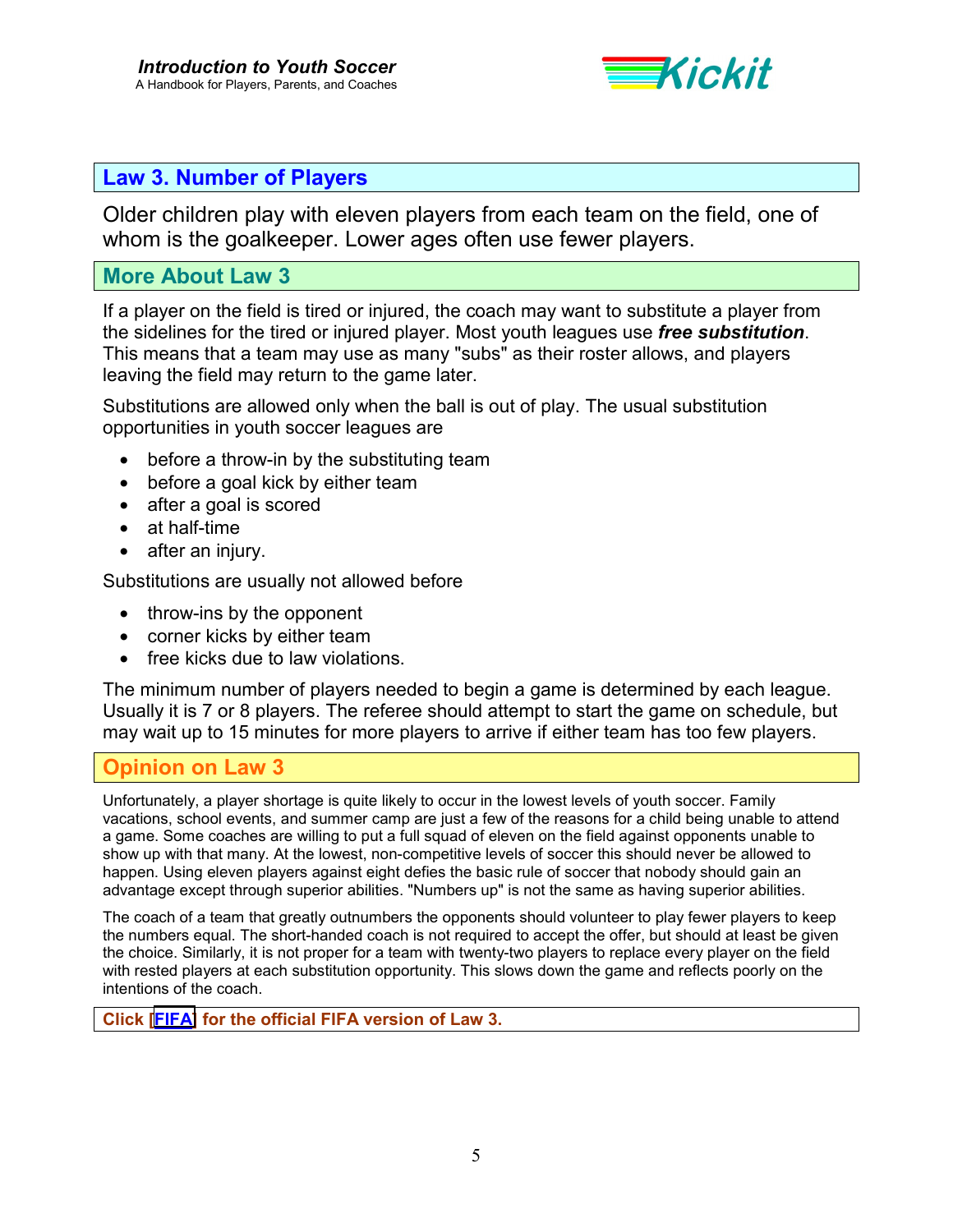

## **Law 4. Players Equipment**

A soccer team must wear matching jerseys, except the goalkeeper, who must wear a contrasting jersey. Shin guards are required for all players.

### **More About Law 4**

Each soccer jersey should have a number on the back. Use of the same jersey number by two players on the same team is prohibited. There are no rules regarding the color of socks, shoes, or shorts. Coaches prefer that each team have matching socks to make teammates easier to find in tight quarters.

Goalkeepers often wear gloves to make catching the ball easier. Because of the large amount of contact with the ground, goalkeepers may also wear small amounts of padding on their knees, hips, elbows, and shoulders. A goalkeeper who occasionally dives near the goal posts may decide to wear a lightweight helmet. All of these should be allowed by youth soccer leagues, but rules may vary.

### **More About Law 4**

Most referees disapprove of players wearing hats during a game, except possibly stocking caps on a Minnesota autumn evening. All referees disapprove of all jewelry, including earrings, necklaces, chains, pins, watches, bracelets, rings, and hard hair barrettes. Wire-rimmed glasses, and other glasses without a safety strap are also prohibited. Medical ID bracelets are allowed, but may be covered with tape or a wrist band. Local rules may prohibit boxer shorts or other long shorts sticking out from under a player's soccer shorts.

In all soccer leagues, shin guards should be required for all players. The most common soccer injuries, by far, are to the legs, and a little protection from shin guards goes a long way. If your soccer league does not require shin guards, international soccer law encourages you to ask that it be added as a requirement.

Like shin guards, cleats are strongly recommended and often required.

**Click [\[FIFA\]](http://www.fifa.com/fifa/handbook/laws/law.4.frame.html) for the official FIFA version of Law 4.**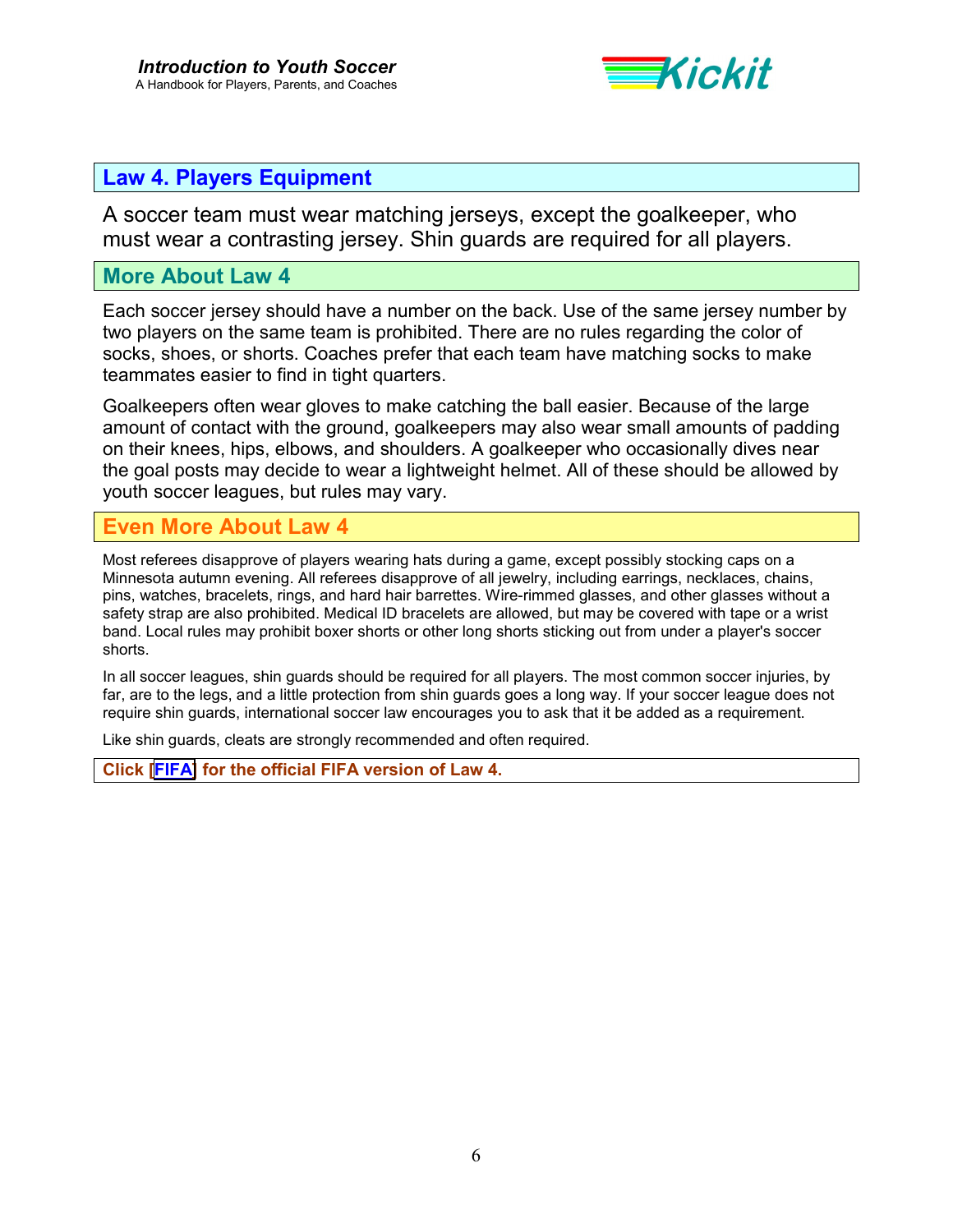

### **Law 5. Referees**

The referee is the person carrying a whistle. Sometimes there are 2 referees on the field, but usually there is 1 referee and 2 assistant referees.

### **More About Law 5**

The referee must be extremely familiar with the laws of soccer, including the variations used by the leagues in which he or she will be working. Anyone interested in becoming a certified referee must attend a class offered by the United States Soccer Federation (USSF) or a similar governing body. Besides discussing the laws and the official referee uniform, these classes cover the special duties and responsibilities taken on by the referee, as follows:

The referee must

- stop play for law violations, unless the violating team gains an [advantage](#page-21-0) by stopping play
- approve the ball and player's equipment
- signal for start of play after all stoppages
- keep track of time and score
- award [cautions](#page-22-0) [\(yellow cards\)](#page-39-0) and [ejections](#page-26-0) [\(red cards\)](#page-32-0) to any deserving player
- keep everyone off the field except players and assistant referees
- watch for injuries

The referee has the authority to [suspend](#page-35-0) or [terminate](#page-37-0) a game for weather, spectator interference, or almost any other cause. Complete control of the game begins at the instant the referee walks onto the field before the game.

**Click [\[FIFA\]](http://www.fifa.com/fifa/handbook/laws/law.5.frame.html) for the official FIFA version of Law 5.**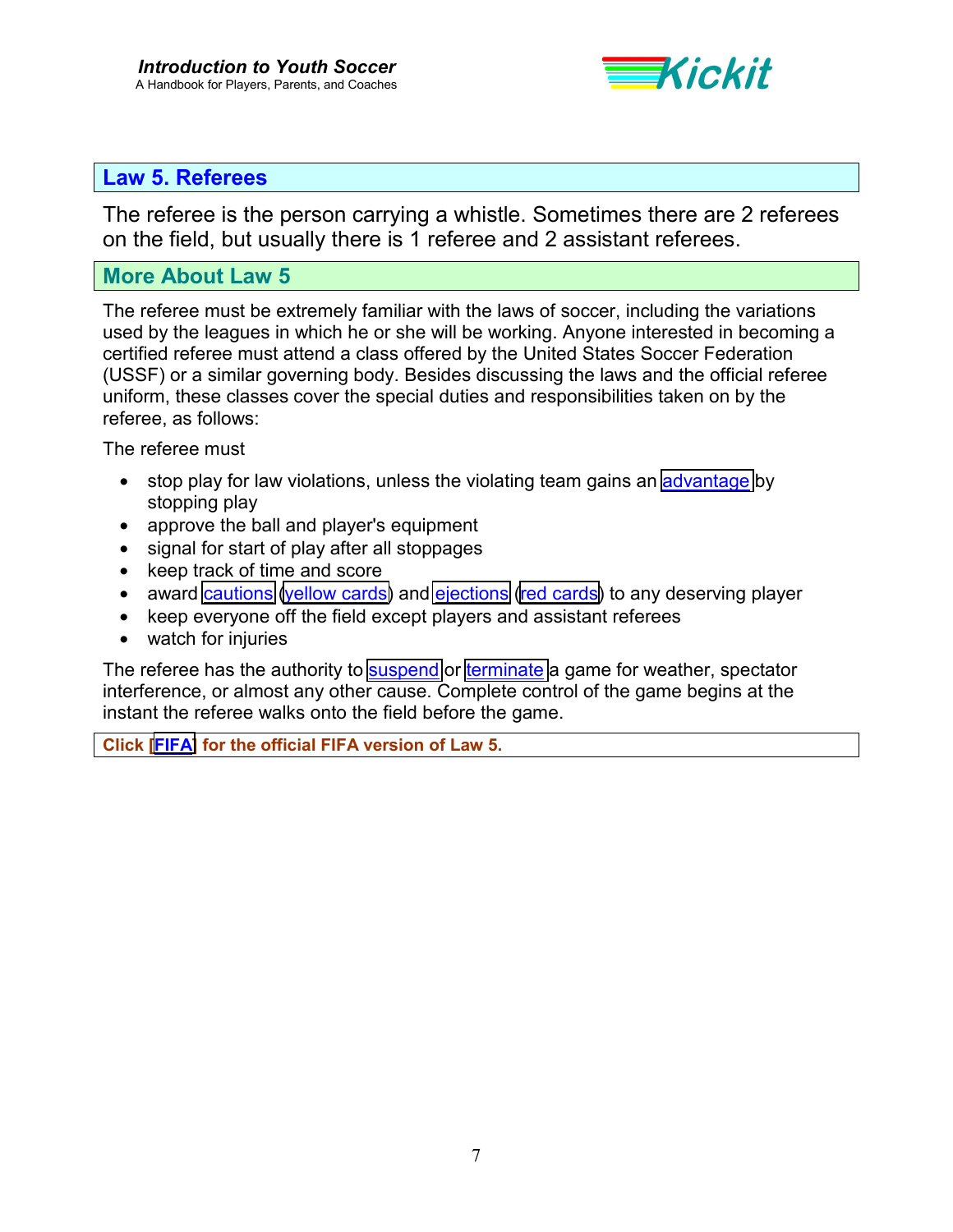

### **Law 6. Assistant Referees**

The assistant referee is the person carrying a flag, but no whistle. Assistant referees stay on the side of the field and help the referee by signaling with the flag when the ball leaves the field or when they see someone breaking the law.

### **More About Law 6**

Though the assistant referees should wear the officially sanctioned referee uniform (shirt with cuffs and collar, shorts, socks with striped tops, and shoes), their duties and responsibilities are considerably less than those of the referee. The duties of an assistant referee consist of using a flag to indicate to the referee

- when the ball is out of play
- which team is entitled to bring it back into play
- when an offside penalty has occurred
- when a foul has occurred which the ref may have failed to see
- when a substitution is desired.

An assistant referee who is also a sanctioned referee and has been assigned by the league to officiate a game is known as a *neutral assistant referee*. An assistant referee provided by one of the teams involved in the game is called a *club assistant referee*. Though the referee may allow a club assistant referee to have some freedom of expression, it is recommended that club assistant referees be allowed to indicate when the ball is out of play, and leave all other decisions to the referee. Neutral assistant referees are expected to perform all tasks listed above.

In all cases, the referee may choose to ignore or overrule signals given by assistant referees.

Until July of 1996, assistant referees were known as linesmen, or more casually as lines (as in "The ref was okay but the lines were idiots."). It's a sure bet that you will continue to hear the terms "lines" and "linesman" for at least the next few years, until everyone gets used to the change.

FIFA has also recently added a fourth official for high level competitions. This person is known officially as ["The Fourth Official,](http://www.fifa.com/fifa/handbook/laws/law.20.frame.html)" and gets a whole separate section in the FIFA law book.

### **Opinion on Law 6**

One common problem in youth soccer is the tendency for league organizers to say, "The players are only 7 years old, so an 11-year-old referee will do just fine." Unfortunately, most 11-year-old referees lack the temperament and knowledge of rules necessary to be able to handle a game alone. Soccer for the smallest children must include an overview of the basic laws. A referee who is unsure of the laws of the game will surely confuse the players, making the game more difficult for the children we most want to see enjoying themselves. Teens make great assistant referees, because they understand the concept of "ball out of play" and have the coordination to raise a flag when necessary. But let them have a few years of experience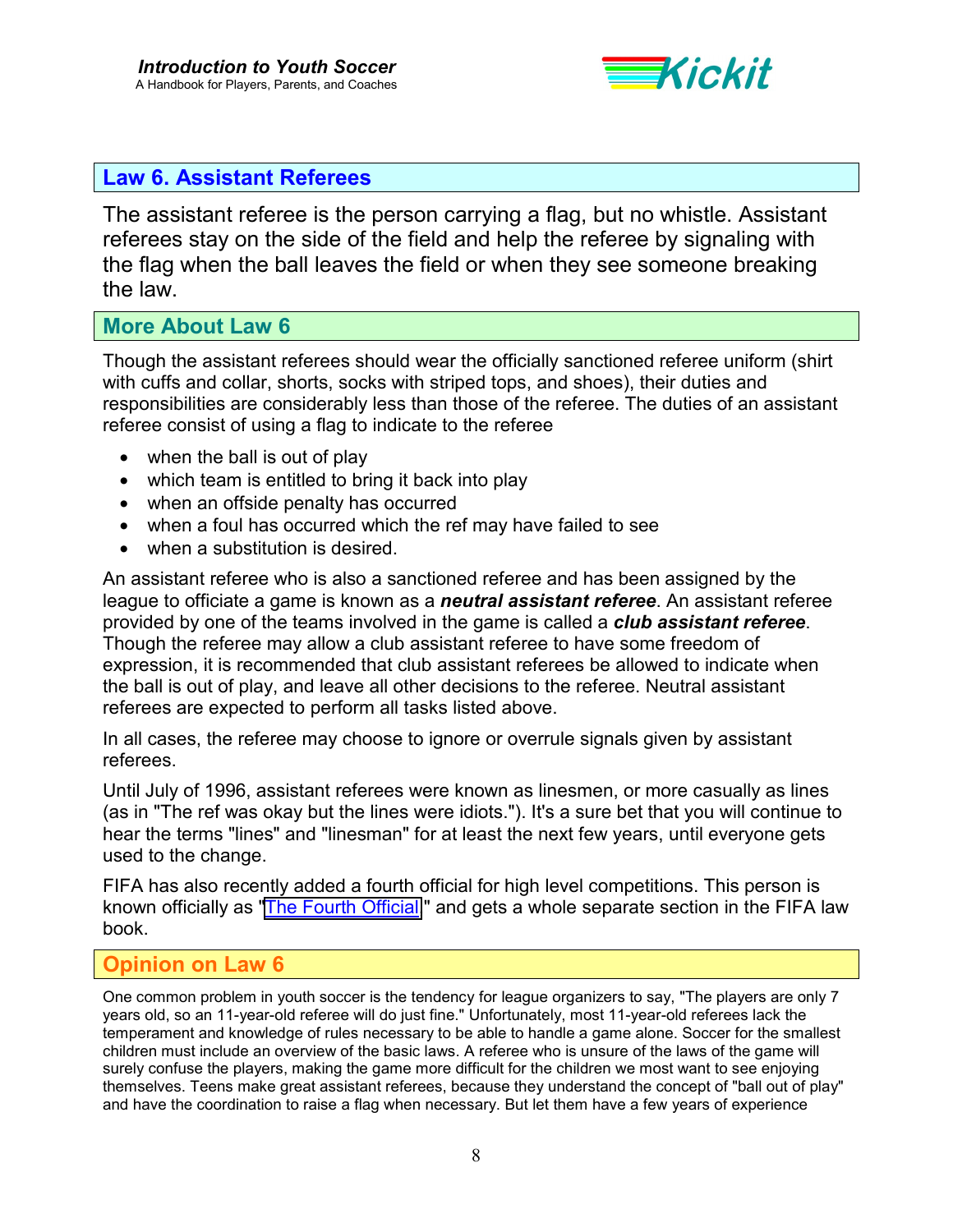

carrying that flag before you expect them to take control of the game as a referee. Give your youngest players the best referees possible.

In many cases, the coaches are also the referees. If at all possible, these coaches should attend an official refereeing class. Even if they don't pay the fees and don't take the final exam, just taking the class may help these coaches when it comes time to apply the laws during a game.

**Click [\[FIFA\]](http://www.fifa.com/fifa/handbook/laws/law.6.frame.html) for the official FIFA version of Law 6.**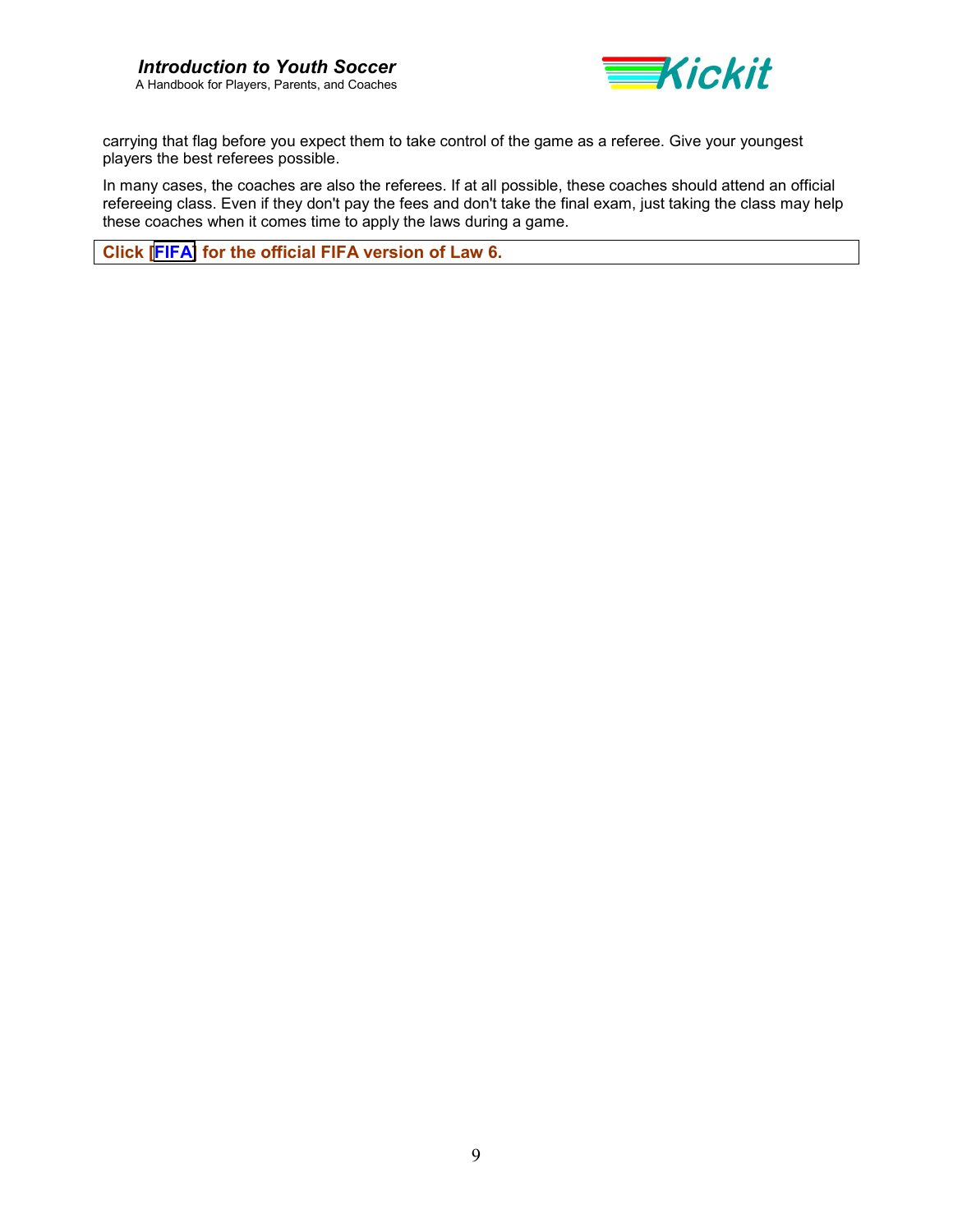

Laws 7 through 10 describe the game mechanics. (The game lasts 90 minutes, beginning with a kickoff, the ball is sometimes out of play, and points are scored for goals.)

### **Law 7. Duration of the Game**

Soccer games are played in two equal halves with a 5 to 15 minute rest between halves. Each half lasts 45 minutes for older children. Younger children use shorter halves. The lowest ages often play games in 4 short quarters.

**More About Law 7** 

The most common game times for each age group are

- U18 45 minutes
- U16 40 minutes
- U14 35 minutes
- U12 30 minutes
- U10 25 minutes
- U8 10-12 minute quarters

The rule of thumb for game time is that the entire game lasts 5 times the age level. For example, 5 times 12 equals 60 minutes for a full U12 game, or 30 minutes per half. (And you thought there wasn't going to be any math...)

## **Even More About Law 7**

The two halves of a soccer game should be of equal length. This means that the referee cannot shorten the second half due to impending darkness. Either the game should be continued into the darkness, or it should be [suspended](#page-35-0) and completed at a later date.

The referee may add time at the end of a half equal to the time lost during substitutions or injuries. Time wasted by either team may also be added at the end of a half. In any case, the time should be added to the half during which time was lost. Time may be extended in either half to permit a penalty kick.

### **Opinion on Law 7**

Time wasting can take several forms. A ball kicked into the street or parking lot may take extra time to retrieve; time which should be added to the end of the half. Players and coaches can intentionally waste time when the ball is out of play, though this is usually only done by a team that is leading in the closing minutes of a game. Time wasting techniques include excessive subbing, walking slowly to retrieve an out-ofplay ball, etc. The goalkeeper can waste time simply by standing still and holding the ball. The referee should be able to recognize these tactics as time wasting and must be willing to add extra time at the end of the half. However, the ref should also be aware that, to a team trailing by a goal in the final minute of the game, everything looks like time wasting. As always, the ref's decisions should not be swayed by the opinions of any player, coach, or spectator.

**Click [\[FIFA\]](http://www.fifa.com/fifa/handbook/laws/law.7.frame.html) for the official FIFA version of Law 7.**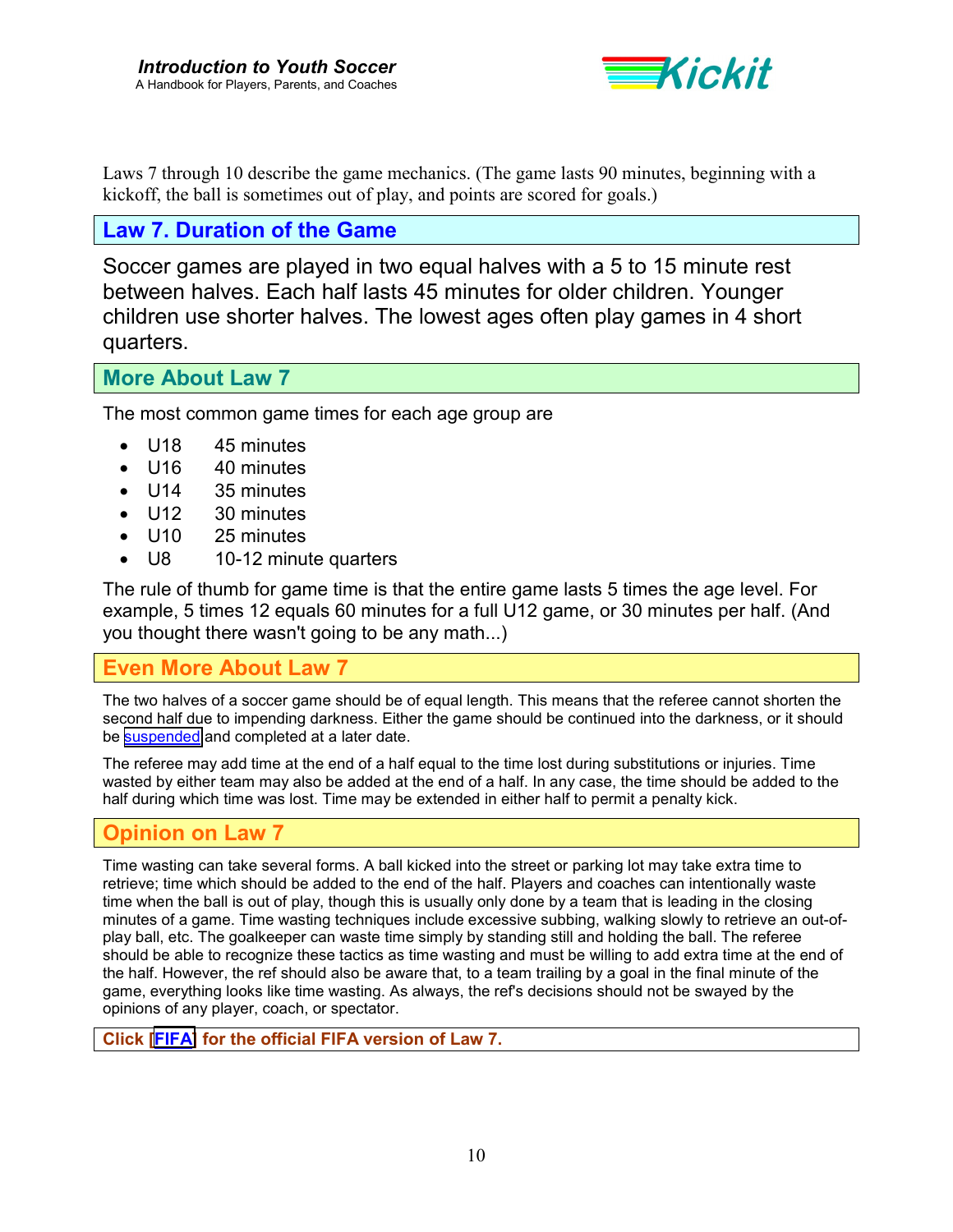

## **Law 8. The Start of Play**

At the start of each half and after each goal, play is restarted with a kickoff. The ball is placed in the exact center of the field and a player kicks the ball. A coin toss determines which team will be allowed to kick the ball to start the first half of play. The opposite team will kick off to start the second half.

### **More About Law 8**

At the kickoff, all players on each team must be on their own half of the field. Players on the non-kicking team must be at least 10 yards from the ball. The center circle marks the ten yards. Players on the kicking team may stand anywhere on their half, including inside the center circle.

The ball must be kicked forward, either straight or diagonally, so it rolls off the halfway line and onto the opponent's half of the field. The kicker may touch the ball only once, and a second player may touch the ball only after the ball rolls over once. In the FIFA law book, this is called "traveling a distance equal to its own circumference." Because the kicking team wants to keep possession of the ball, the first kick is usually to a teammate, who then passes backward to another teammate in a safer location, or forward to a teammate running onto the opponent's half of the field.

**Click [\[FIFA\]](http://www.fifa.com/fifa/handbook/laws/law.8.frame.html) for the official FIFA version of Law 8.**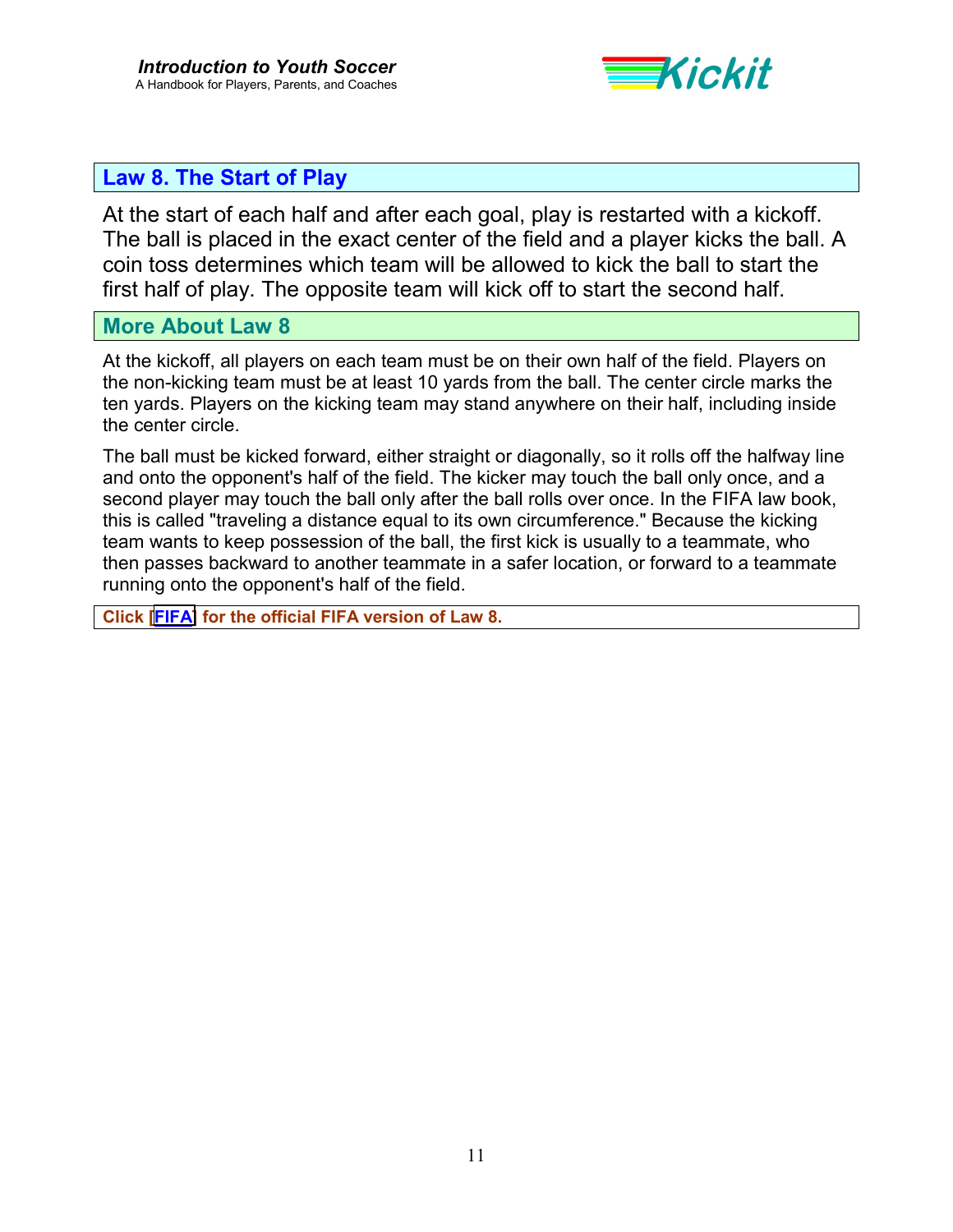

## **Law 9. Ball In and Out of Play**

The ball is out of play when the referee blows the whistle to stop play, or when the ball goes completely across a goal line or touch line.

### **More About Law 9**

The ball is not out of play until all of the ball has passed over all of the line. In the following picture, balls A, B, and C are still in play because they have not completely crossed the line. Ball D is the only one that is out of play.



Out of play is also known as in touch, because that is when the ball may be touched with the hands. You will often see players using their hands to move the ball before taking a free kick. This is legal because the ball is in touch.

The rule about all of the ball crossing all of the line applies to every line on the field. Each line is considered a part of the area it surrounds. When the rule states that a goal kick must be taken from inside the goal area, this implies that no part of the ball should extend outside of any goal area boundary. Similarly, a free kick taken from inside the penalty area has not left the penalty area until it has completely crossed the penalty area boundary.

## **Opinion on Law 9**

The referee should not sound the whistle every time the ball leaves the field. It is usually obvious to everyone when the ball is out of bounds, and the whistle is unnecessary. The whistle should be used to stop play when the ball is on the field; say, for an injury or foul. Occasionally, a player will continue kicking the ball after it is slightly out of bounds, either because he doesn't know it went out, or because he hopes the officials did not see it. If an assistant referee or referee believes that the ball was out of bounds, the referee should sound the whistle to stop play.

**Click [\[FIFA\]](http://www.fifa.com/fifa/handbook/laws/law.9.frame.html) for the official FIFA version of Law 9.**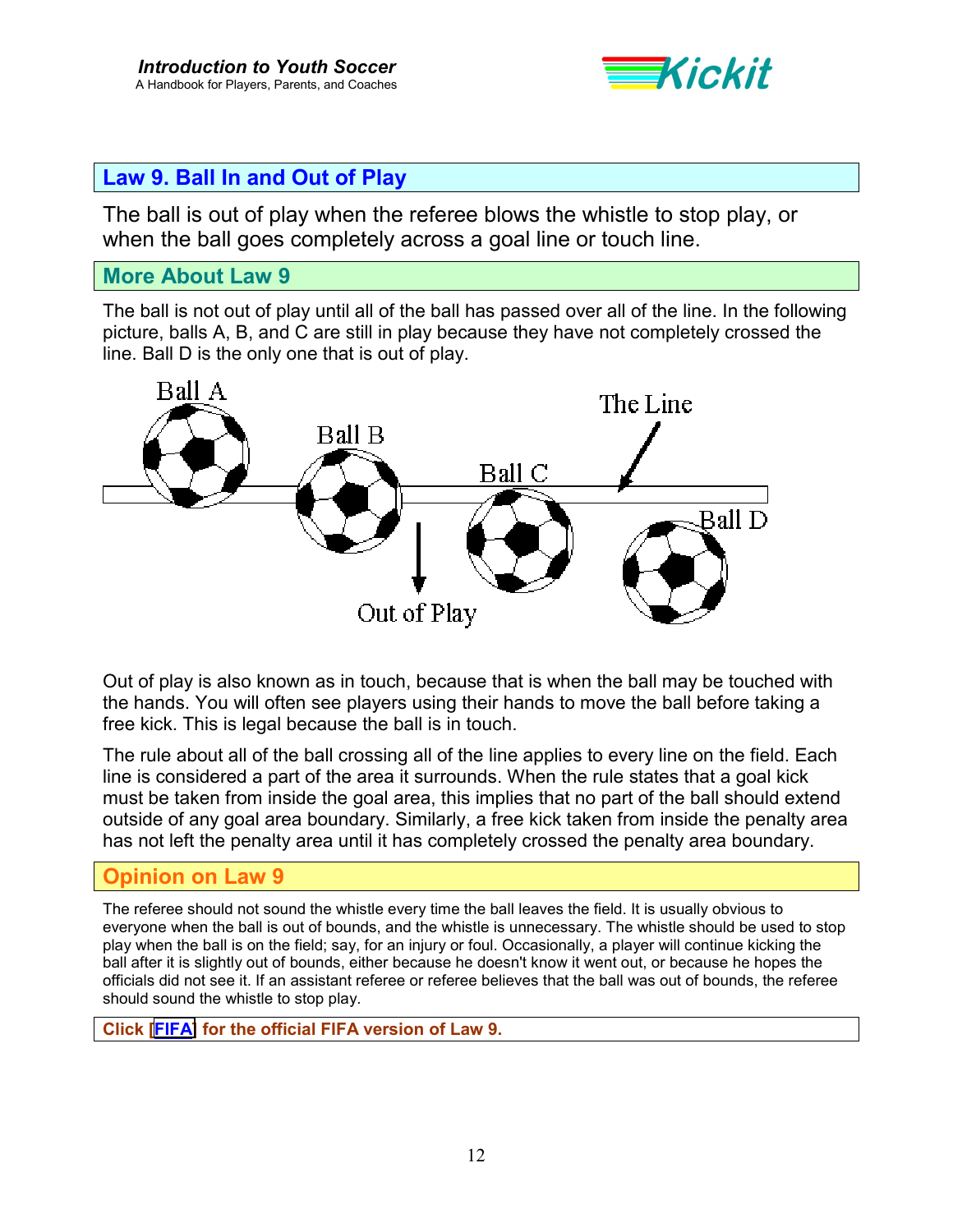

## **Law 10. Method of Scoring**

A goal is scored when the ball goes completely across the goal line, between the goal posts and under the crossbar.

### **More About Law 10**

A goal may not be scored directly from a kickoff, goal kick, throw-in, or indirect free kick.

As with the ball going out of bounds, a goal is not scored unless all of the ball crosses all of the goal line. A shot that is stopped on the goal line is not a goal. Also, a goal is not counted if it is scored by a player doing something illegal. If the ball is intentionally propelled by the hand, or shot by a player who was in an offside position when the ball was passed to them, the goal is not counted.

*(One of history's most controversial goals was scored by Diego Maradona of Argentina during the 1986 World Cup. Maradona reached his hand up to shoulder height and slapped the ball past England's goalkeeper. The referee, who was either distracted or unwilling to believe Maradona would forsake his incredible dribbling skills for such nonsense, counted it as a goal. Argentina won the match and the World Cup. Though the video replay clearly showed a handball violation, Maradona insisted it never happened. He suggested that maybe it was "the hand of God.")* 

If the ball goes directly into the goal from a kickoff, throw in, goal kick, or indirect free kick, the goal is not counted in the score. Instead, the ball is brought back into play as if the ball had gone over the goal line but outside the goal posts, with either a goal kick or a corner kick.

## **Opinion on Law 10**

A goal is not counted unless one of the game officials is absolutely certain the ball was across the goal line, between the posts and below the crossbar. This is where a properly secured net is very helpful. With no net, or a loose net, it is often impossible for officials to decide if the ball passed inside or outside the goal post, or above or below the crossbar. All youth soccer should be played with nets whenever possible. Besides making it easier for the officials, the children love to see and hear the ball rip into the strings of the net.

A goal must never be counted because "it would have been a goal if..." For example, it is common for 6 year-old defenders to knock down high shots with their arms or hands. In many cases, it would have been a goal if the defender hadn't done that. But, if the ball did not go into the goal, it should not be counted as a goal. The attacking team may be awarded a penalty kick, but should never be given a non-scored goal which "would have been good if..."

**Click [\[FIFA\]](http://www.fifa.com/fifa/handbook/laws/law.10.frame.html) for the official FIFA version of Law 10.**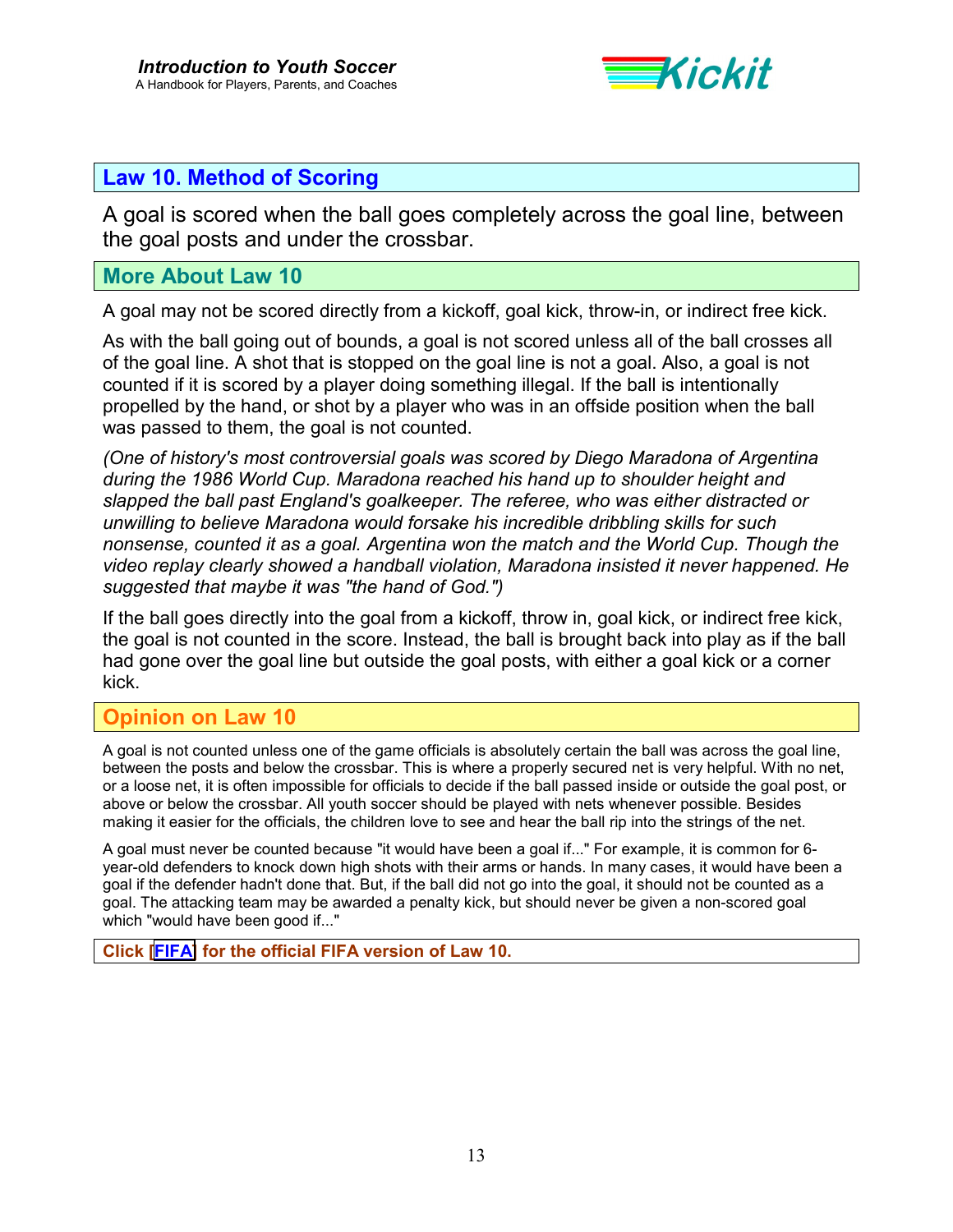

Laws 11 through 14 describe fouls and their punishments (offside, major and minor fouls, and the free kicks that result.)

### **Law 11. Offside**

This law discourages attackers from waiting around in front of the goal for teammates to send the ball forward to them. A player on the attacking team is offside if he goes past the second-to-last opponent before the ball does. A poem for remembering the offside rule...

> A player who's past the second-to-last will be offside when the ball is passed.

**More About Law 11** 

A player is in an offside position (perfectly legal) if there are fewer than two opponents between the player and the opponent's goal line. That is, the player is "past the second-tolast" opponent. (The last opponent is usually the goalkeeper.) A player is offside (illegal) if he is in an offside position when the ball is passed forward to him by a teammate.

Five important points to remember about offside:

Offside is judged at the exact instant the ball is passed. Officials often listen for the thud of the foot meeting the ball as it is passed forward. The attacker may move to an offside position after the thud, but not before.

Even is onside. This means that the attacker who is even with the second-to-last defender is not in an offside position.

An attacker is never in an offside position if he is on his own half of the field or if the ball is closer to the opponent's goal line than he is.

An attacker may never be declared offside when receiving the ball from a throw-in, corner kick, goal kick, or an opponent.

A player is not offside unless a teammate releases control of the ball to him. If the teammate dribbles or shoots the ball to the goal line, there should be no offside call.

### **Even More About Law 11**

The offside call is based on one fact and one opinion.

**Fact**: Is the player in an offside position? **Opinion**: Is the player interfering with play or an opponent, or attempting to gain advantage at the moment the ball is kicked by a teammate?

If the referee or assistant referee thinks both questions are answered "yes," then the player is declared offside and the other team is awarded an indirect free kick.

Answering the "fact" question is easy. Observe how near the attacker is to the goal line being attacked. Next, count how many opponents are nearer to that goal line. If there are one or zero opponents nearer,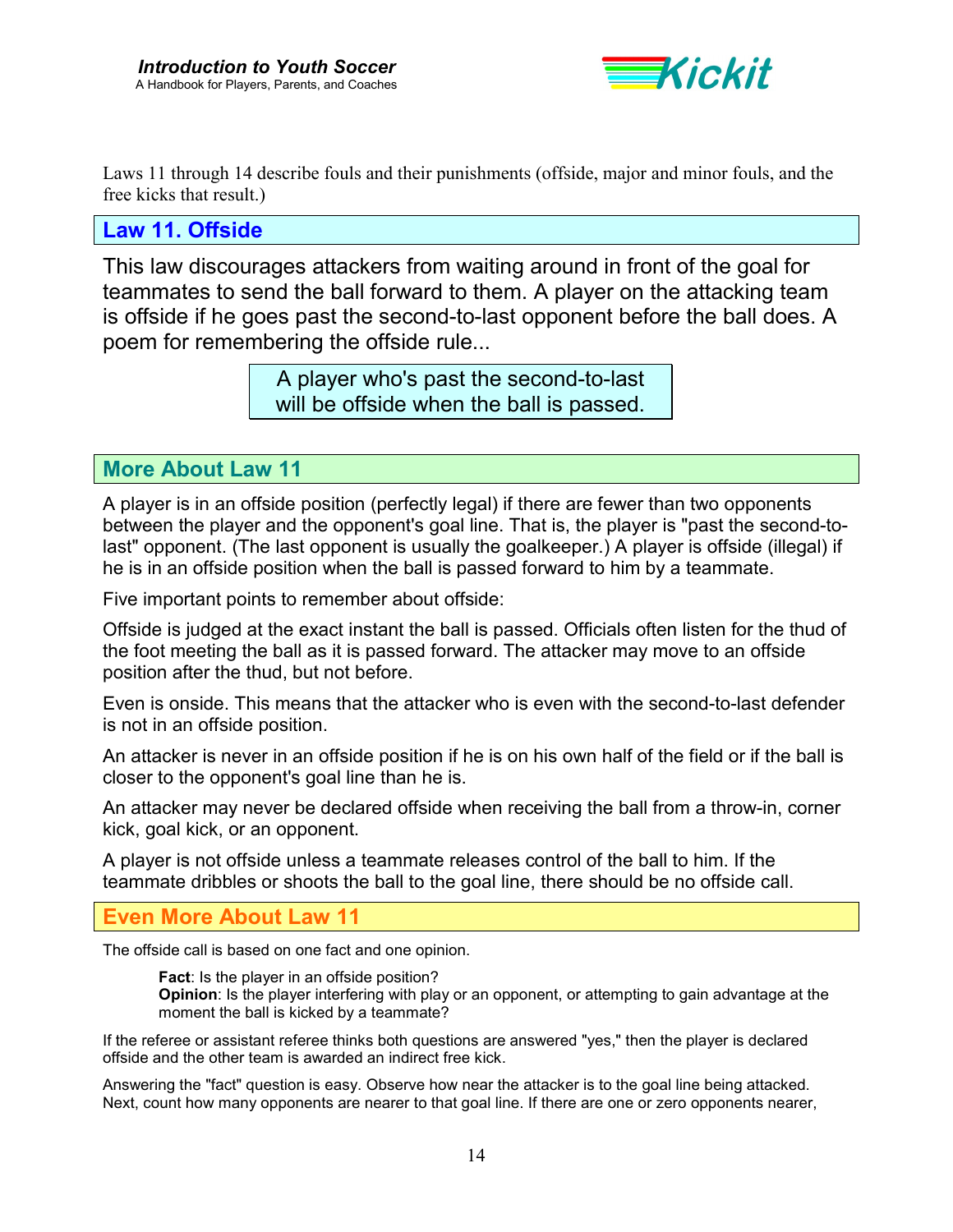

then the player is in an offside position. When there are two or more opponents, the attacker is not in an offside position.

The "opinion" question is trickier. If the ball is passed directly to an attacker, then that attacker is involved in active play. What if the ball is passed 20 yards away? Referee manuals always have chapters devoted to offside scenarios, and game officials should be trained to correctly evaluate "interfering or attempting to gain advantage." The subject is too complicated for this document.

The assistant referee should stay even with the second-to-last defender for nearly the entire game, leaving that defender only when watching lines during goal kicks. By staying even with the defender, it is easy to determine whether any attacker is in an offside position. With one ear open for the thud of the oncoming pass, the assistant referee will find it much easier to make offside calls.

**Click [\[FIFA\]](http://www.fifa.com/fifa/handbook/laws/law.11.frame.html) for even more information on Law 11.**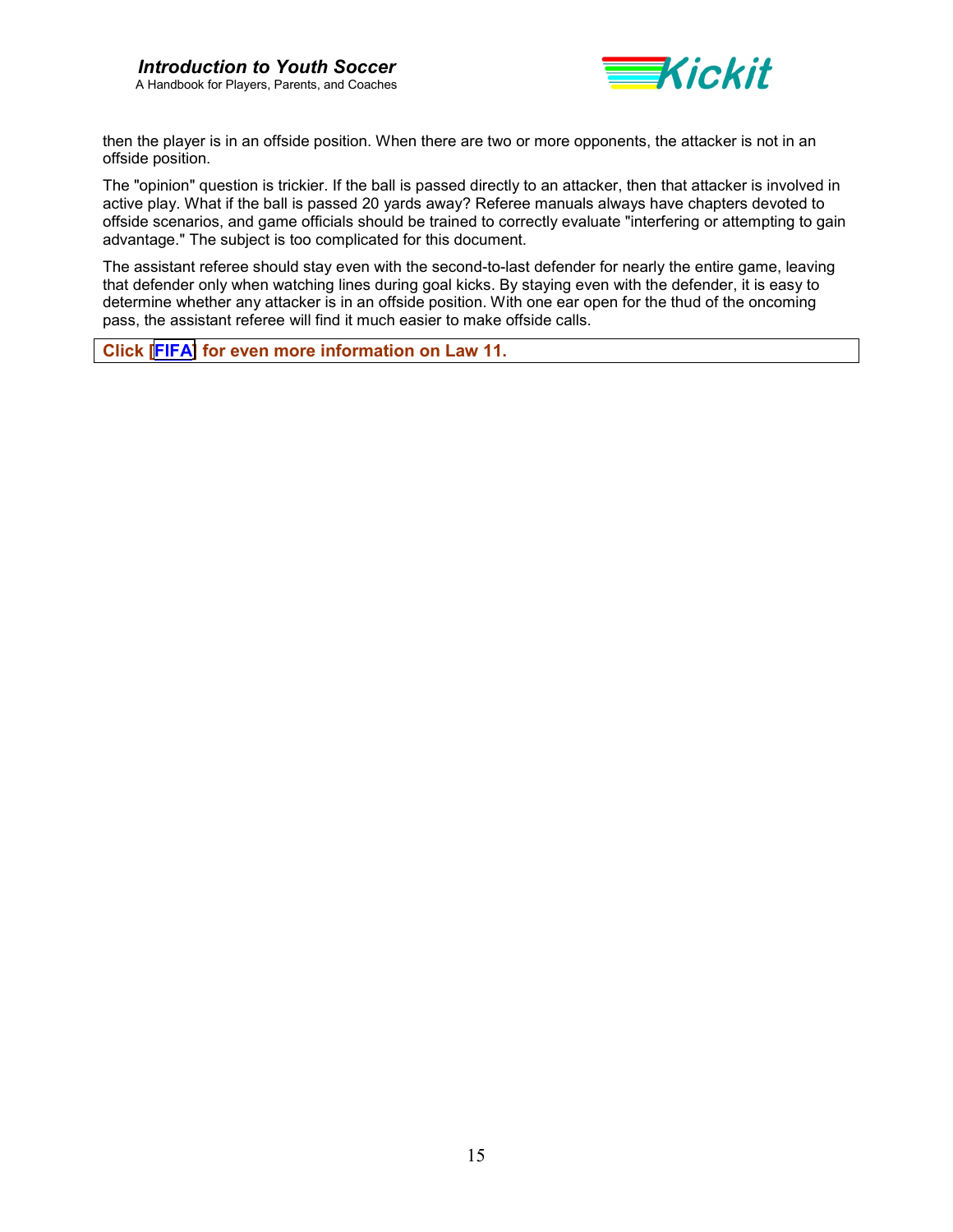

## **Law 12. Fouls and Misconduct**

There are 4 levels of punishment for law breakers.

- An indirect free kick will be given to a team whose opponents commit a [minor foul.](#page-29-0)
- A direct free kick will be given to a team whose opponents commit a [major foul.](#page-28-0)
- A [caution](#page-22-0) will be given to a player who [irritates the referee](#page-27-0) too much.
- An [ejection](#page-26-0) will be given to a player who disregards the spirit of the [game.](#page-34-0)

**More About Law 12** 

Most soccer leagues include a fifth level of punishment; the verbal warning. The referee simply tells a team member that one of their players is being irritating or disregarding the spirit of the game, and that the player will be "carded" if it continues. Play need not be stopped for a verbal warning.

Anytime a player is given a [yellow card](#page-39-0) [\(caution\)](#page-22-0) or [red card](#page-32-0) [\(ejection\)](#page-26-0), the other team restarts play with an indirect free kick, unless the card is due to a major foul, making it a direct free kick.

**Click [\[FIFA\]](http://www.fifa.com/fifa/handbook/laws/law.12.frame.html) for the official FIFA version of Law 12.**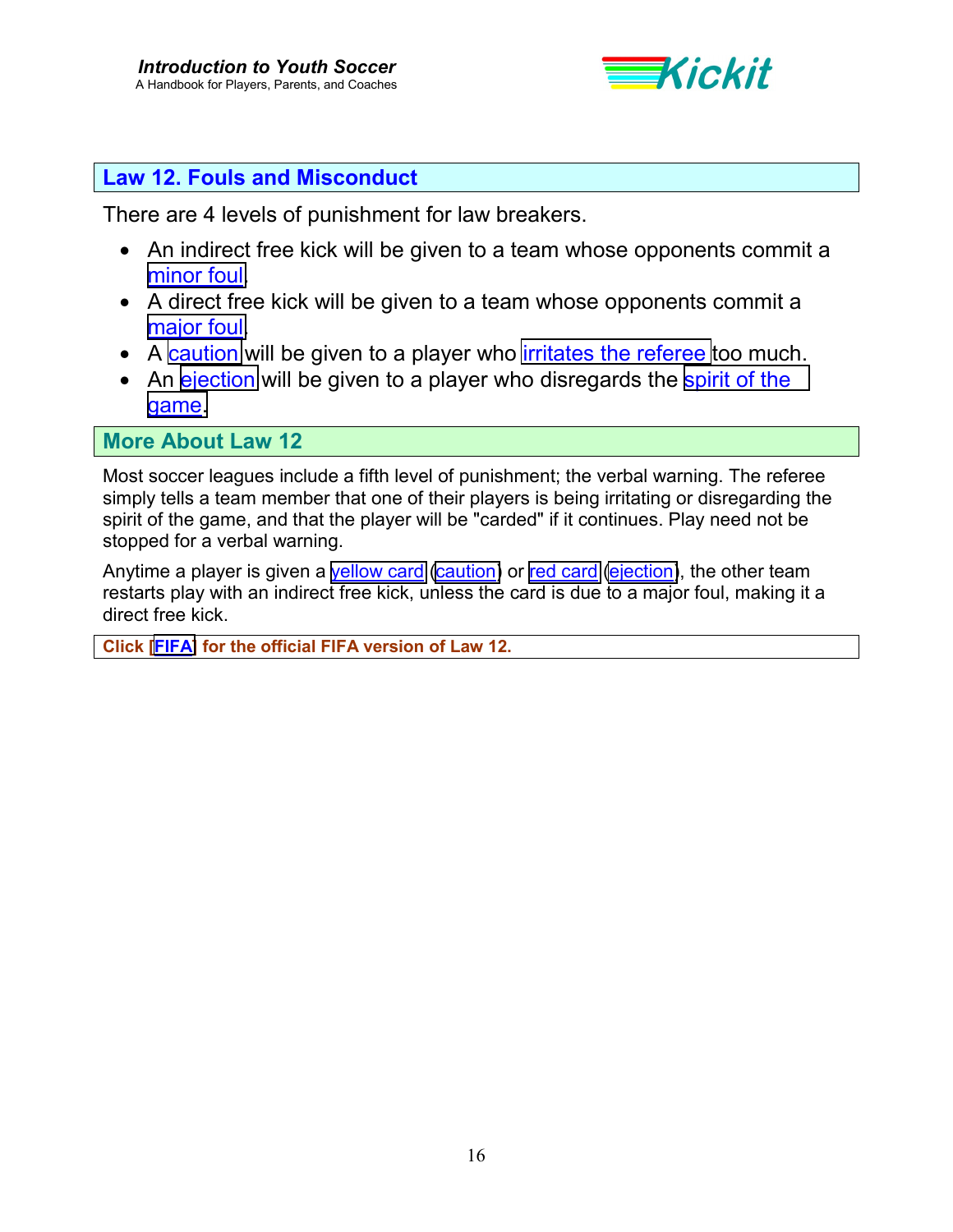

## <span id="page-16-0"></span>**Law 13. Free Kick**

A team taking a free kick is given a single kick of the ball without interference from opponents. On a direct free kick, the kicking team may score a goal directly from the kick. On an indirect free kick, the ball must be touched by at least two players before going into the goal.

### **More About Law 13**

The referee indicates an indirect free kick with an upraised arm, like the letter I in indirect. A direct free kick is indicated by pointing in the direction the kick is to be taken.

Indirect free kicks, direct free kicks, and penalty kicks are the three free kicks used as punishment for fouls and misconduct. Goal kicks, corner kicks, and kickoffs are also free kicks. All six types of free kicks are governed by the rules of free kicks.

The player taking a direct or indirect free kick may decide to kick the ball before the opponents have moved ten yards away. This is called a quick kick. It is considered [ungentlemanly](#page-38-0) for opponents to stay intentionally closer than ten yards from the ball, and they may be punished with a **caution**. Nevertheless, it is bound to happen eventually. If the kicker wants the opponents to move farther away, the kicker should ask the referee for "ten yards, please." At this point, it often becomes a ceremonial kick. The referee signals for the kicker to wait, moves the opponents ten yards away, and then signals for the kick to be taken. Usually this wastes time, slows down the game, and takes away any element of surprise gained by the quick kick.

## **The Rules of Free Kicks**

Indirect free kicks, direct free kicks, and penalty kicks are the three free kicks used as punishment for fouls and misconduct. Goal kicks, corner kicks, and kickoffs are also free kicks. All six types of free kicks are governed by the following restrictions.

The ball must be stopped completely before being kicked.

All players on the non-kicking team must be at least ten yards from the ball. If the ball is less than ten yards from the goal, the non-kicking team may stand on its own goal line between the goal posts.

If a free kick is taken from inside the kicking team's penalty area, all opponents must leave the penalty area.

The ball is not in play until it rolls over once. A free kick taken by a team from inside its own penalty area is not in play until the ball leaves the penalty area.

Immediately after the ball is in play, the kicker may not touch it again unless it is first touched by some other player. If the kicker touches the ball a second time, the opponents are awarded an indirect free kick.

**Click [\[FIFA\]](http://www.fifa.com/fifa/handbook/laws/law.13.frame.html) for the official FIFA version of Law 13.**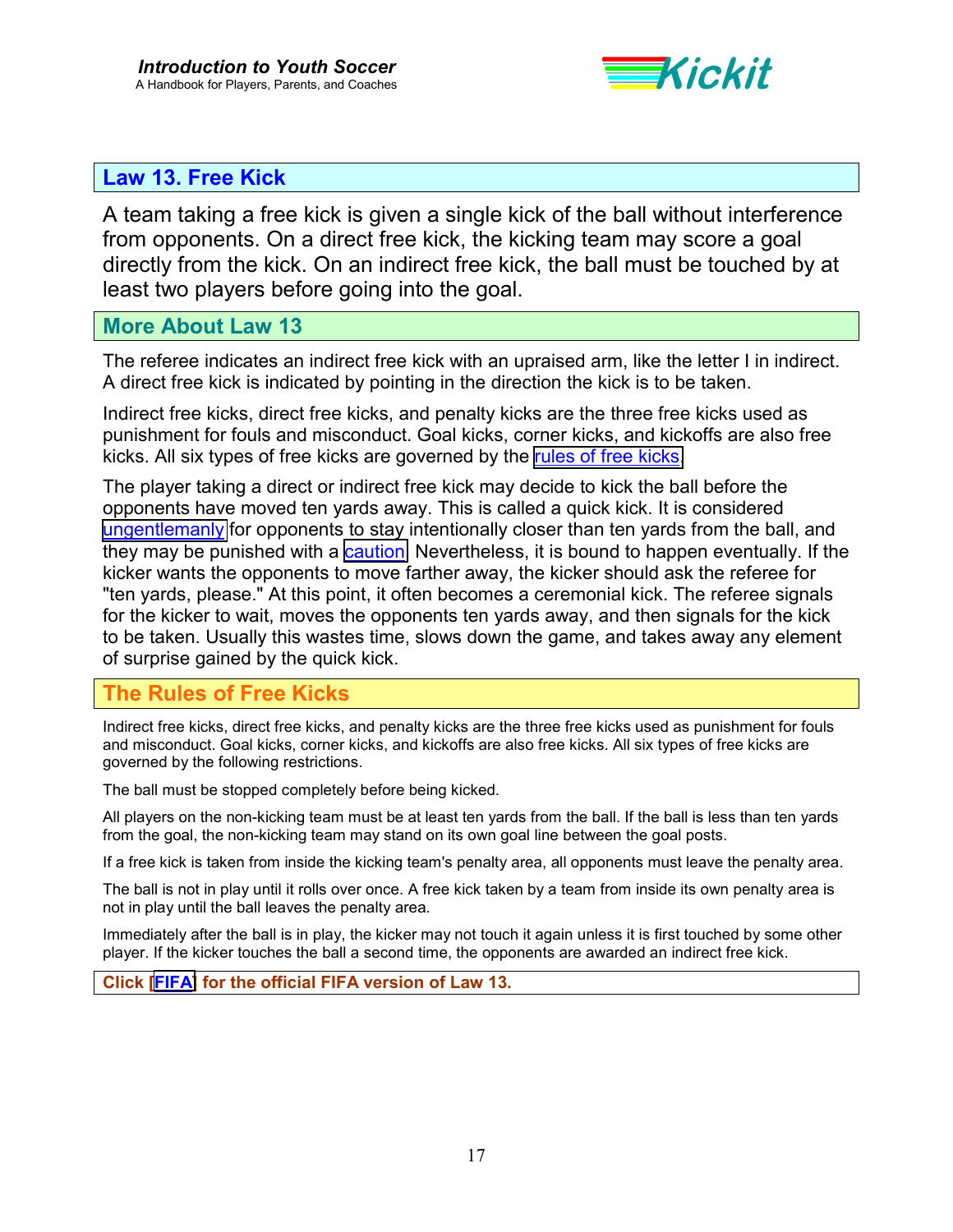

## **Law 14. Penalty Kick**

Direct free kicks awarded in the fouling team's penalty area become penalty kicks. The ball is set on the penalty kick spot, twelve yards from the goal. Everyone leaves the penalty area except the kicker and the goalkeeper. The kicker tries to score a goal with a single kick, and the goalkeeper tries to prevent that.

### **More About Law 14**

The penalty kick is a direct free kick, and follows all the [rules of free kicks](#page-16-0) with a few changes. Everyone from both teams, except the kicker and goalkeeper, must be at least 10 yards from the ball and outside the penalty area. The goalkeeper must stand with both feet on the goal line and may not lift either foot off the line until the ball is kicked. Once the ball is in play, everyone may move into the penalty area to try to kick the ball in case it rebounds off the goal post or keeper.

### **Even More About Law 14**

If any player from either team breaks a law before or during a penalty kick, the kick may be retaken, as long as retaking the kick does not give an [advantage](#page-21-0) to the law breaker. For example, if the goalkeeper lifts one foot before the kick is taken, and the kicker misses, the kicker will be given another try. If the goalkeeper lifts one foot but the kicker scores anyway, the kick will not be retaken. Retaking the kick would be penalizing the kicker, who might miss the next shot.

The decision to allow a second penalty kick is based on whether the law was broken before or during the kick, by the kicking or non-kicking team or both, and whether a goal was scored on the first kick or not. Before the season, referees should analyze all possible situations and decide what should be done in every case. They will then have this knowledge handy when it comes up in a game.

**Click [\[FIFA\]](http://www.fifa.com/fifa/handbook/laws/law.14.frame.html) for the official FIFA version of Law 14.**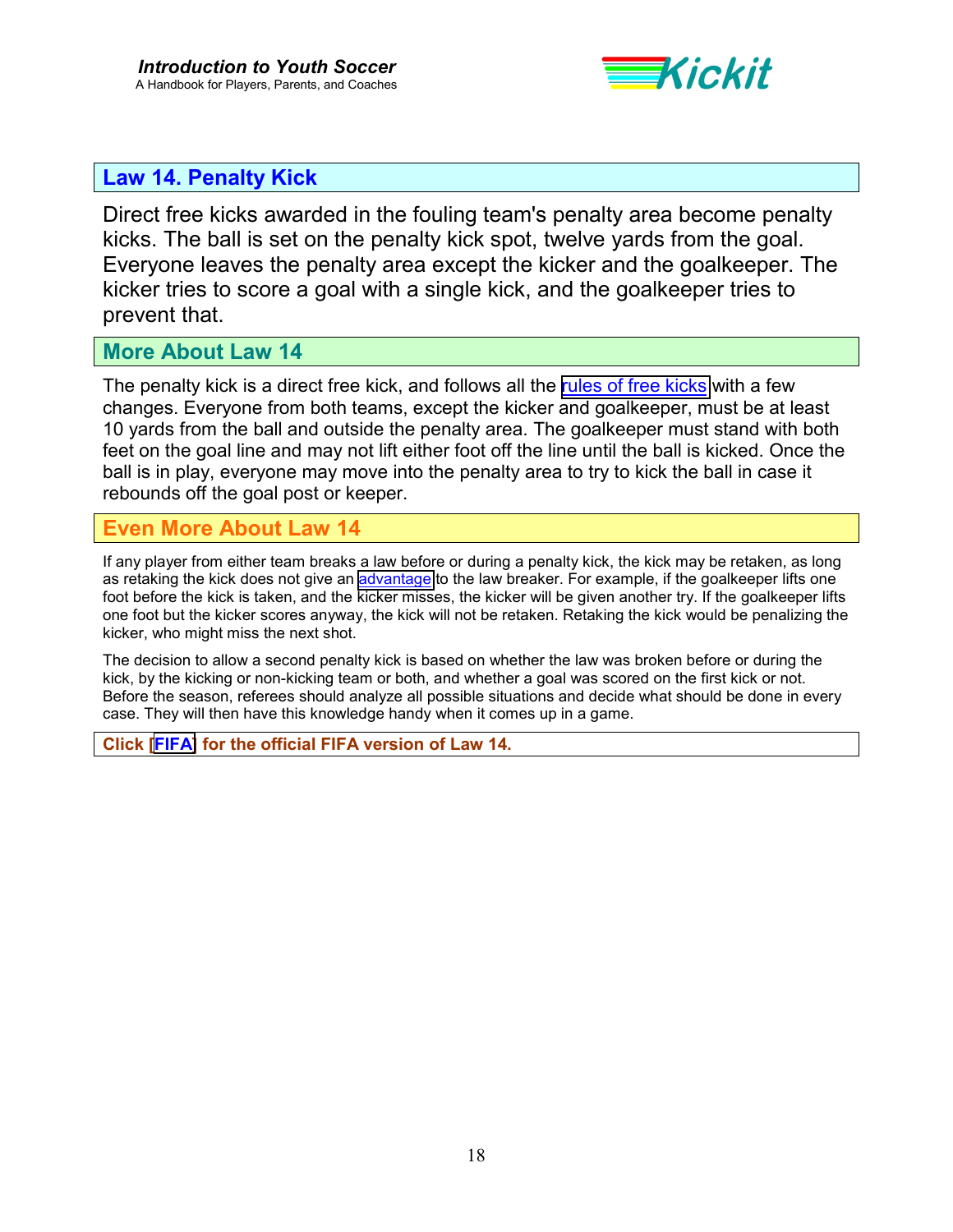

Laws 15 through 17 describe what happens when the ball leaves the field (throw-ins when the ball leaves the side of the field, and goal kicks or corner kicks when the ball leaves the end of the field.)

### **Law 15. Throw-in**

If a team sends the ball over a touch line, the opponents bring it back into play with a throw-in. A player holds the ball behind his head, then throws the ball onto the field by bringing it over the top of his head, using both hands. Both feet must be touching the ground on or outside the touch line as the ball is thrown.

**More About Law 15** 

After throwing the ball, the thrower may not touch it a second time until it has been played by another player from either team. If the thrower violates this law, the other team is given an indirect free kick.

The ball is in play as soon as any part of the ball crosses any part of the touch line. If the ball does not go into play during the throw, the throw-in is retaken by the same team.

A player cannot be declared offside if receiving the ball directly from a throw-in, and a goal may not be scored directly from a throw-in.

### **Even More About Law 15**

If a throw-in is declared illegal, the other team is awarded a throw-in from the same location. Things that make a throw-in illegal are:

- Picking up either foot while throwing
- Throwing with only one hand
- Not starting with the ball behind the head
- Throwing from the wrong place on the touch line
- Not bringing the ball forward over the top of the head
- Having one or both feet entirely on the field during the throw.

Less knowledgeable officials sometimes declare a throw-in illegal, even though it was just poorly executed. Examples of undesirable but legal habits include:

- Adding spin to the ball
- Turning the upper body to face a teammate, while the lower body points elsewhere
- Picking up either heel while keeping the toe on the ground.

These actions are legal and often useful. However, there are better ways to execute throw-ins, and the coach should try to correct bad habits as quickly as possible.

**Click [\[FIFA\]](http://www.fifa.com/fifa/handbook/laws/law.15.frame.html) for the official FIFA version of Law 15.**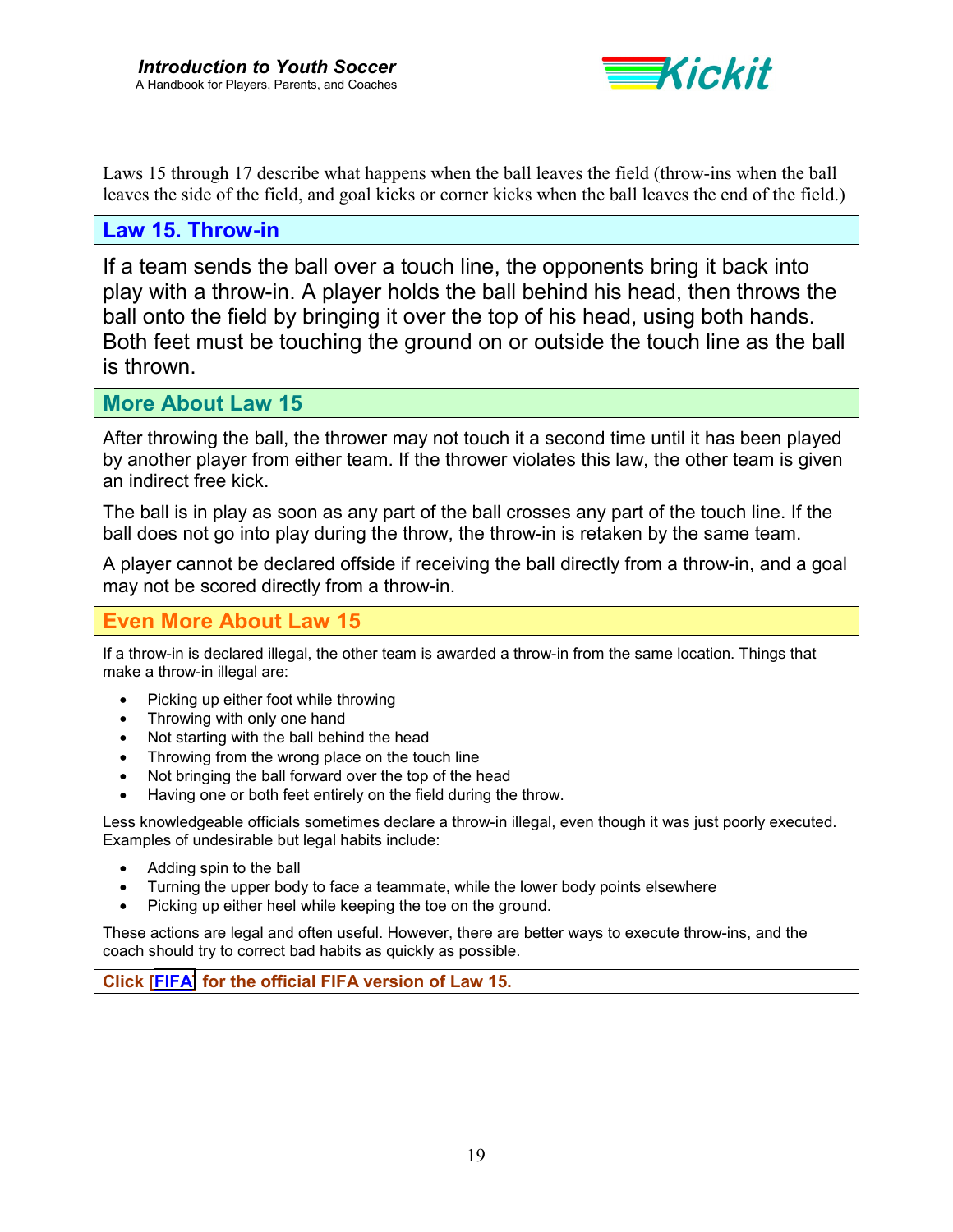

## **Law 16. Goal Kick**

If a team sends the ball over its opponent's goal line, the opponents bring it back into play with a goal kick. The ball is placed inside the goal area and kicked out of the penalty area.

### **More About Law 16**

The goal kick is just another free kick, and follows all the [rules of free kicks](#page-16-0) with slight modifications. Before taking the kick, the kicker must wait for all opponents to leave the penalty area. The players on the kicking team may stand where they like, though they usually also leave the penalty area. One player from the kicking team often stays near the goal to help block a shot in case the goal kick goes to an opponent.

A player cannot be offside if receiving the ball directly from a goal kick, and a goal may not be scored directly from a goal kick.

**Click [\[FIFA\]](http://www.fifa.com/fifa/handbook/laws/law.16.frame.html) for the official FIFA version of Law 16.**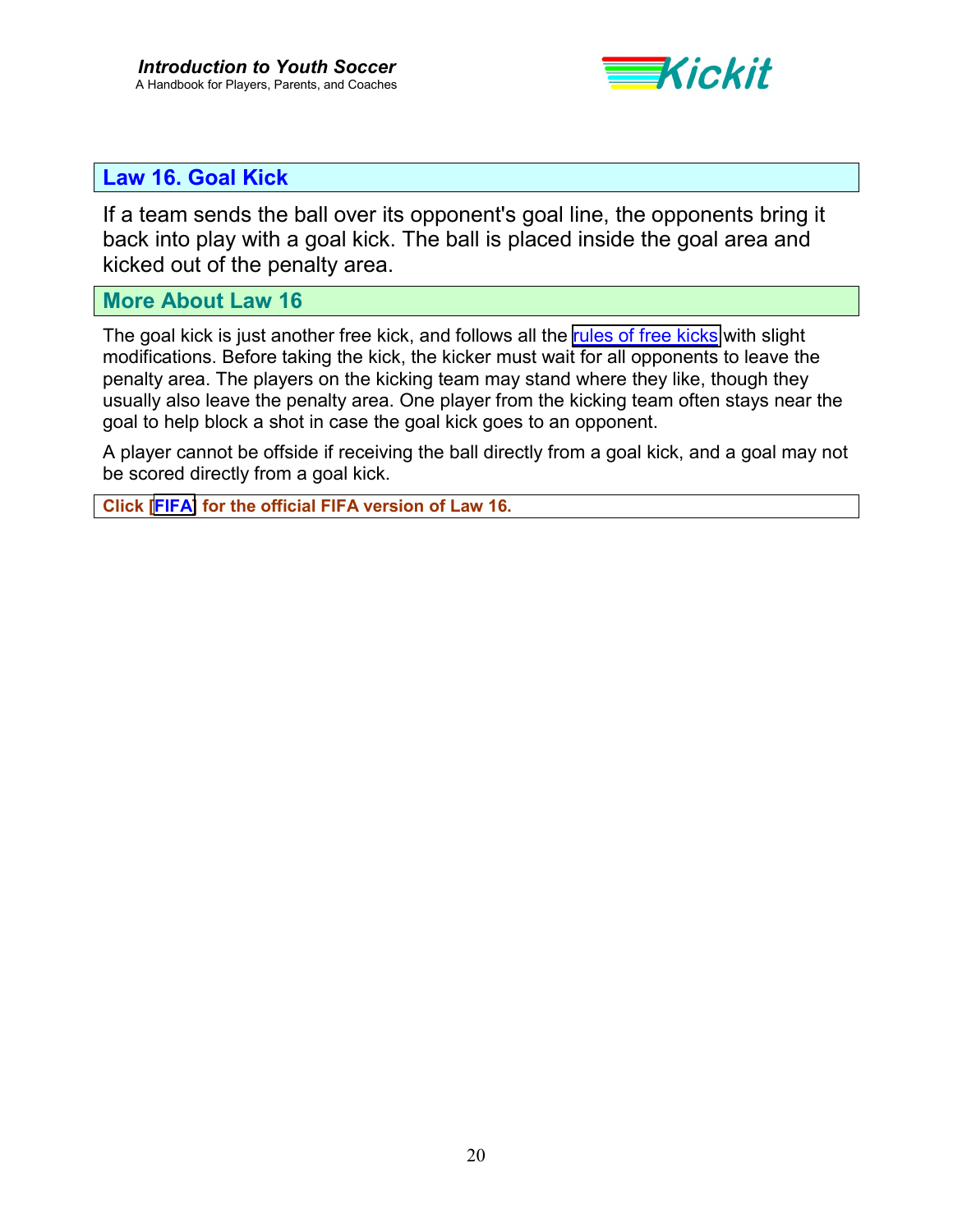

## **Law 17. Corner Kick**

If a team sends the ball over its own goal line, the opponents bring it back into play with a corner kick. The kicking team takes a direct free kick from the nearest corner area.

### **More About Law 17**

A corner kick is just another free kick and follows all the [rules of free kicks.](#page-16-0) The kicker is not allowed to move the corner marker. A player cannot be offside if receiving the ball directly from a corner kick and a goal may be scored directly from a corner kick.

The corner kick is one of the best scoring opportunities a team will have. It is a chance to plan ahead on how to get the ball in front of the goal with several attackers ready to score. Coaching manuals cover many options for handling corner kicks. For the youngest players, getting the ball into play may be a sizable task. But as players mature they can practice set plays, making them more comfortable in the high pressure of a corner kick.

**Click [\[FIFA\]](http://www.fifa.com/fifa/handbook/laws/law.17.frame.html) for the official FIFA version of Law 17.**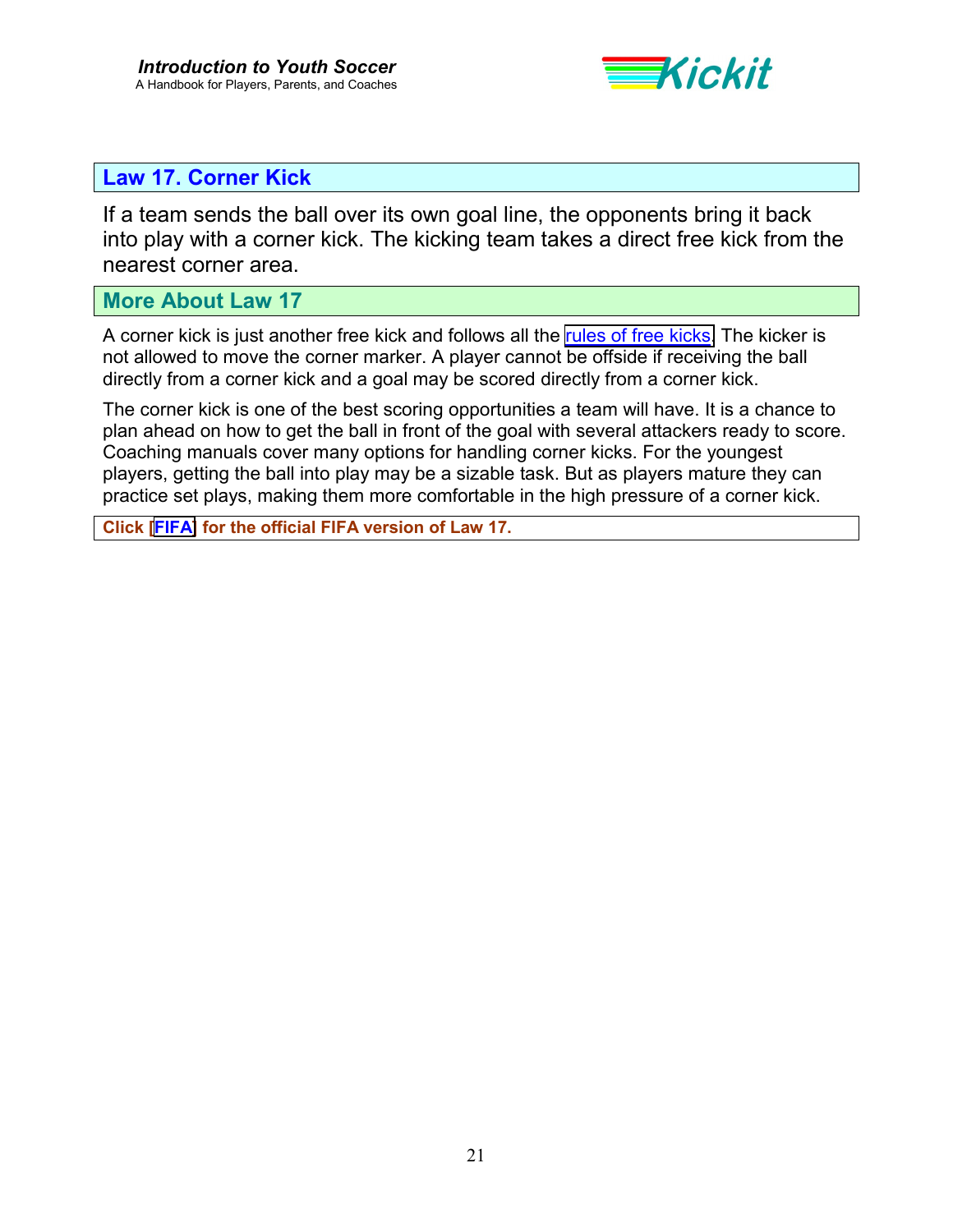

# <span id="page-21-0"></span>**Definitions of Some Soccer Terms**

### **Advantage Clause**

The advantage clause says that a referee may choose to ignore a foul if calling it would give an advantage to the offending team.

## **More About the Advantage Clause**

For example, a defender tries to intentionally trip an oncoming dribbler. The dribbler manages to stay upright and dribbles past the defender toward the goal. Even though there was an attempted trip (a [major foul\)](#page-28-0), stopping play by calling the foul would bring the ball away from the goal and stop a possible scoring attack. That would give advantage to the offending team.

Because the advantage clause usually comes up when the game is running at top speed, the referee has only a split second to decide who has the advantage and if calling the foul would change that. When invoking the advantage clause, the referee should say "Play on" and give a hand signal to let the players know that the foul was seen but will not be immediately penalized. If the advantage fails to appear in the two to three seconds after the ref signals to play on, the referee may then call the foul anyway.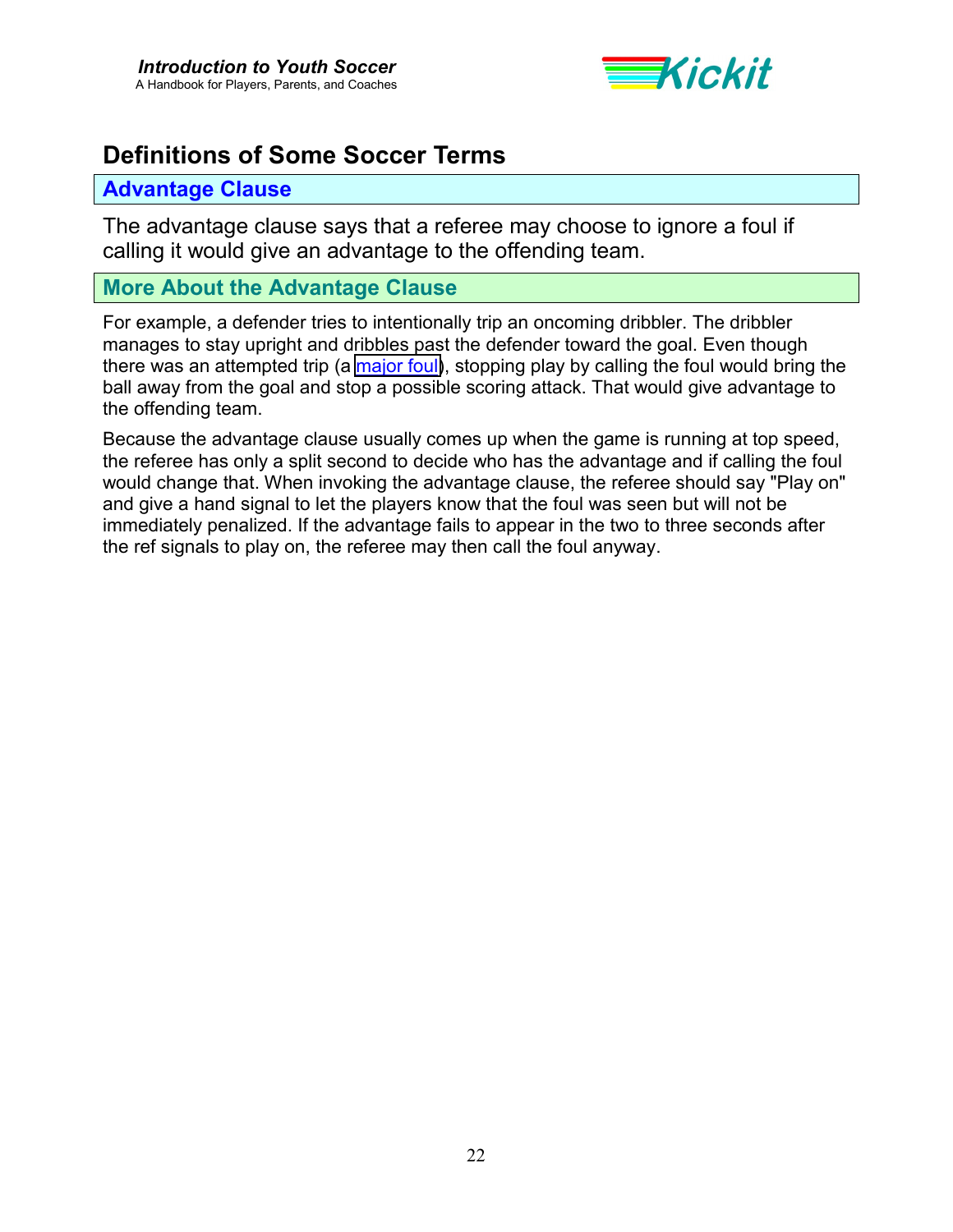

## <span id="page-22-0"></span>**Caution**

A player who [irritates the referee](#page-27-0) is given a caution. A second caution to an individual player is usually an [ejection.](#page-26-0) The referee displays a [yellow card](#page-39-0) to indicate a caution.

## **More About Cautions**

Whereas [major](#page-28-0) and [minor](#page-29-0) fouls are called only when the ball is in play, cautions and ejections can be given anytime, including before the game and at half-time. When a player is pushed, play is stopped for a direct free kick. If the pushed player decides to retaliate by pushing back, he cannot be penalized for pushing because the ball was not in play. However, he can be cautioned for [ungentlemanly conduct.](#page-38-0)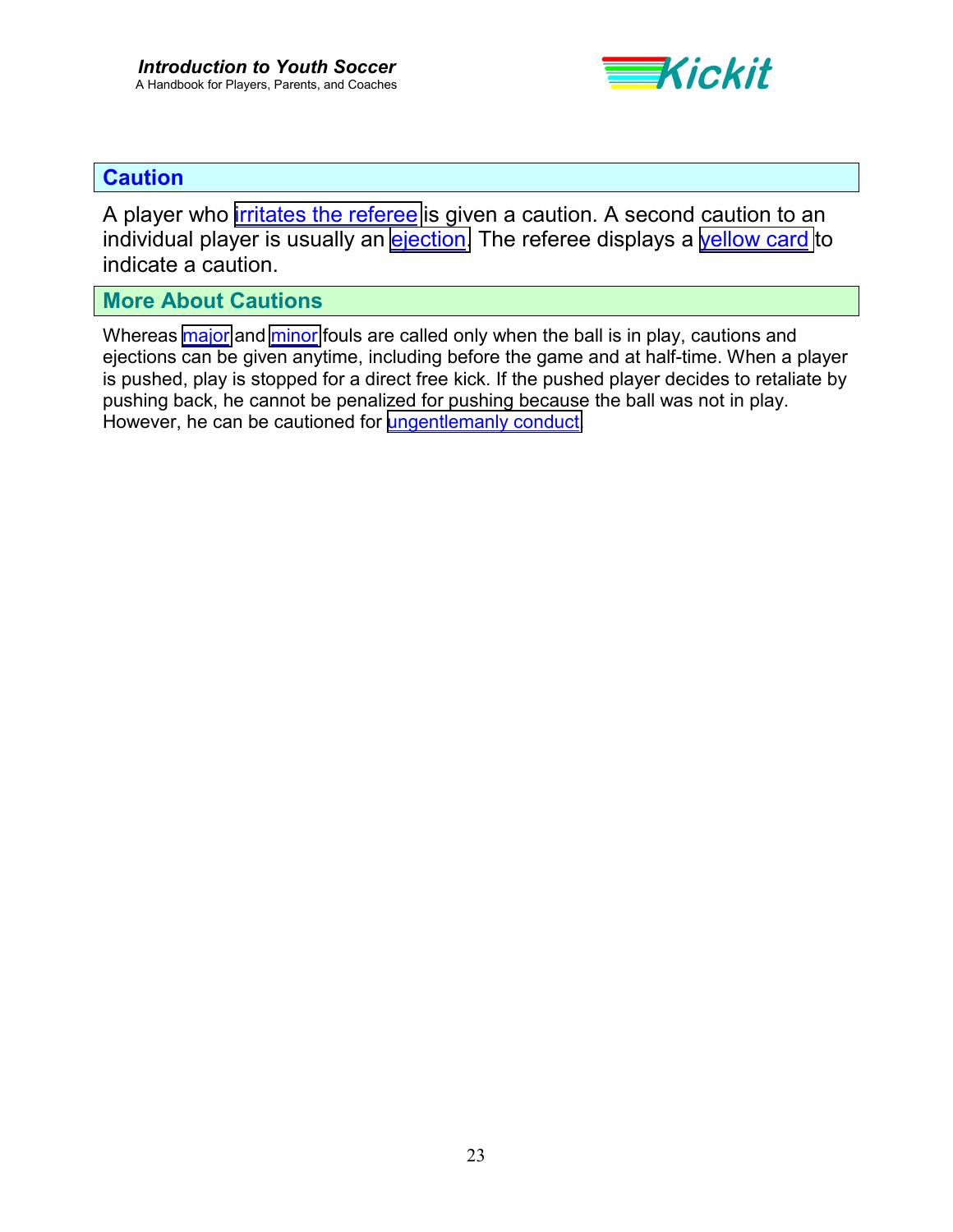

## <span id="page-23-0"></span>**Charging**

Charging is a soccer term, not at all related to the type of charging done by bulls or shoppers. If one player puts a shoulder against an opponent's shoulder, he may then push against the opponent to try to cause loss of balance. This is called a legal charge.

## **More About Charging**

The initial contact of a shoulder-to-shoulder charge must be gentle. It is as if a player "cozies up" to another, makes solid but gentle contact, and then suddenly leans hard to push the opponent off balance or off the ball. All of this is done while running, and both players must be running in the same direction for a shoulder charge to be possible.

Because the law uses the word "shoulder," it is legal to use any part of the shoulder (front, side, or back) to push against any part of the opponent's shoulder (front, side, or back.) If the push is as far back as the shoulder blade or spine, it becomes a [major foul;](#page-28-0) charging from behind. If the body, hips, arms, or legs make contact during the charge, it becomes another major foul; pushing. If the initial contact is not "cozy" enough, it is a violent charge.

The use of the word "charge" seems to confuse a lot of soccer fans, who usually associate it with running at full speed, possibly ending with a collision. This is not the case in soccer. A soccer charge is a "gentle", controlled push.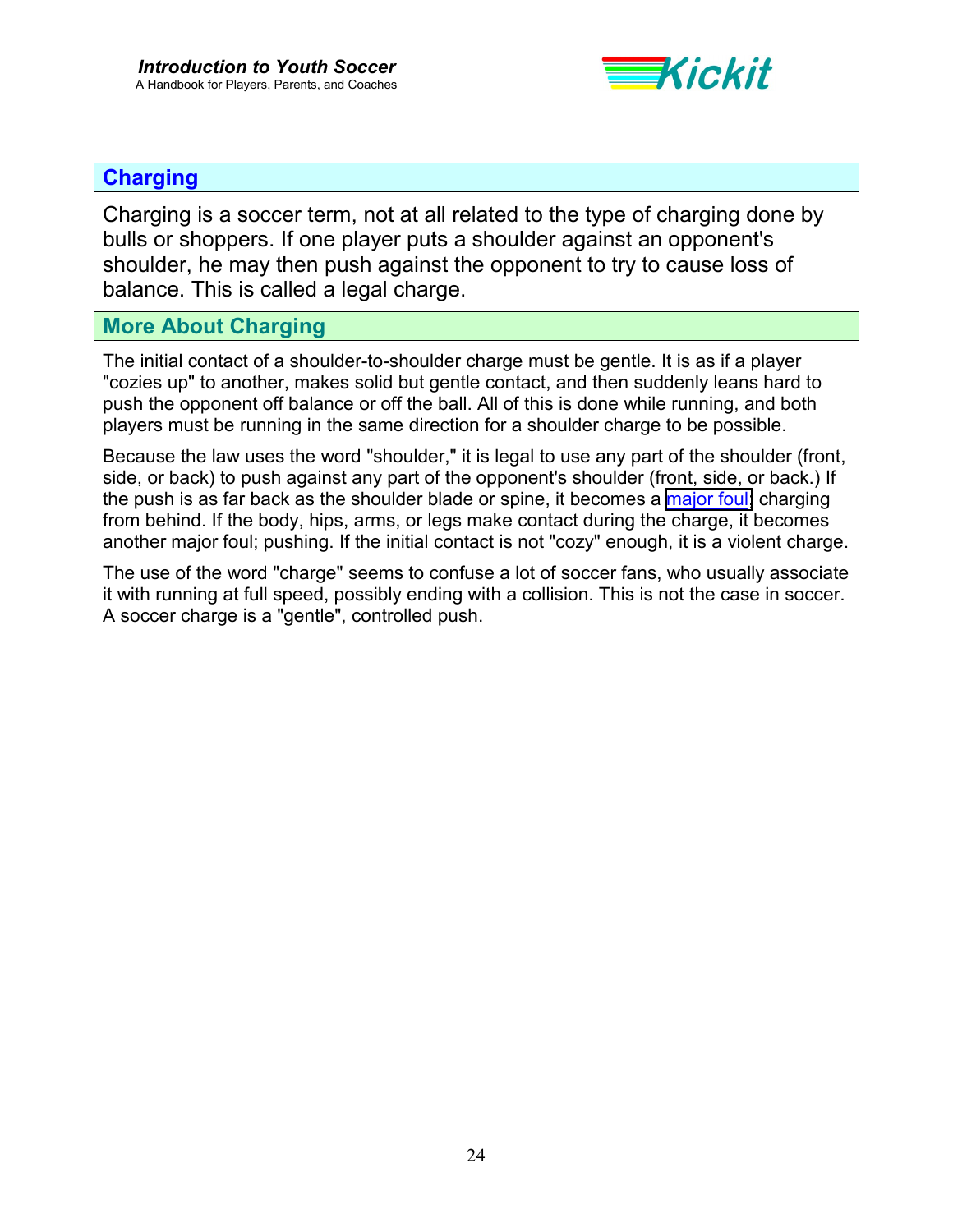

### <span id="page-24-0"></span>**Dangerous Play**

A player is guilty of dangerous play if he kicks as high as the chest of a nearby opponent or tries to kick the ball out of the goalkeeper's hands.

## **More About Dangerous Play**

Though kicking high is legal, doing so with other players nearby is not. The officials must decide if a high kick was near enough to another player (teammate or opponent) to be dangerous.

In the past, kicking the ball while lying on the ground was considered dangerous play. This was based on the premise that the player on the ground was putting himself in danger of being kicked. However, this would imply that a person standing up and kicking the ball is also putting himself in danger. Since kicking while standing is not called dangerous play, neither should kicking while lying down. However, players falling down in traffic should be taught to curl up and hide as much as possible until the ball leaves the area.

## **Opinion on Dangerous Play**

As players get into higher levels of soccer, some become adept at committing intentional fouls and making them appear accidental. Others can appear to have been intentionally fouled by an opponent, even though they weren't. Though these might be useful skills in the most serious, competitive soccer, such habits should be discouraged at all levels of youth soccer. In addition to being of questionable ethical value, there is a good chance a player will hurt himself or other players while performing these acts on the field. This may be considered dangerous play by the officials.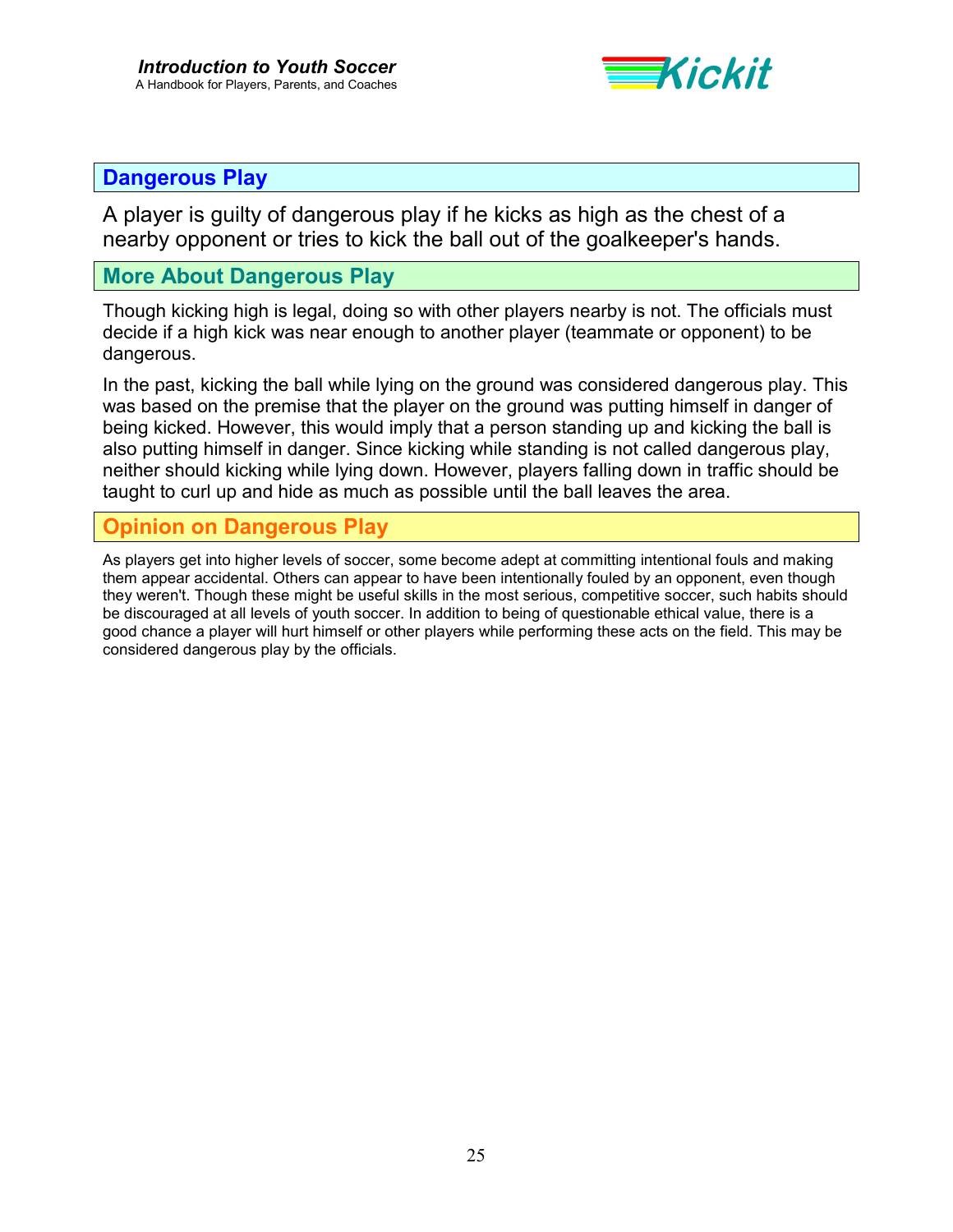

## <span id="page-25-0"></span>**Drop Ball**

The drop ball is most often used to restart play after injuries not caused by fouls. The referee simply drops the ball onto the field and the ball is in play once it hits the ground.

## **More About the Drop Ball**

No law specifies the number of players near the spot where the ball is dropped, or whether there should be anyone there at all. It is up to each team to decide where they want to be during a drop ball. The laws of soccer allow them to be anywhere they like. However, a drop ball is commonly taken with one player from each team standing ready to kick the ball as soon as it hits the ground. If a player kicks a drop ball before it hits the ground, the player should be [cautioned](#page-22-0) and the drop ball should be retaken.

Like free kicks, drop balls are never taken inside the goal area. Instead, the ball is brought to the top of the goal area, six yards from the goal line, before it is dropped.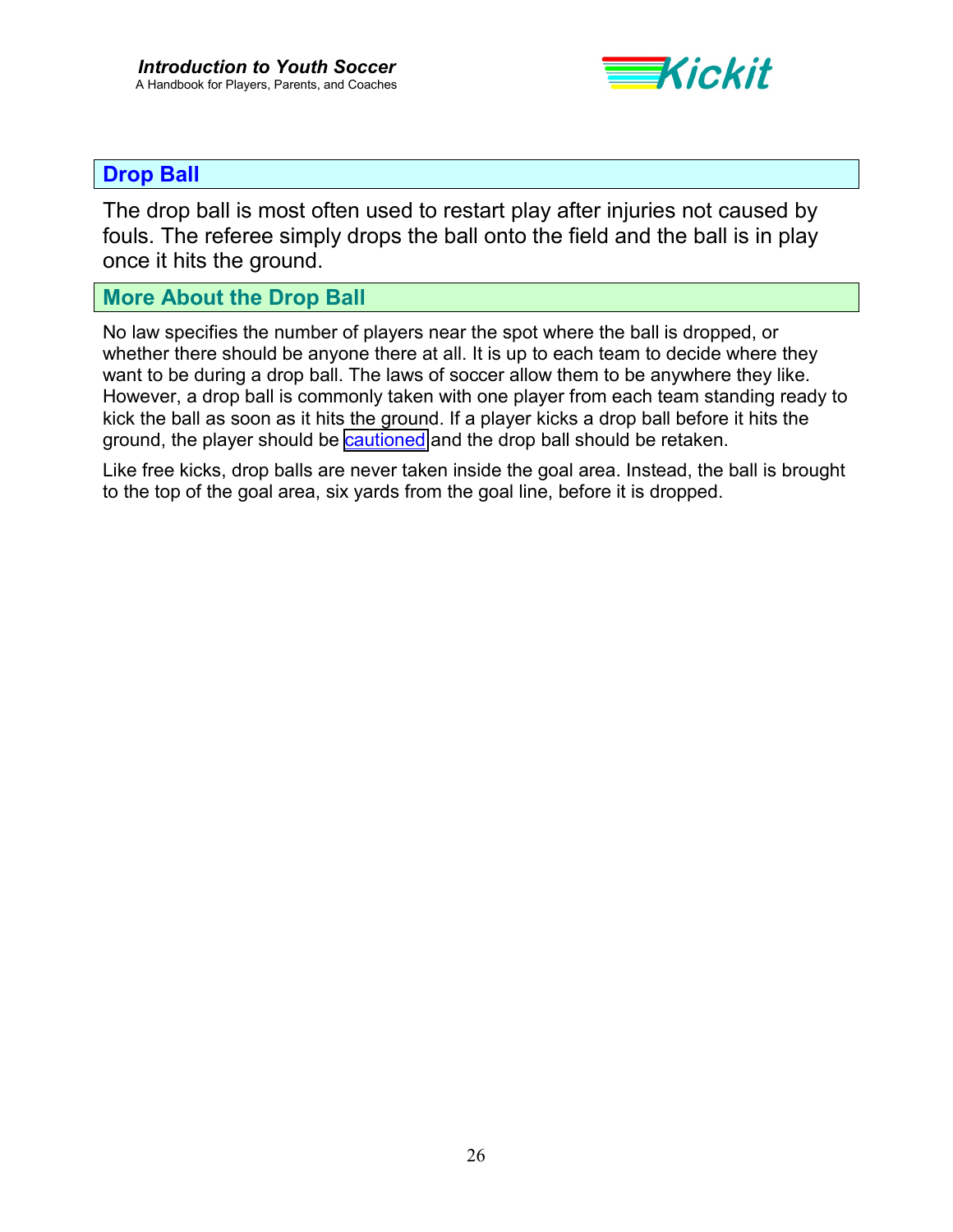

## <span id="page-26-0"></span>**Ejection**

A player given an ejection is permanently removed from the game. An ejected player is not replaced by a substitute. The team plays shorthanded. The referee displays a [red card](#page-32-0) to indicate an ejection.

Ejections can be given for:

- Violent conduct or serious foul play
- Use of foul or abusive language
- Persistent misconduct after a [caution](#page-22-0) [\(yellow card\)](#page-39-0)

## **More About Ejections**

Whereas [major](#page-28-0) and [minor](#page-29-0) fouls are called only when the ball is in play, cautions and ejections can be given anytime, including before the game and at half-time. When a player is pushed, play is stopped for a direct free kick. If the pushed player decides to retaliate by pushing back, he cannot be penalized for pushing because the ball was not in play. However, he can be cautioned for [ungentlemanly conduct.](#page-38-0)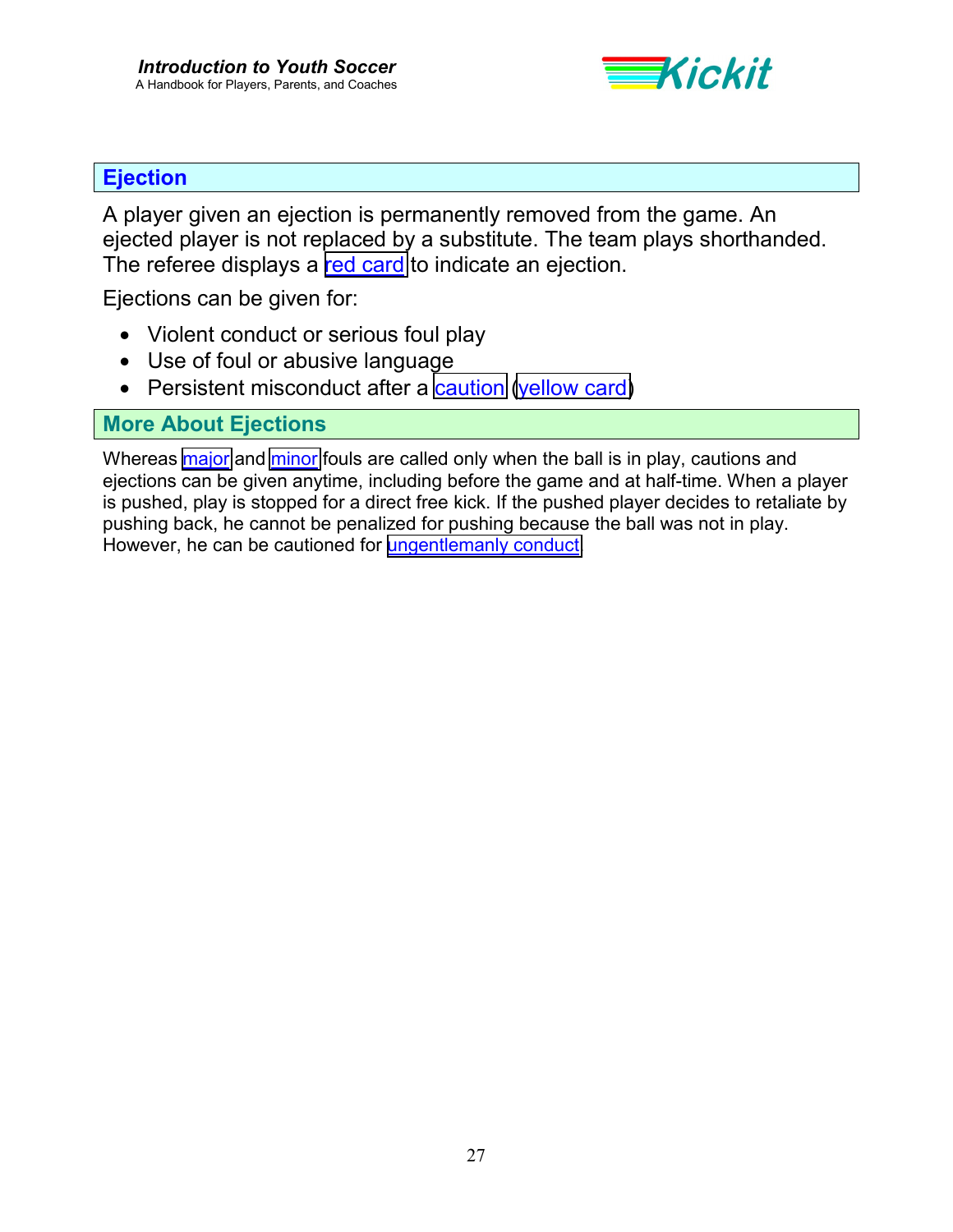

## <span id="page-27-0"></span>**Irritating the Referee**

Referees are easily irritated. Here are some of their main irritants.

- Players entering or leaving the field without referee permission
- Players persistently breaking the laws of the game
- Players dissenting (by word or action) referee decisions
- Players displaying [ungentlemanly conduct](#page-38-0)

## **More About Irritating the Referee**

Players who are too irritating are [cautioned](#page-22-0) (given a [yellow card.](#page-39-0))

A team wanting substitution should wait for permission from the referee before sending new players onto the field. Failure to get permission may cause one or more substituting players to be [cautioned.](#page-22-0) Non-players should never enter the field.

A referee who thinks a team is committing too many fouls may become irritated. It does not have to be the same player each time, or even the same law being broken.

## **Opinion on Irritating the Referee**

Dissenting a ref's decision is the most irritating act possible, because it is a direct insult to the skills of the officials. Any player dissenting a decision should be removed from the field by the coach at the earliest possible opportunity, and given a short lecture. Any coach dissenting a decision should be removed from the sidelines by team parents and given a short lecture. Any team parents or fans dissenting should be silenced by other team parents or fans, or the coach. There is no place in youth sports for dissent.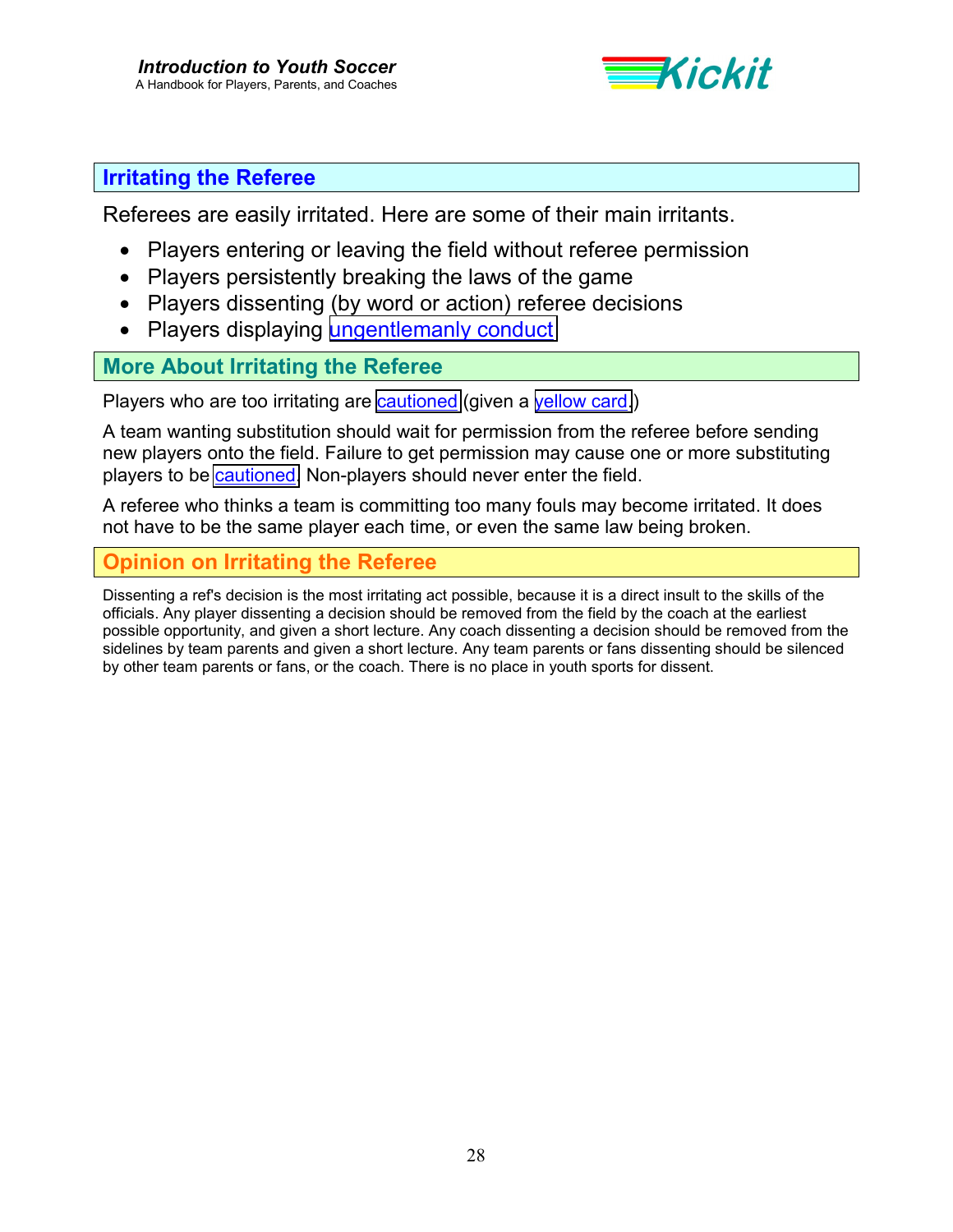

### <span id="page-28-0"></span>**Major Fouls**

There were once just nine major fouls. Recently, a tenth (spitting) has been added. They are most easily remembered if broken into groups as shown here.



## **More About Major Fouls**

There are 2 major fouls committed with the feet; tripping and kicking. Moving upward, there are 3 major fouls committed with the body; [charging](#page-23-0) violently, charging from behind, and jumping at an opponent. At the top, there are 5 major fouls committed with the hands, arms, and mouth; touching the ball (handball), holding, hitting, pushing, and spitting.

Major fouls can only be called when the ball is in play.

Most major fouls can be called if a player simply attempts to commit the foul. For example, attempted tripping is illegal. Attempted kicking, hitting, holding, and pushing are also major fouls. Attempted handball is not a major foul, but may be considered [ungentlemanly,](#page-38-0) for which the player is given a [caution.](#page-22-0) Jumping at an opponent is illegal if contact is made. Without contact, it might still be called [dangerous play,](#page-24-0) which is a [minor foul.](#page-29-0)

### **Even More About Major Fouls**

As described elsewhere, a charge is a legal shoulder-to-shoulder push. Charging from behind means the push has become shoulder-to-spine. Charging violently means the initial contact was violent.

All major fouls must be intentional to be illegal. If a player raises an arm and knocks down the ball, or uses a hand to direct the ball, he is guilty of a major foul. If the ball accidentally hits an arm, the player is not guilty of handball and play should continue.

### **Opinion on Major Fouls**

Committing a major foul while "going for the ball" is illegal. Players often complain to officials by saying, "I pushed (tripped, held, etc.) that opponent, but I was going for the ball," as if going for the ball means no foul was committed. Alternatively, you might hear, "The foul was called because he kicked the opponent before he kicked the ball." This implies that if the ball had been kicked first and the opponent second, there would have been no foul. That is not true. If a player pushes (kicks, trips, etc.) an opponent, then a major foul has been committed and the opponents are given a direct free kick.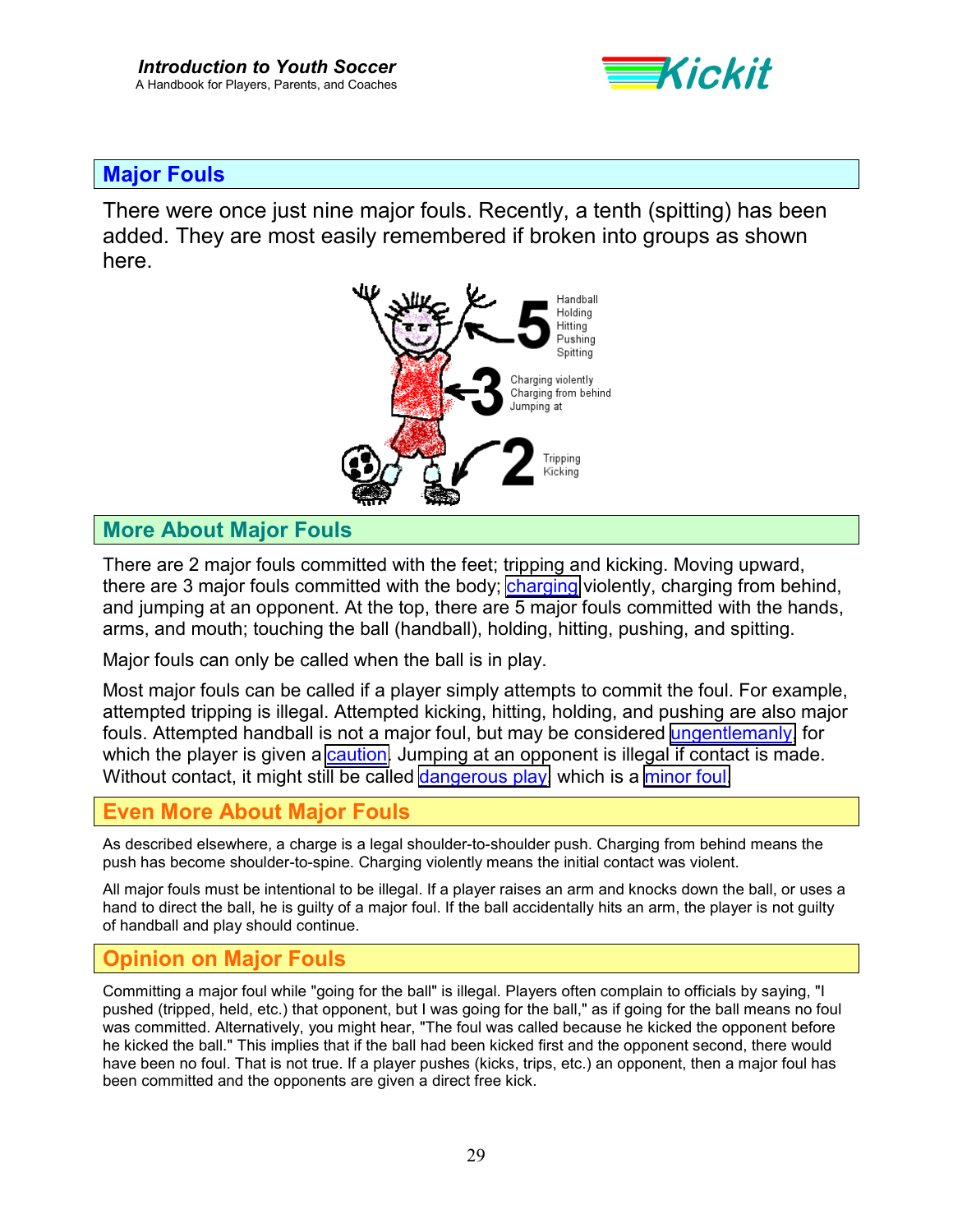

## <span id="page-29-0"></span>**Minor Fouls**

There are five minor fouls:

- [dangerous play](#page-24-0)
- [charging](#page-23-0) fairly when the ball is not nearby
- [obstructing](#page-30-0)
- charging the goalkeeper
- time wasting by the goalkeeper

## **More About Minor Fouls**

Minor fouls may be called only when the ball is in play.

An opponent may stand directly in front of the goalkeeper who has possession of the ball, forcing the goalkeeper to hold the ball a bit longer before distributing the ball. If the goalkeeper moves away and the opponent moves in the same direction, the opponent is guilty of obstructing.

## **Even More About Minor Fouls**

When the ball is in the goalkeeper's hands, the goalkeeper is allowed to bounce the ball on the ground or throw it into the air and catch it, but is limited to 8 seconds of possession. Once the ball is released from the goalkeeper's hands, it must be touched by another player before the goalkeeper may take the ball back into the hands again. (Technically, it must be touched by a teammate outside the penalty area, or an opponent anywhere.) If the goalkeeper violates either rule, it is considered time wasting, and the opponents take an indirect free kick.

In the past, teams wasted time by repeatedly passing the ball from a field player to the goalkeeper's hands and back again. This has now been outlawed. Goalkeepers may not use their hands on balls that were intentionally kicked to them by teammates. They may still use their feet, but using their hands is considered time wasting.

Similarly, a goalkeeper may not release the ball to the ground, roll it forward with the hand or foot, and then pick it up again without being charged with a minor foul.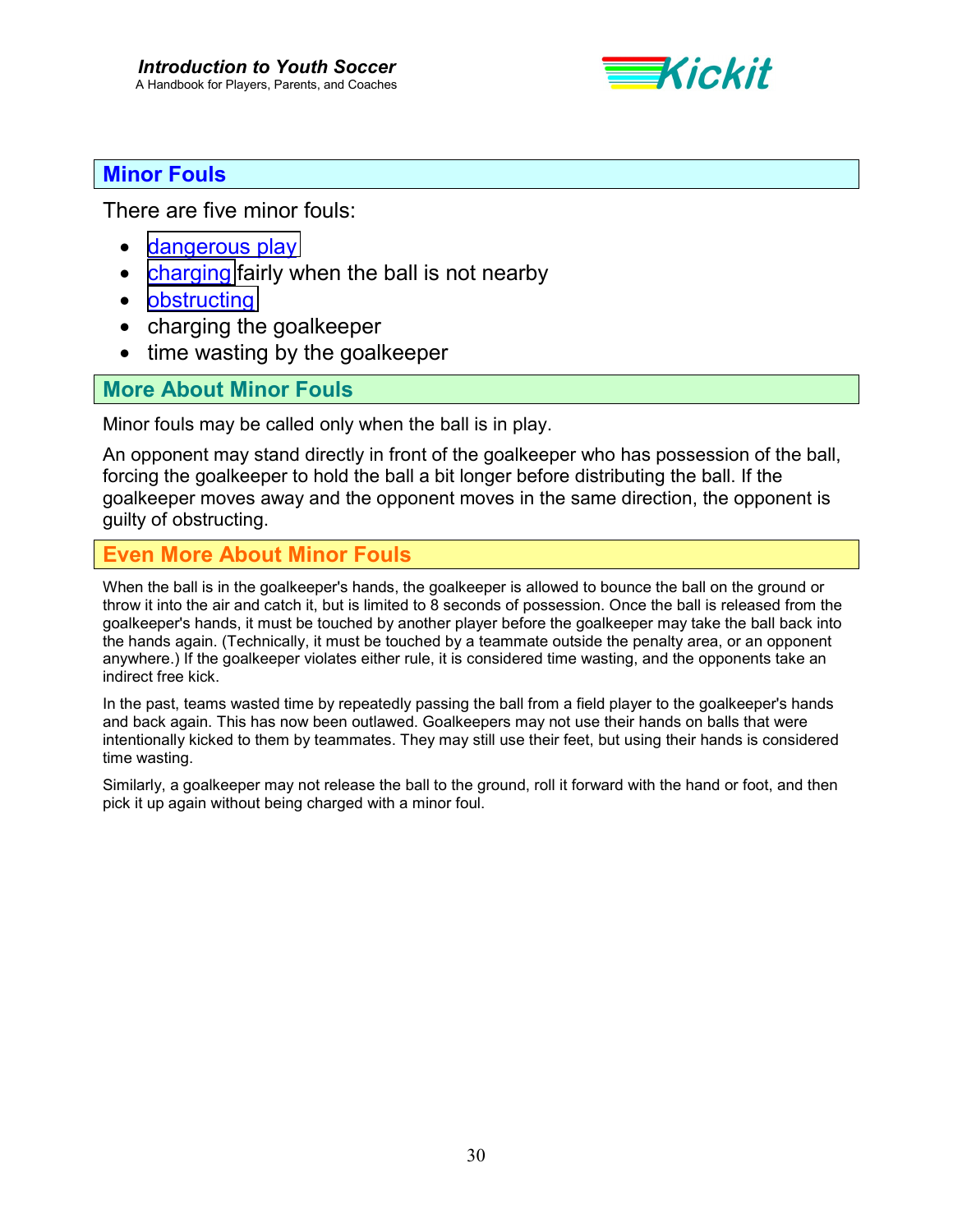

## <span id="page-30-0"></span>**Obstructing**

A player putting his body between the ball and an opponent to keep the opponent from getting to the ball, while not within playing distance of the ball, is obstructing, which is illegal.

## **More About Obstructing**

Obstructing is the least-called [minor foul](#page-29-0) in youth soccer. This is because most youth players would rather play the ball than block an opponent. At advanced levels, players realize that it might sometimes be better to let the ball roll to a teammate than to play it. Obstructing may be an obvious -- though illegal -- means of letting the ball roll. Obstructing is legal if the ball is within playing distance, or if a player is chasing the ball and attempting to play it.

Because the obstructing law uses vague phrasing like "playing the ball," there is much debate over which situations require obstruction calls. As with the offside rule, the discussion is not within the scope of this document.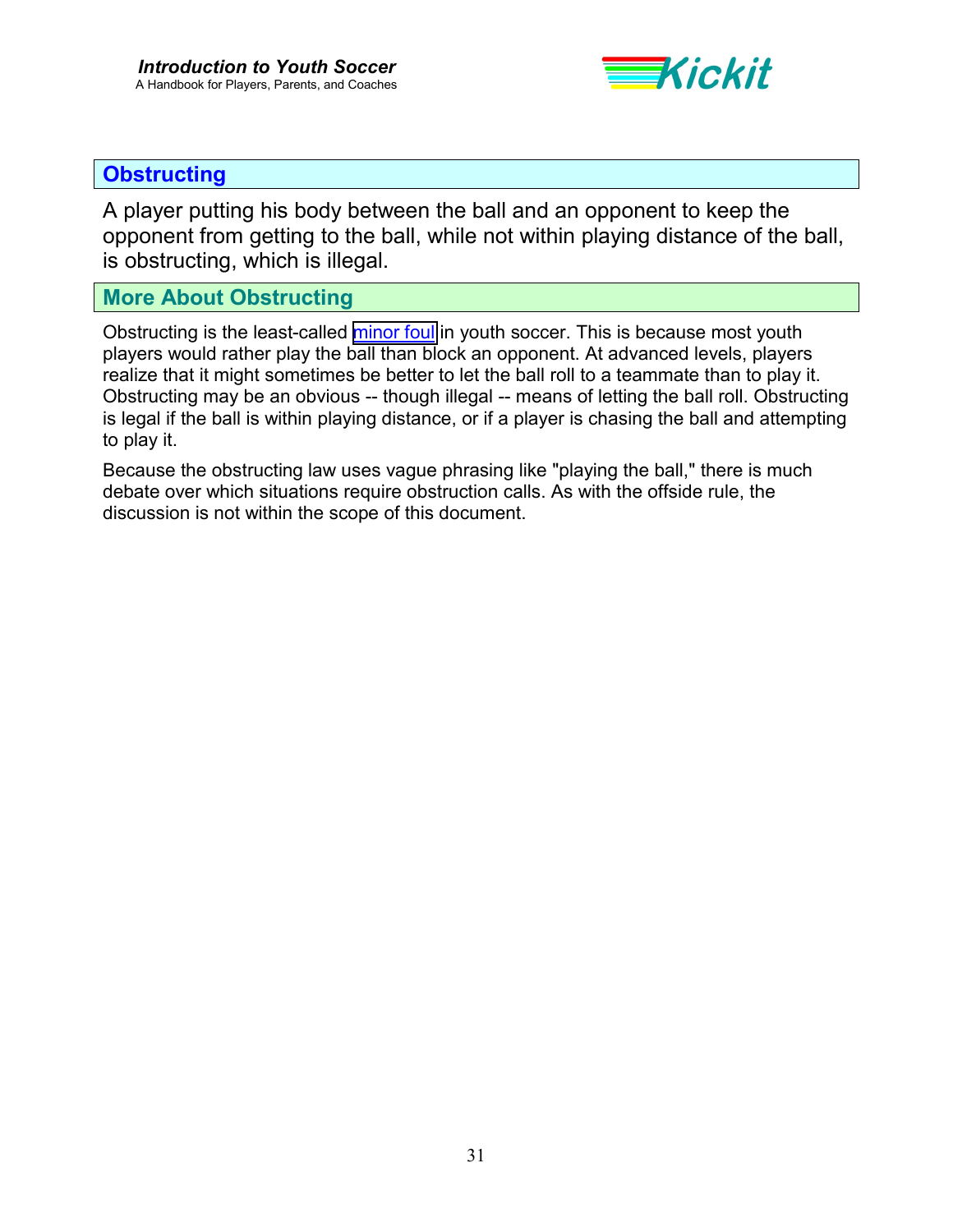

## <span id="page-31-0"></span>**Overtime**

In most soccer leagues, a game may end in a tie and then everyone goes home. In certain tournaments and playoffs the tied game goes into overtime. The teams play one or more extra periods, and the winner is the team scoring the most goals during the extra periods.

### **Opinion on Overtime**

There are many different overtime systems currently in use, and creative new systems are being devised all the time. One of the current favorites for youth soccer is described here.

After the end of regulation time, the first overtime period lasts ten minutes. Each team plays with nine players, and they switch ends of the field five minutes into the ten-minute period. If it is still tied after ten minutes, the teams play a five-minute period with seven players per team. This five-minute period is repeated, switching ends of the field after each, until one team wins. The interesting twist to this system is that, except during penalty kicks, nobody on either team may play the ball with hands or arms. That is, there is no goalkeeper. If one team is given a penalty kick, the other team designates one player to act as a goalkeeper until the ball leaves the penalty area, at which time that player goes back to being a regular field player. This system rarely gets past the first overtime period.

One of the basic concepts of soccer is equality of opportunity. This means that each player on the team is given the same chance to perform as every other player. Also, each team in the game is given the same opportunities as the other. That is why the teams switch ends of the field at half-time, and why each half of the game lasts as long as the other and begins with a different team kicking off. For equality of opportunity, soccer overtime should never be played as sudden death (also known as golden goals), in which the game ends as soon as either team scores.

The team taking the kickoff to start overtime has a slight advantage since it has clear possession of the ball. The best way to erase that advantage is to play the full time designated for the overtime period, giving each team ample and equal time to gain possession of the ball.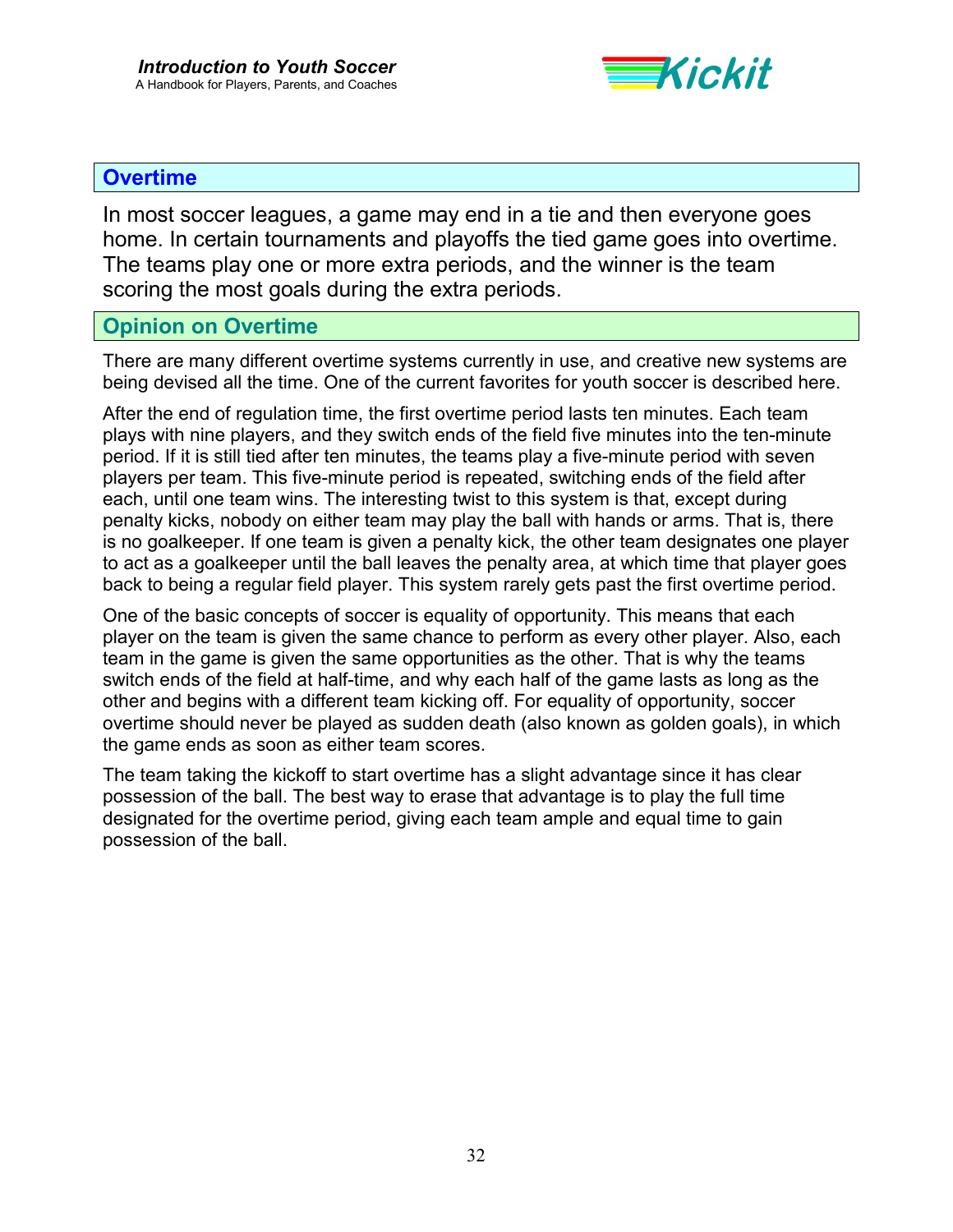

## <span id="page-32-0"></span>**Red Card**

A red card is a card, colored red, that the referee holds in the air to indicate that a player has been [ejected.](#page-26-0)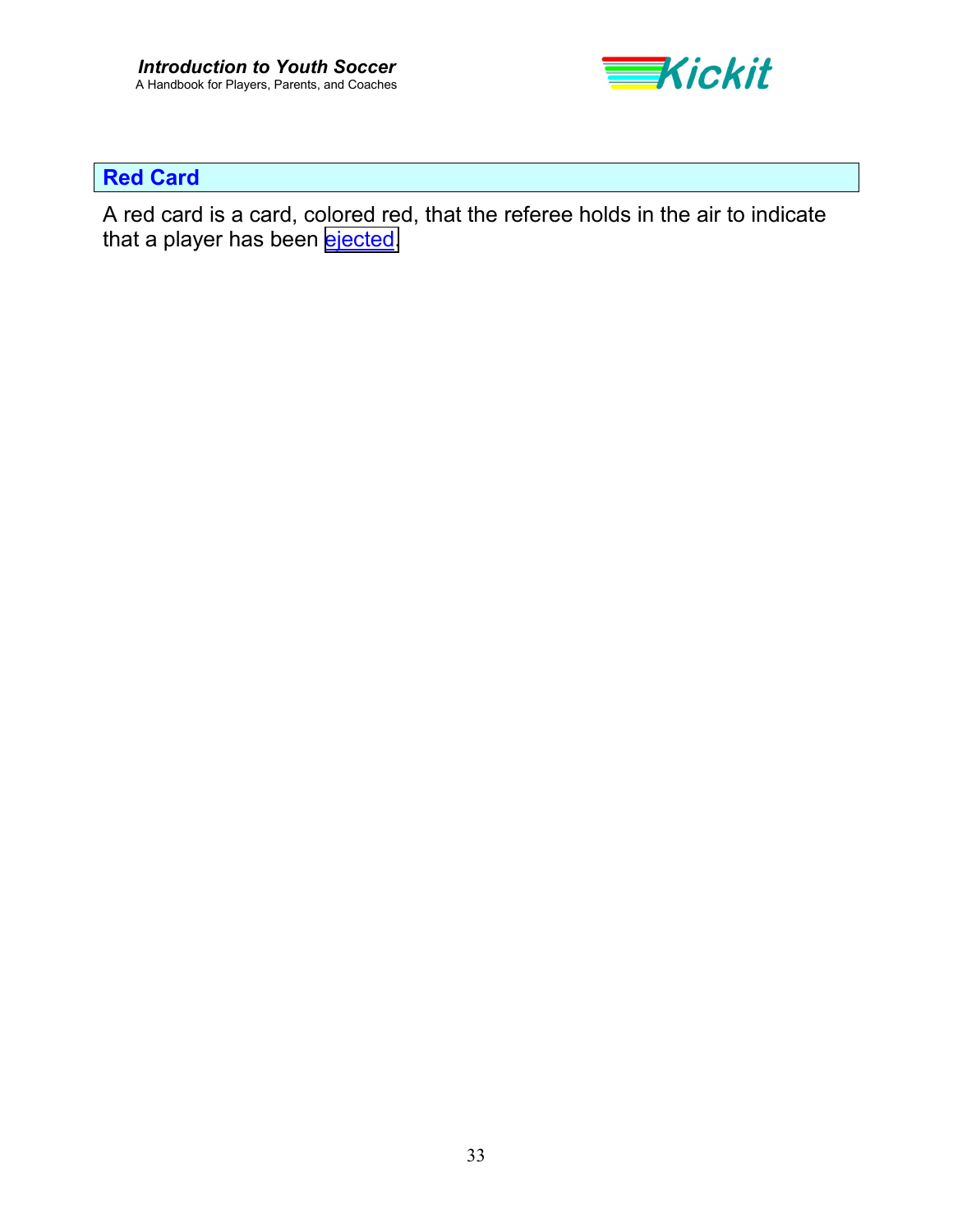

## **Shootout**

If a game is tied after [overtime,](#page-31-0) it often goes into a shootout. The teams take turns shooting penalty kicks -- one kicker against one goalkeeper -- until one team scores more goals than the other. The FIFA law book has a whole section on [shootout protocol.](http://www.fifa.com/fifa/handbook/laws/law.18.frame.html)

## **Opinion on Shootouts**

A shootout is widely considered a less-than-optimum way to end a soccer game. After ninety minutes of evenly matched soccer, the game suddenly switches to a contest of twelve-yard stationary shots, which have only a marginal relationship to the game of soccer. Since the game is to be determined by a single skill and an instant's luck, it would be just as logical to determine the winner by kicking for distance, running the fifty-yard dash, or doing throw-ins for accuracy. All are important soccer skills and have more bearing on an actual game than twelve-yard free shots.

Unfortunately, shootouts are a tradition that will not soon disappear. Some leagues have experimented with "moving shootouts," in which a lone attacker has a limited amount of time to dribble some distance toward a lone goalkeeper and try to shoot a goal. This is a good step toward introducing important soccer skills into shootouts, but doesn't go far enough. Modifying the overtime rules to provide more scoring opportunities may be the best way to avoid going into a shootout.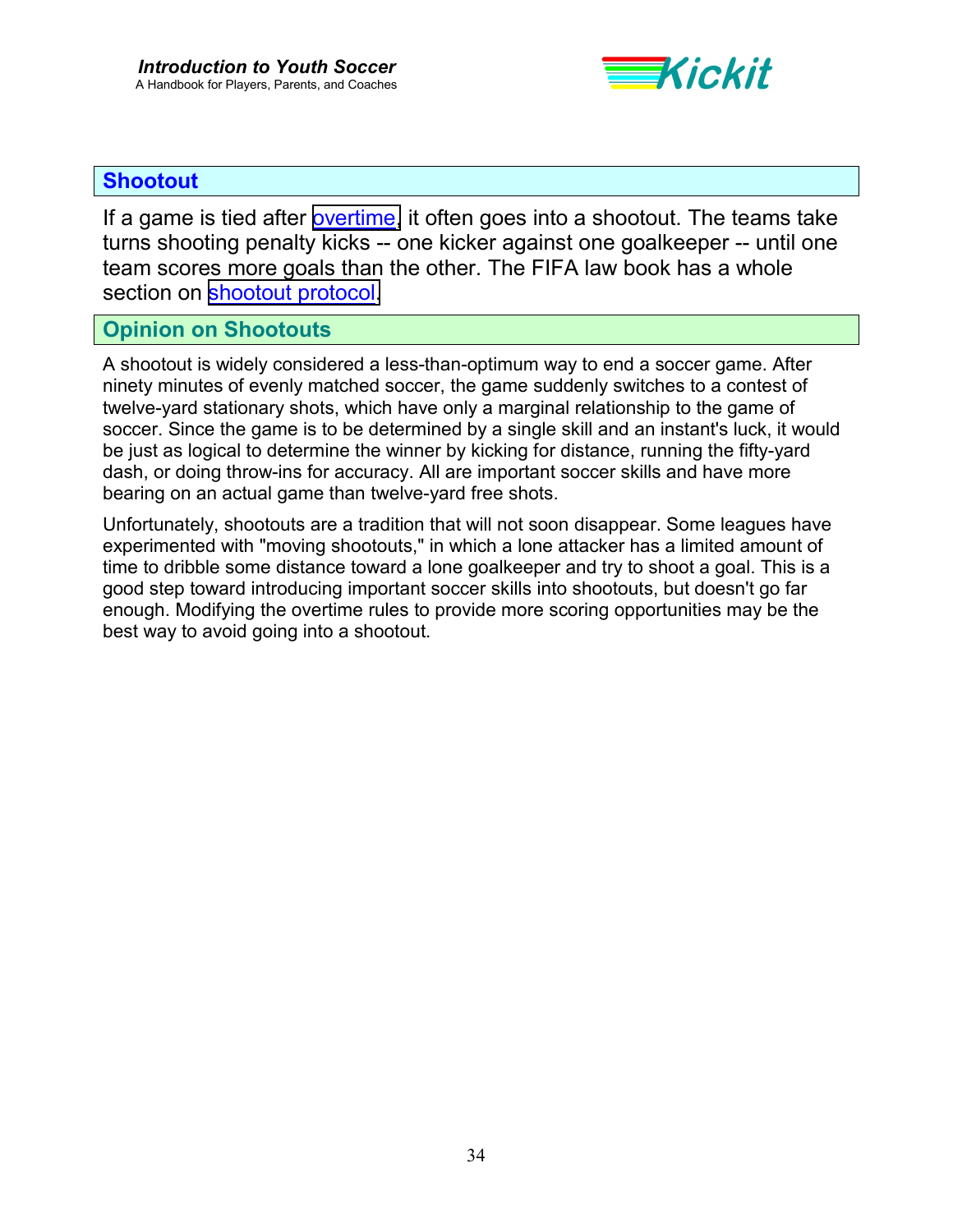

### <span id="page-34-0"></span>**The Spirit of Soccer**

All rules of soccer are intended to make for a safe, fair, and enjoyable game. That is the spirit of soccer. Any player who tries to disrupt that spirit can be [ejected](#page-26-0) from the game (given a [red card\)](#page-32-0).

## **More About The Spirit of Soccer**

Violent conduct may be called against a player whether the ball is in play or not. This includes violent sideline tantrums, and fighting during half-time. Throwing something at a person is considered violent conduct.

Serious foul play occurs when a regular foul (tripping, kicking, etc.) becomes blatant and dangerous.

Foul or abusive language should not be tolerated at any level of youth soccer. It is sometimes ignored at the highest level as long as it is not directed at another person.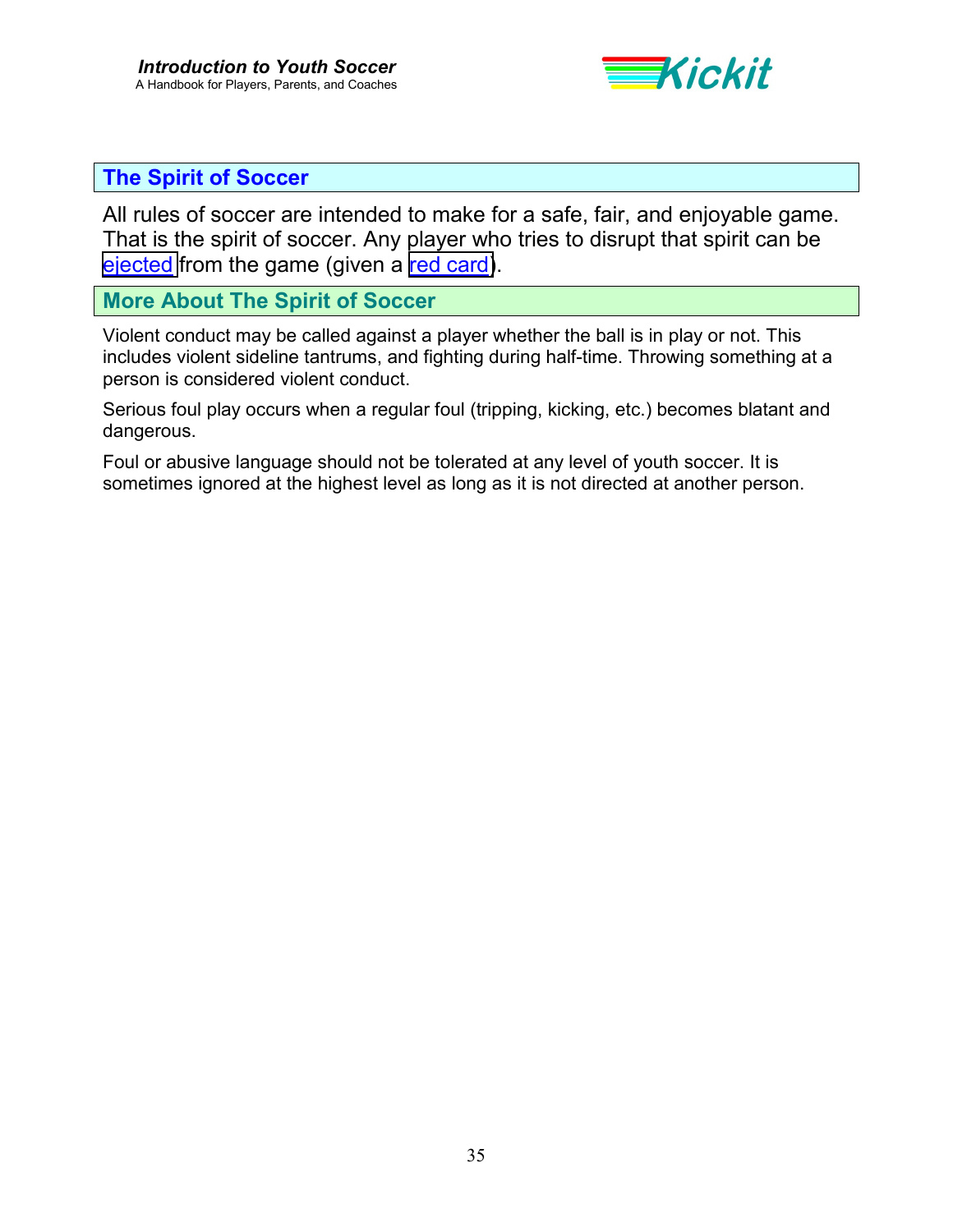

## <span id="page-35-0"></span>**Suspended Game**

When the referee suspends the game, the clock stops and the game may be restarted later from the point at which it was stopped. A game might be suspended for a sudden cloudburst, and restarted as soon as the rain ends.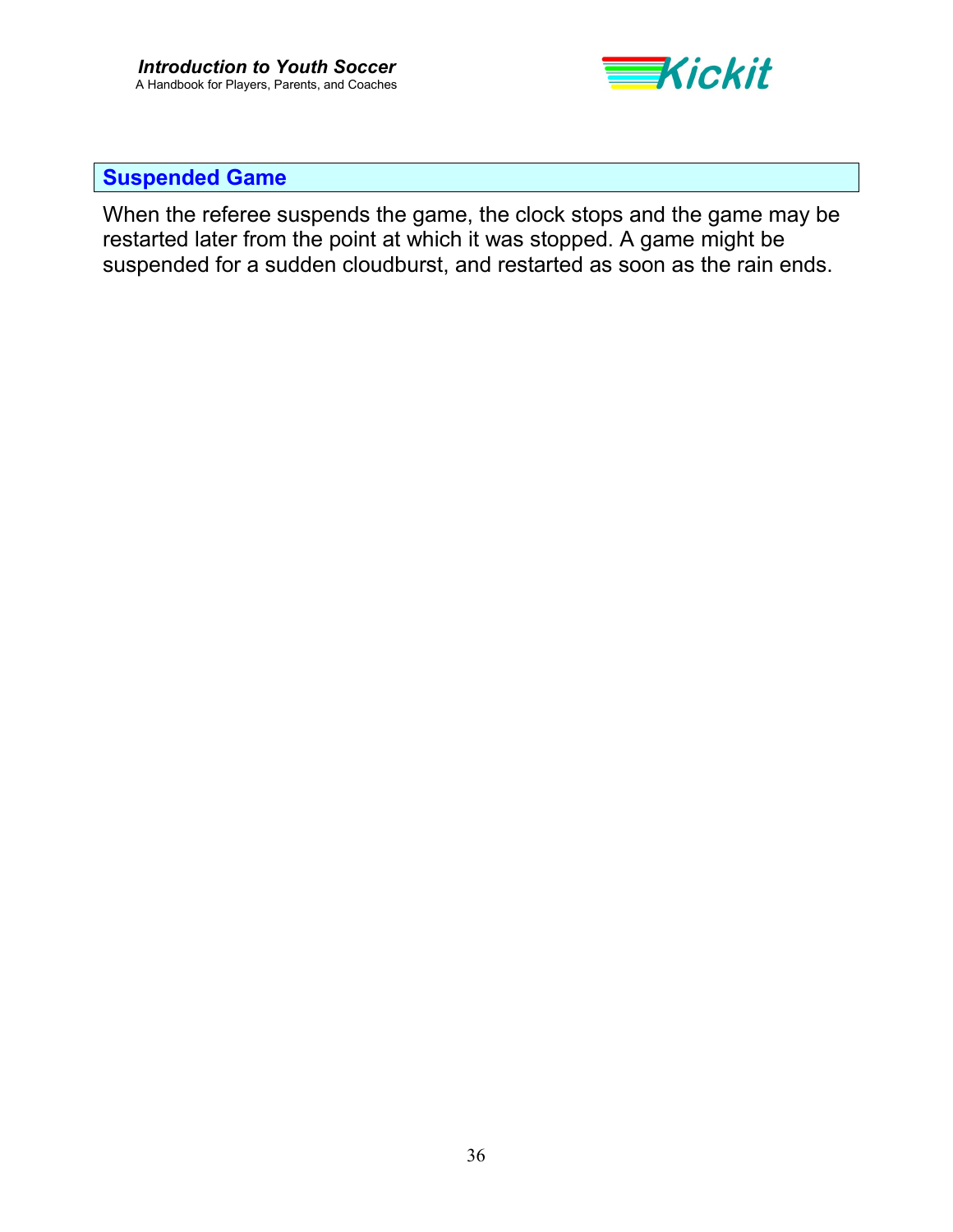

## **Tackling**

In soccer, tackling means stealing the ball.

(Unfortunately, years of exposure to American football makes USA soccer fans associate the word tackling with violently knocking an opponent to the ground by holding or tripping them. In addition, announcers on televised soccer in the US have a tendency to only mention the word tackle when a tackle happens to make someone fall down, thus cementing in new viewers minds the relationship between tackling and falling down.)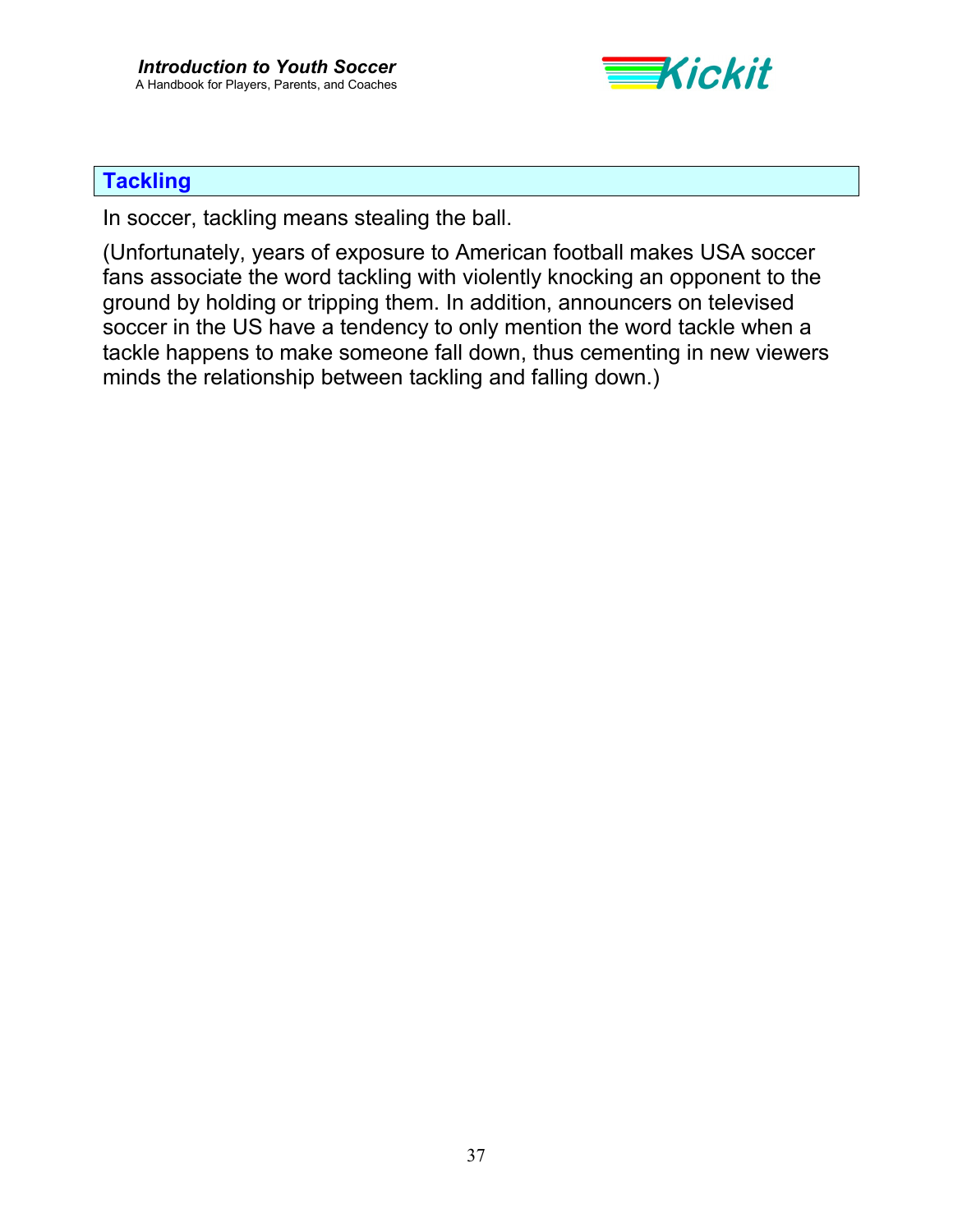

## <span id="page-37-0"></span>**Terminated Game**

A terminated game may not be continued from the point of stoppage. If the league decides the game should be completed, it must be replayed in its entirety. A game may be terminated due to spectator interference, excessive violence, fan riots, etc.

### **More About Terminated Games**

In case of a termination, the referee will submit a report to league officials. The report states the score and time of termination, along with an objective explanation of events leading up to the termination. The league officials will then determine if the game must be replayed, or if the listed score is the official result. In addition, the league will decide if any disciplinary action is to be taken. The referee is not allowed to give opinions or make suggestions on any of these subjects.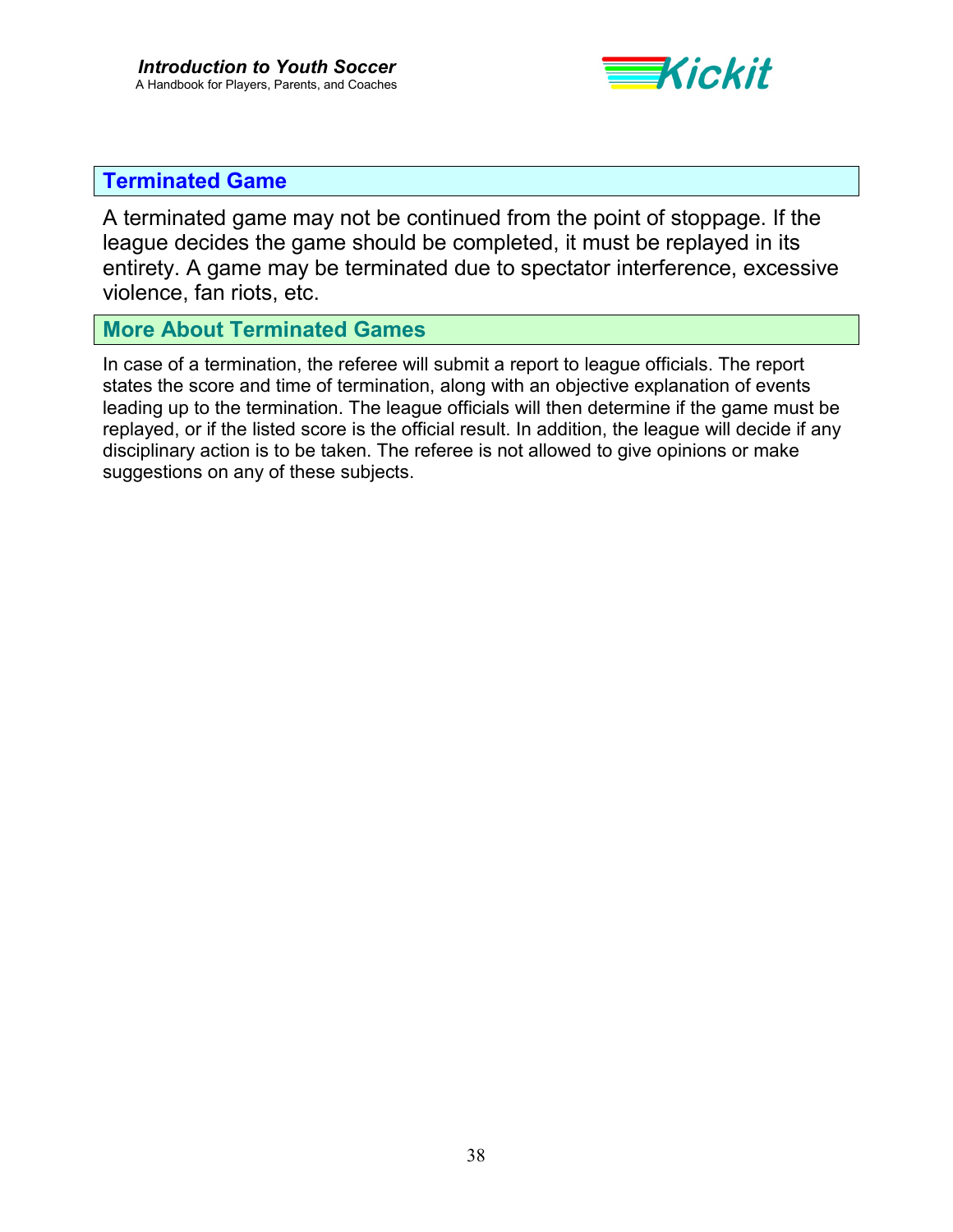

## <span id="page-38-0"></span>**Ungentlemanly Conduct**

Ungentlemanly conduct takes many forms, including shouting to startle or distract an opponent, attempting to block a throw-in, and playing the ball after the ref signals it out of play. In fact, ungentlemanly conduct is used to cover just about every *irritating* activity not covered by the official laws of soccer.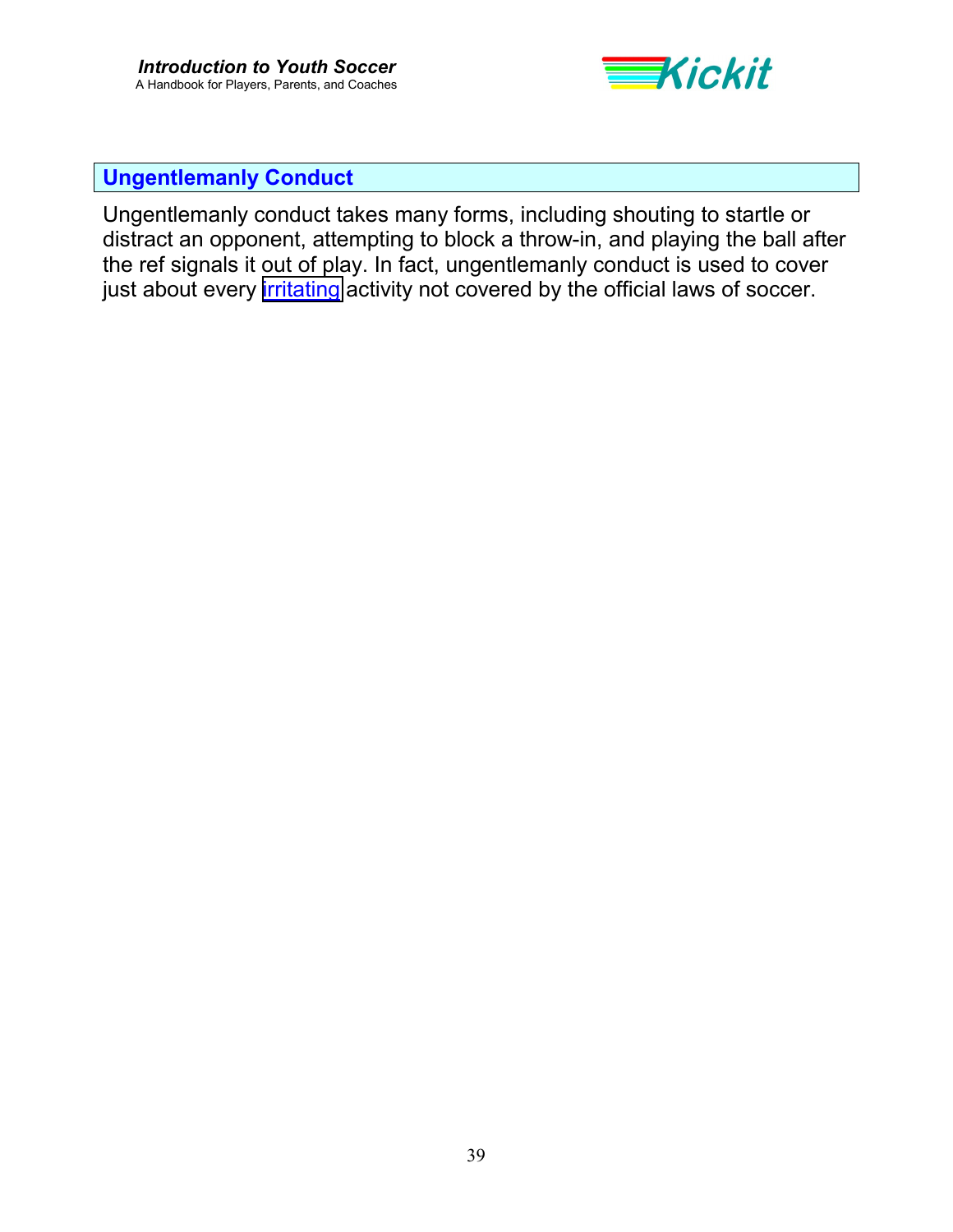

## <span id="page-39-0"></span>**Yellow Card**

A yellow card is a card, colored yellow, that the referee holds in the air to indicate that a player has been cautioned.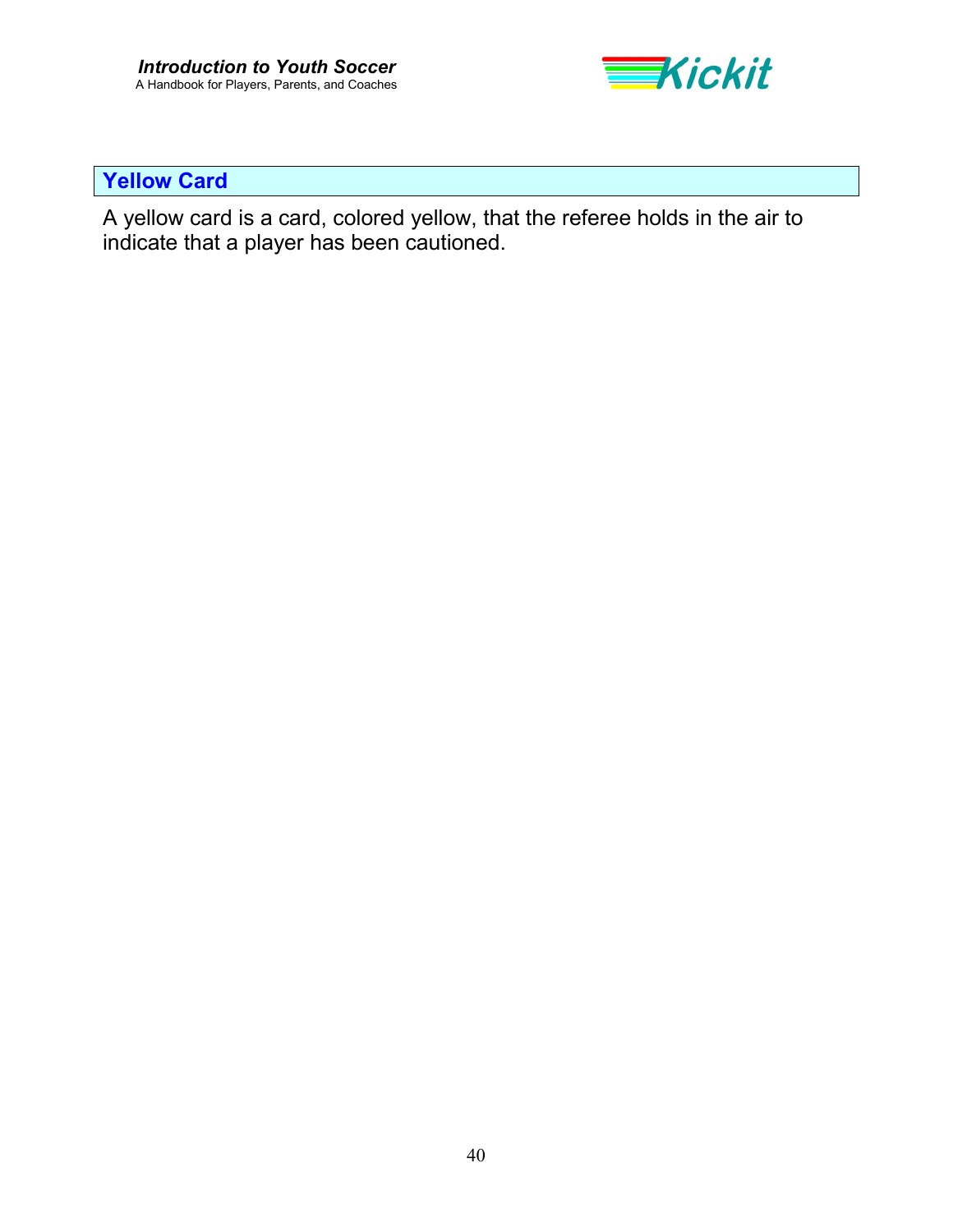

# <span id="page-40-0"></span>**My Soccer Philosophy**

#### **Soccer players are expected to do the following:**

- Participate at your own level and pace.
- If you don't understand, ask. It is a great way to improve yourself.
- Tell your coach and parents about any injuries. Be aware of what your body is telling you.
- Appreciate children of all abilities.
- Give your best effort at all times.

#### **Soccer players are expected to believe the following:**

- I am important because I am here.
- I have my own reasons for being here.
- I can improve my performance by improving my attitude.
- My teammates and my opponents are children just like me. There are no enemies in youth sports.

#### **Soccer parents are expected to do the following:**

- Support your child's goals, but keep them separate from your own.
- Show your child respect and compassion based on who they are, not what they do.
- Listen to your child. I mean really listen. Listen to what they are saying, understand it, and act on it.
- Teach your child that we are all responsible for ourselves. Luck, fate, officials, and teammates have no responsibilities in our outcomes.
- Change negative patterns between you and your child.
- Your actions have an impact on your child. Control yourself.

#### **Soccer parents are expected to believe the following:**

- Your child is unique, possessing their own special gifts and developing at their own pace.
- The scoreboard does not measure a child's worth.
- The child's well-being comes before everything.
- Youth sports should enhance a child's life, not dominate it.
- Pressure to excel is wasted energy.
- Each child on both teams is as unique and important as your own, and deserving of the same respect.

#### **Soccer coaches are expected to do the following:**

- Teach the children that they are responsible for their own outcomes.
- Help each child to set, work toward, and accomplish their own goals.
- Teach the parents that youth sports is a learning experience for everyone.
- Promote good, honest communication between parent, child, and coach.
- Answer all questions completely and honestly. Askers are just trying to improve themselves.

#### **Soccer coaches are expected to believe the following:**

- Each child must set their own goals, separate from the goals of parents, peers, and coaches.
- Everyone is responsible for their own outcome.
- There is power in doing. The child deserves more respect every time they try.
- Mistakes are only lessons that make us better.
- There are no weaknesses, only lessons we have yet to learn.
- Doing your best is a victory itself. Victory without best effort is empty.
- Competence creates cooperation. Cooperation creates confidence.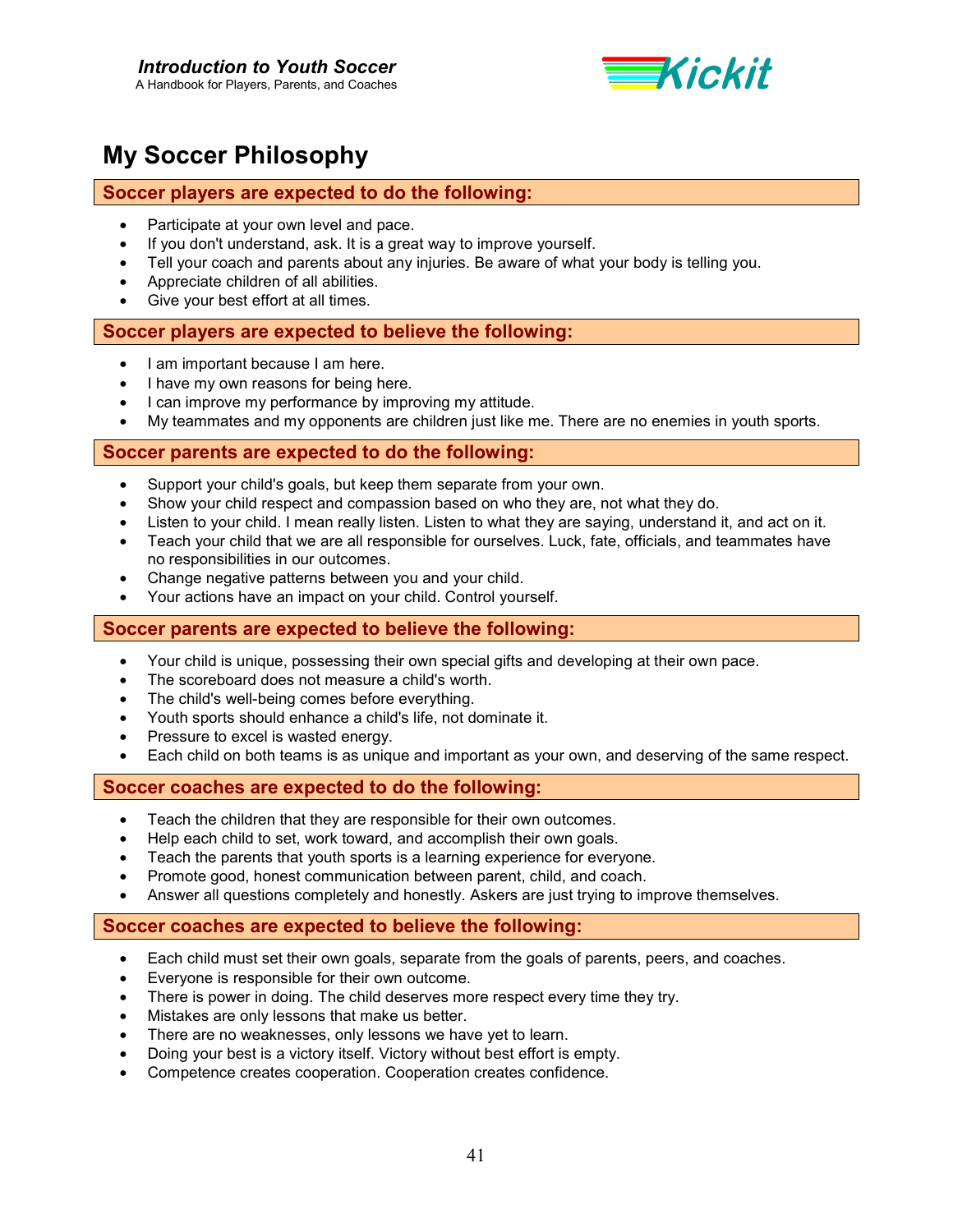

# <span id="page-41-0"></span>**Soccer Parents FAQ**

Coaches and administrators of youth sports are asked a lot of questions by the parents putting children in sports. Several of the most Frequently Asked Questions are listed here, along with the answers you should expect to hear from a good youth sports organization.

- **Should my child be in organized sports?**
- **[Which sport should I choose?](#page-42-0)**
- **[At what level should I get involved in the program?](#page-42-0)**
- **[Will my child be around kids of the same age, or size, or what?](#page-43-0)**
- **[What should I do to prepare for organized soccer?](#page-43-0)**
- **[What should I do during the soccer season?](#page-46-0)**
- **[What should I do before each game?](#page-48-0)**
- **[What should I do while attending a game?](#page-49-0)**
- **[What should I do after attending a game?](#page-51-0)**
- **[What should I do after all games, whether I attend or not?](#page-52-0)**
- **[What should I do throughout the year?](#page-52-0)**
- **[What if my child finds he or she dislikes soccer?](#page-53-0)**

## **Should my child be in organized sports?**

This most basic question about youth sports should be considered carefully. Notice that you are not deciding whether your child should be physically active. I will categorically state, and there is substantial proof, that physical activity is beneficial to everyone. Your child should absolutely, positively be involved in physical activity.

Children love to play. They can easily spend several hours chasing each other in circles, climbing trees, or skipping rope. This is called free play and all children love it. Adults can analyze it to death, claiming it gives kids a better sense of their body, teaches social skills, and makes them better citizens. The kids don't care about all that. They play because it is fun.

In the late 1940s, some adults noticed that children were learning baseball and football skills during free play, by watching older, more skilled players. This was about the time that Americans began believing "Faster is Better", so they decided to streamline the way kids learned sports. They set up local leagues, bought all the proper equipment, and recruited coaches who could teach skills in a short time. These leagues developed into Little League Baseball and Pop Warner Football, and thus began organized play in America.

Originally an enhancement to free play, organized play is now seen as a substitute for it. Social structures have changed considerably since the 1940s. Neighbors no longer recognize each other's names, much less their children. A trip to the park, once a carefree way to spend an afternoon, has become a dangerous undertaking in many areas. Fragmented and over-worked families find they have much less time to devote to the pleasures of playtime. One result of these changes is that it is impossible for a group of kids to put together a full-scale baseball or soccer game on their own, and many rely on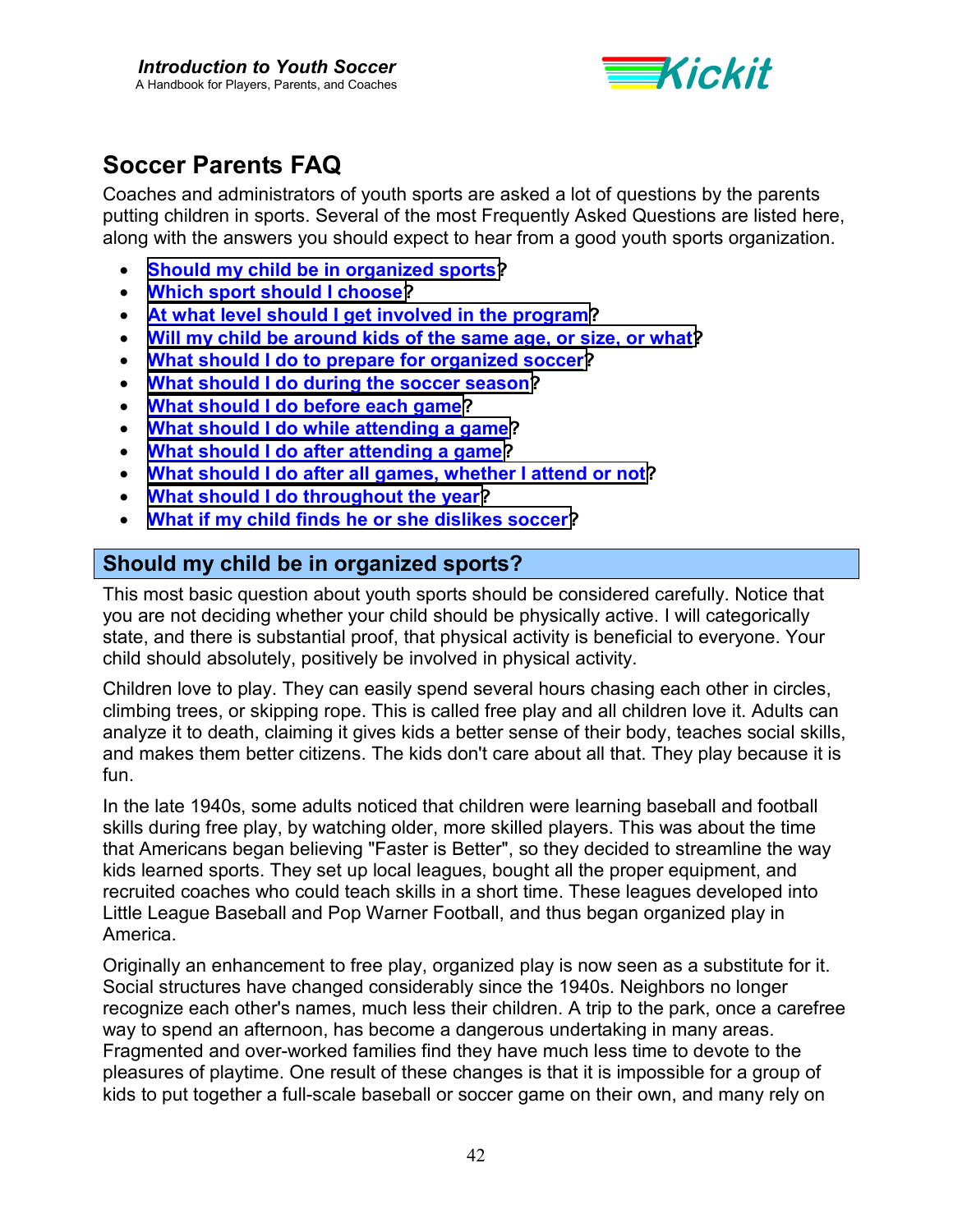

<span id="page-42-0"></span>organized sports to do this for them. The main purpose of organized sports is to keep children occupied in a physical activity that is safe, convenient, and fun. If your child or your family can benefit from this, then you should consider registering your child for organized sports.

## **Which sport should I choose?**

Once you have decided to enroll your child in organized sports, you must decide which sport best suits your child. Though soccer seems to have a magical drawing power all its own, it is not inherently "better" than any other sport. Pushing children toward any one activity to the exclusion of others will prevent them from enjoying the large variety of physical experiences they deserve. Conversely, pushing them to try every sport, one after another, will deny them the opportunity to develop above-average skills in any one of them. The best gauge of where your child should be in organized youth athletics (or whether he or she should participate at all) is your child's own feelings. Most children will choose a favorite activity in which they want to succeed, but it should be entirely their choice. If they want to take a year off, or try another sport, then that is probably what they should do. A child who does not want to participate will not be an asset to the team, and may be a constant irritant to the parent and coach. Present the options available and let your child choose the path to be taken.

Of course, you may make suggestions to help with the decision. If the cost of a certain sport exceeds your budget, mention this as one of your concerns. A child who wants to participate may volunteer to pay some or all of the costs from weekly allowance. Obviously, the final decision is up to you, but be sure to include the opinions of your child in your decision.

Some parents try to discourage their children from playing a particular sport by saying, "you are not good enough", "you are too small", or "you will get hurt." Avoid becoming one of those parents! Hearing a low opinion of his or her abilities nearly always causes a child to lose a bit of self-esteem. Besides, you may be wrong. If your child sincerely wants to try a sport, give it more consideration. You may be surprised at how successful someone can be when given the chance to do something they genuinely enjoy.

## **At what level should I get involved in the program?**

This is entirely up to you. You don't have to get involved at all if you don't want to. Some parents feel youth sports should involve the whole family. Others are looking for ways to keep the kids "off the streets" for a couple months. Yet others need time away from their children, and see sports as a supervised activity that allows them this free time. Each of these viewpoints is valid, and each leads to a different level of volunteerism.

Youth sports organizations are usually run by volunteers, and they would be glad to have you help out in any way. But you should not feel any pressure to volunteer, such as reduced fees for volunteers or verbal "hard sell." The way your child is treated should not be based on your participation. If you feel there is pressure to volunteer, whether you choose to volunteer or not, look around for another organization that is more tolerant of non-volunteers.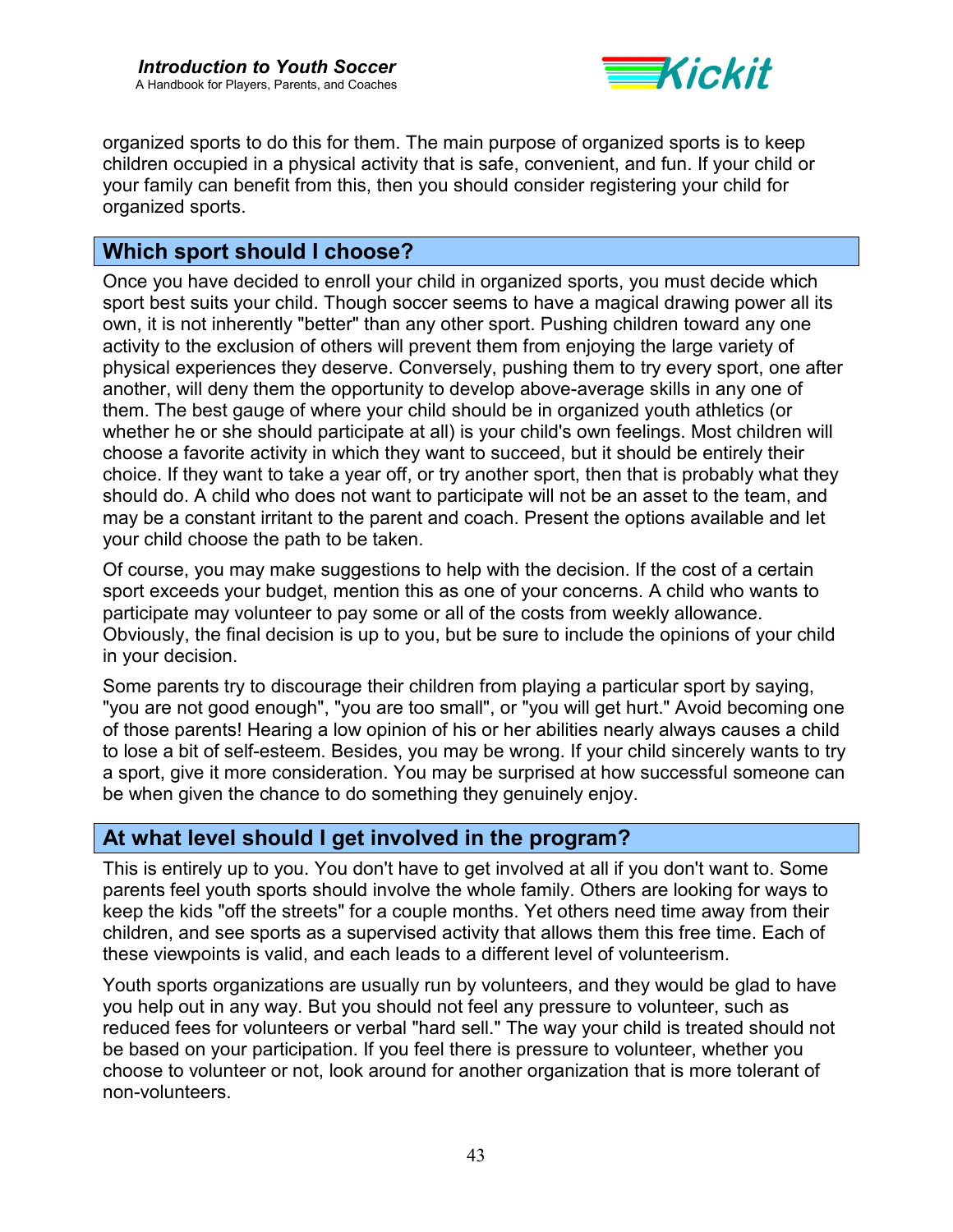

## <span id="page-43-0"></span>**Will my child be around kids of the same age, or size, or what?**

Youth soccer players are assigned by age or grade in school to the various levels of soccer. Common categories include Under-6 (abbreviated U6), U8, U10, U12, etc. Some leagues may use other terms, so that U6 players are called Tikes and U8 is called Bantams, for example.

In age level organizations, the level at which each child participates is usually based on the player's age as of a certain date. In some areas, the cutoff is at midnight on New Year's Eve. If a child is 11 years old as the new year dawns, that child will play U12 soccer for that year, even if the child has a twelfth birthday in January. In most areas, the cutoff is midnight of July 31. This is roughly equivalent to grade level organizations, in which players are grouped according to their grade in school.

In most locales, it is possible for a child to participate in an age group that is higher than normal. An 11-year-old may be allowed to play in U14 games, even though a more natural level would be U12. A recent trend toward decreasing the competitiveness at lower levels has led to the suggestion that no child under 10 years old be allowed to "play up" in higher levels. Other changes caused by this trend include discontinuation of post-season playoffs, and leagues not keeping track of scores and standings. Nearly everyone agrees that this change is having positive effects. The children enjoy the game as much as before, and they never have to leave the field feeling like 8-year-old failures.

## **What should I do to prepare for organized soccer?**

Okay, so you have decided to register your child to play soccer with the local youth athletics organization. What should you do before the season begins? Here are some things you should definitely do, followed by a discussion of each.

#### • **Take your child to a doctor for a physical exam.**

Many parents find out about their child's weaknesses only after the child is injured. This is sad, because most physical problems can be easily detected and corrected before the season begins, simply by having a thorough physical exam. Have your child see your primary care pediatrician or family physician at least three months before the season begins. This gives the doctor time to work on curing problems. No child wants to miss the first month of the season while attending physical therapy to strengthen weak knees, so the sooner you begin, the better.

A proper physical exam will assess your child's health and fitness, and detect any conditions that may lead to injuries or cause your child to be disqualified from a particular sport. A sports physical is different from a regular annual physical, so if your doctor is not educated in sports medicine, find a doctor who is. A sports medicine exam should begin with a complete medical history. Most children are not able to complete their own medical histories, so you may help your child answer questions during this part of the exam. The exam should continue with the doctor checking joint function, range of motion, muscle strength, areas of pain, and cardiovascular health and endurance. The doctor should note any weaknesses and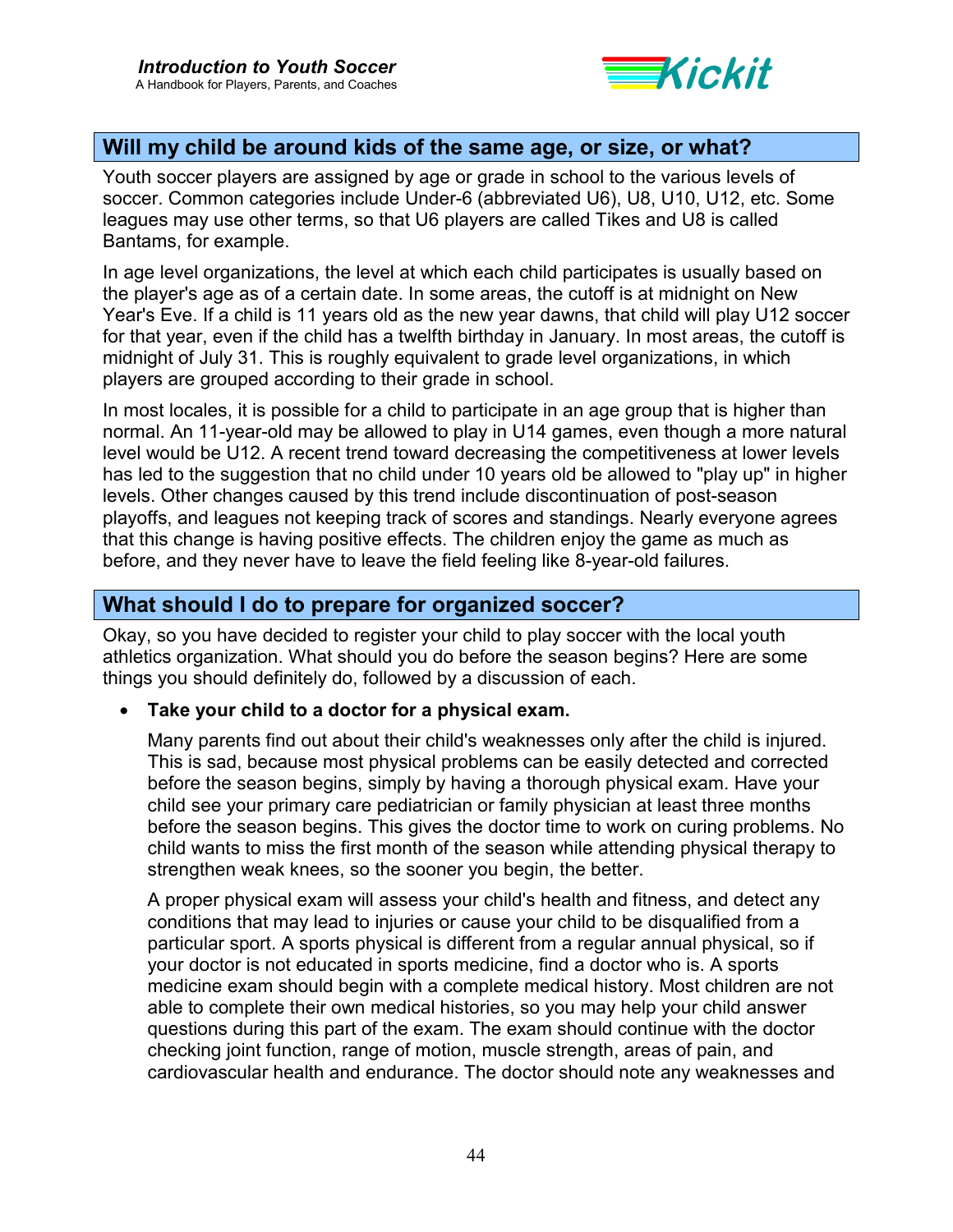

problem areas and state clearly whether he or she thinks your child will be able to play youth sports.

There is no reason to have a physical exam more than once each year, so one exam should be suitable for several sports seasons (spring baseball, summer soccer, fall basketball, etc.)

### • **Be prepared for registrations.**

Watch the local newspapers, notice boards, and flyers from school for announcements of when and where you can register your child for the sport chosen. Generally this will occur two months before the start of practices, but may vary widely, so keep your eyes open.

When you go to the registration site, take along as much information as you can. Besides the child's name and address, the program organizers may need to know parents' names, work phone numbers, doctor and dentist names, insurance policy numbers, uniform sizes, and the name and phone number of an alternate person to call in an emergency. In addition, some leagues may require you to bring a copy of your child's birth certificate for verification of age, and a small recent photo to be used on an ID card. Take your child with you. There may be uniforms to try on and additional forms to be filled out by the player. Remember your checkbook, because youth athletics will probably cost you something. The fees should be publicized along with the dates and times.

#### • **Try to sign up your child at the earliest possible registration date.**

Some sports have a limited number of positions available and may be on a firstcome first-served basis. Even with unlimited enrollment, league organizers would rather not have to deal with the large crowds that usually show up in the last few minutes before registrations are closed.

#### • **Put together a folder with information.**

You may be given informational handouts at the registration site, covering details about the program. Read this information carefully, and you will find answers to many of the questions that may pop into your mind later. Throughout the season you will be given a lot of papers to read. These will include schedules, maps, player lists, parent lists, coach names, phone numbers, etc. Keep a folder with all the information you receive. At one time or another you will need to dig up some information, and it helps to have it all in one place.

#### • **Get quality equipment.**

The spirit of the game of soccer ensures that each participant is kept as safe as possible during the game. Good equipment is necessary for safe soccer.

The first item every child should own is a good soccer ball. The coach may have plenty of soccer balls available at games and practices, but your child needs a personal soccer ball to kick around at home during the rest of the season, and when the season ends. You wouldn't send a child to Little League baseball games without their own glove. A child needs their own soccer ball to thoroughly enjoy the game.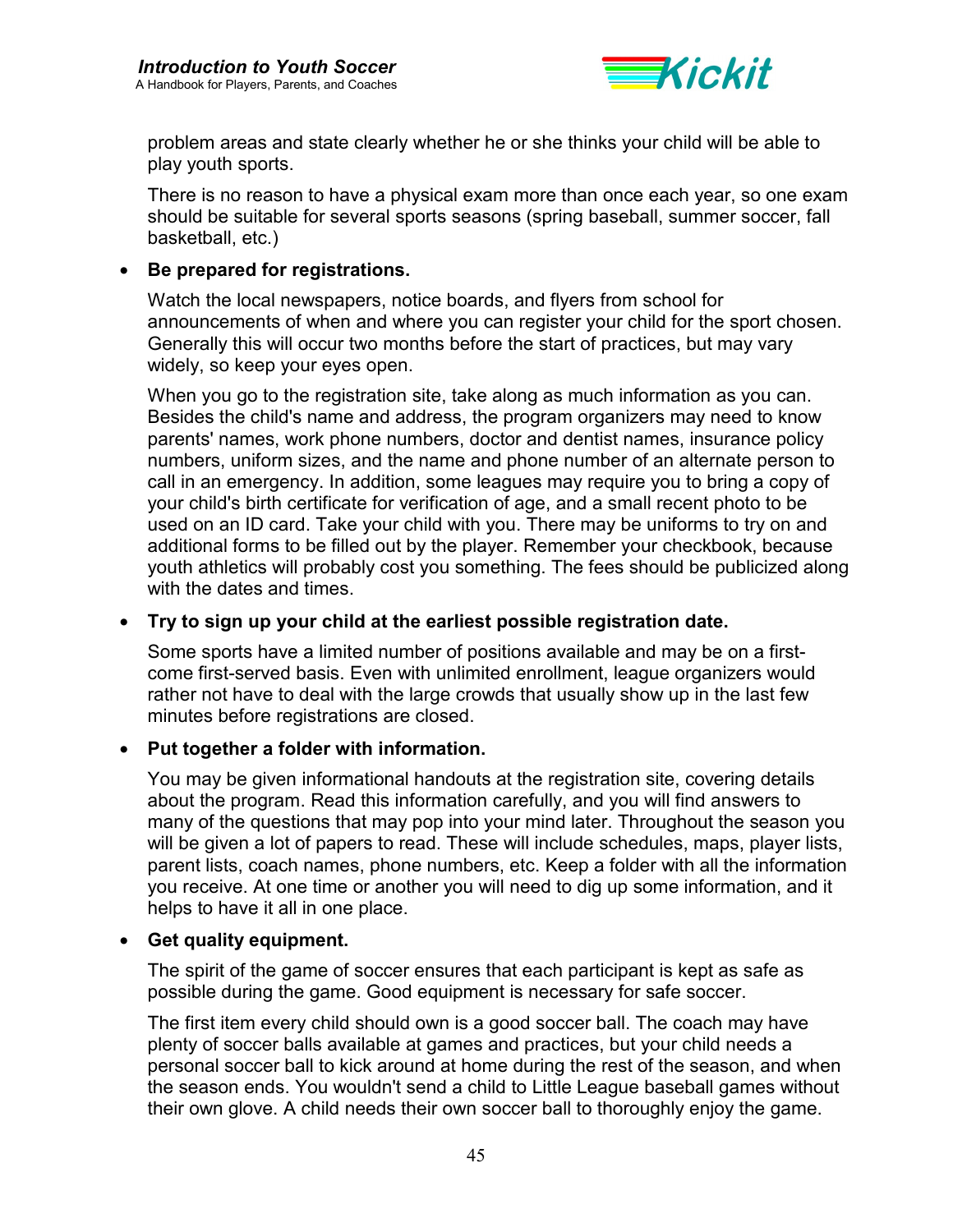

Write their name clearly on the ball with an indelible marker. Good, new soccer balls have a way of going home after games and practices in someone else's car.

(Continuing the baseball analogy, consider that for a child to play catch with mom or dad, it requires two baseball gloves, one for child and one for parent. When buying a soccer ball for your child, get a size 5 for yourself at the same time. There are plenty of little games the coach can teach you which you can play together with two soccer balls. Your interest in kicking a ball around may fan the spark of interest in your child. And you will certainly gain a sense of how incredibly difficult it can be to accurately kick a ball, a skill that seems so simple at first glance.)

The size of a soccer ball (3, 4, or 5) is usually printed on the ball. Size 3 balls have a circumference of 23 to 24 inches. Size 4 is 25 to 26 inches and size 5 is 27 to 28 inches.

The most preferred (and most expensive) soccer balls are made of hand-stitched leather. A close second in quality is hand-stitched synthetic leather, which is more than adequate for most youth players. If you have a ball with glued-on patches, instead of sewn on, be sure all patches are properly secured. Check the ball periodically during the season. If the edges or corners of patches are peeling, re-glue them and watch them closely. If the problem persists, return or replace the ball. Loose patches can leave nasty cuts on a soccer player.

The cheapest balls are molded from a single piece of plastic, and are very stiff. Do not buy one of those. A child will learn to fear the ball the first time it strikes them.

A proper uniform is also important to safe soccer. The soccer uniform consists of

- 1. comfortable, safe shoes
- 2. socks
- 3. shin guards
- 4. comfortable shorts
- 5. a jersey with a number on the back.

Anything else is a potential hazard. All jewelry is unsafe. Long hair may be tied with a ribbon, cloth, or rubber band. Never tie hair with clips or pins. Players wearing glasses should have plastic-rimmed or athletic glasses only, and a strap is required to keep the glasses attached to the player.

When buying for children, soccer shoes with replaceable cleats are a waste of money. Children grow out of them long before the cleats need replacing. Also, there is a danger of losing a loose cleat on the field, creating a hazard to other players. Soccer shoes should fit perfectly. Do not buy shoes too large, hoping to get another year of growth out of them. That first year will be so painful that the child will not want to return for another.

The rule of thumb for buying soccer shoes is to spend as little as possible, while providing the child with safe, well-fitting shoes. Used shoes can often be found for cheap or free at second hand stores or equipment exchanges.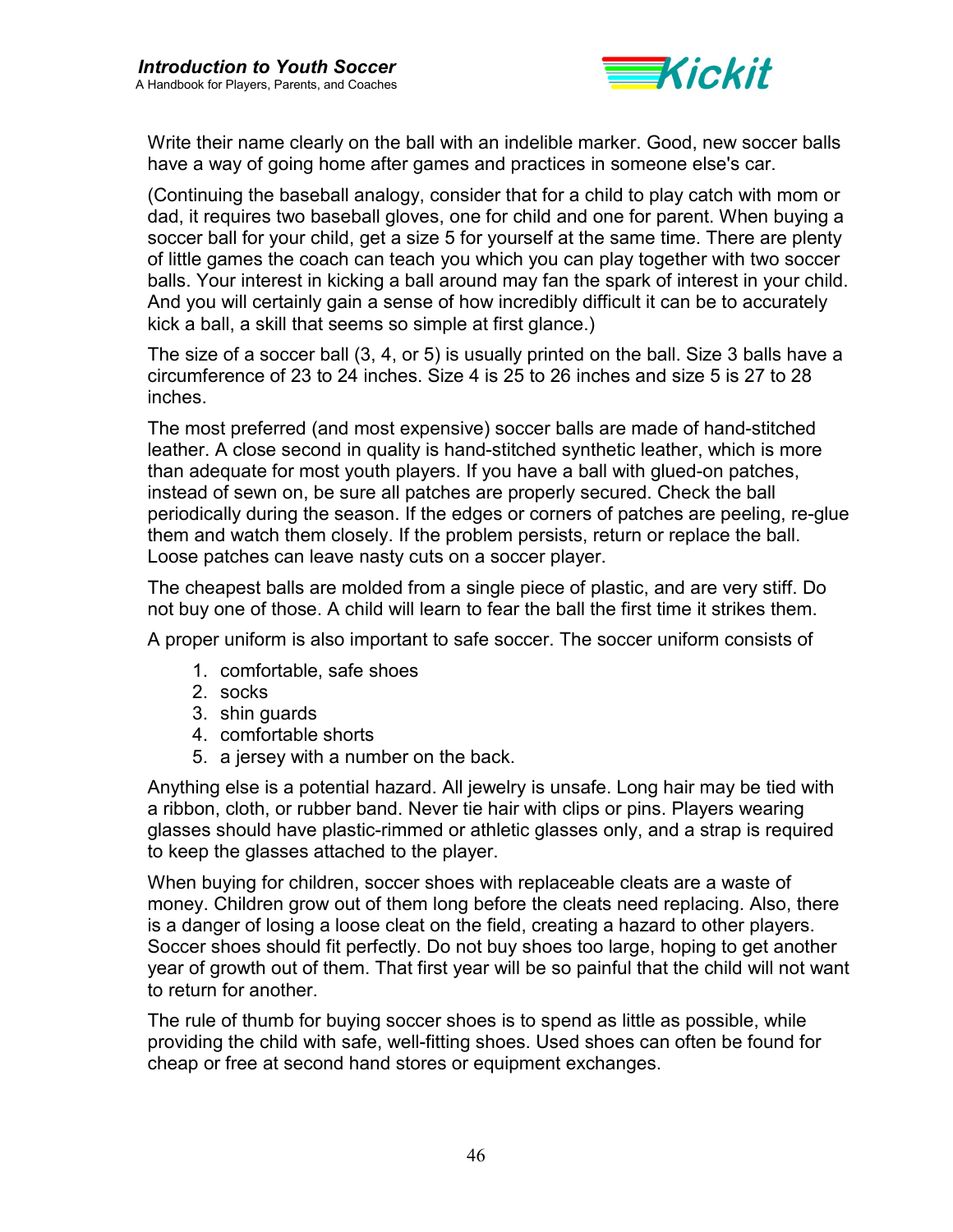

<span id="page-46-0"></span>All soccer players should wear shin guards at all practices and games. Leg injuries are the most common soccer injuries, and shin guards are the best prevention. Properly fitted shin guards cover the shin, but not the knee. Padded stirrups decrease the pain if a player is kicked in the ankle. The toughest shin guards have plastic inserts in cloth pockets, and often have an added layer of foam. The lightest and least protective are simply a foam layer sewn into a sock. If the shin guards you choose are a great hindrance to the player, consider trying a different style, but never let anyone play soccer without shin guards.

It is recommended that boys of any age wear an athletic supporter with a cup. For the youngest children, this is as much for familiarity as protection. A boy who learns basic soccer skills while wearing a cup will have less trouble adjusting to wearing one in later years when it is more necessary.

## **What should I do during the soccer season?**

Whether you volunteer to be a part of the soccer program or not, there are certain things that are expected of you, the parent. Some of these can be treated as errands, because they can be scheduled and accomplished in a certain amount of time. Others are parenting skills, which will help you in everyday life as much as in youth soccer. Here are some of those expectations, with a discussion of each.

#### • **Attend the parents' meeting.**

Each team should hold a meeting for parents early in the season, hopefully before the first practice. It is very important that all parents attend if possible. The meeting should make clear what is expected of the players, parents, and coach, and is an opportunity for the coach to find parent volunteers to arrange half-time and postgame treats, car pools, schedules, fund raising, and many other details. Once again, keep track of all handouts by keeping them together in a single folder.

#### • **Have your child attend practices and games whenever possible.**

School programs, summer camp, family weekends, and many other events may interfere with the schedule set up for the team. However, it is important that you make an effort to have your child attend practices and games as often as possible. If your child must miss a practice or game, be sure the coach is informed well in advance. This will allow time to modify practice drills and game lineups accordingly.

A team member who is sick should not be allowed to attend any game or practice. Besides the obvious problem of transmitting a disease to teammates, a tired or weak player is considerably more susceptible to injury.

#### • **Be there on time.**

You will be given a schedule of games and practices, including starting times. You will know when you are expected to be at each event, and you should know how long it takes to get from your home to the field. Figuring out when you should leave home in order to be on time is simple arithmetic. In fact, a good rule of thumb is to plan to be at your destination 5 minutes before the coach expects you. If the coach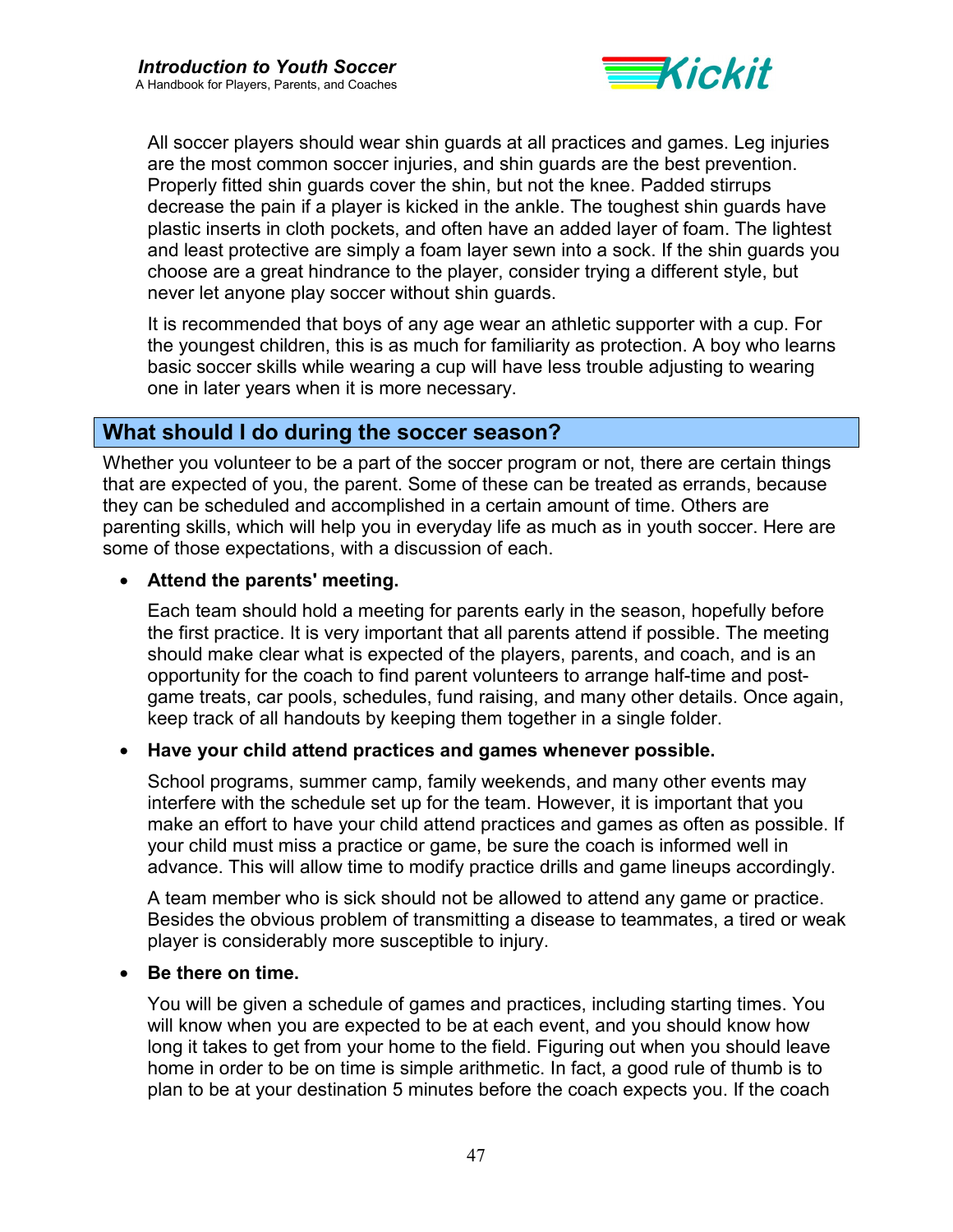

wants you at the field 20 minutes before the game, be there 25 minutes before the game. That way, a small unforeseen problem is not likely to cause you to be late.

### • **Teach your child the difference between playing to win and having to win.**

Everyone plays to win. It is the nature of play. The impulse to compare, compete, and achieve dominance and excellence is part of the human psyche. Accepting challenge aids in establishing a sense of one's self, of pride in success, and a realistic acceptance of strengths and weaknesses. However, the child's self concept still depends to a large extent on coaches' and parents' reactions to the child's efforts. If children are praised for making an effort, their self-esteem will improve faster than if they are praised for winning. This is because they try more often than they win and will therefore be praised more often.

Children who are praised only when they win may focus on the final score beyond healthy limits. A child who receives compliments just for trying is more likely to try again, whatever the outcome. Avoid putting importance on the final score, or the team's position in the standings. These might be suitable measurements for professional athletes, whose livelihoods depend on such comparisons, but they should be of minimal importance to children who play for fun.

The best way to help your child keep a proper perspective is for you to keep one yourself. The final score of a game is simply a comparison of the skill levels of two opposing teams. It should have no bearing on the self worth of any individual on either team. A team of 6-year-olds would probably be outscored by a team of 12 year-olds. That doesn't mean the 6-year-olds are any less special, just that they need skill development.

#### **We always play to win. We never have to win.**

#### • **Keep the importance of the sport where it belongs.**

Soccer is just a game, and does not take precedence over everything else. Do not change the family vacation you have been planning for a year, just because there is a soccer game that week. Missing practice to go to the beach for the weekend is perfectly suitable, provided you inform the coach in advance. On the other hand, soccer should not be at the bottom of your priority list, so that your child misses games and practices on a whim. Each player has a responsibility to teammates, and it is important that all players fulfill that responsibility by attending games and practices.

#### • **Avoid complaining to your child.**

At some point during the season, you may feel that it is getting to be too much. You are tired of driving, tired of washing dirty uniforms, tired of looking for that other shin guard. If it gets to that point, find someone to complain to other than your child. In surveys, children state that one of the most dreaded parts of youth athletics is when the parent says, "I drive you everywhere..." or "After all I paid to get you into this sport . . ." Do your complaining away from the children. Discuss it with other parents, the coach, the minister, your mother, anybody but the kids.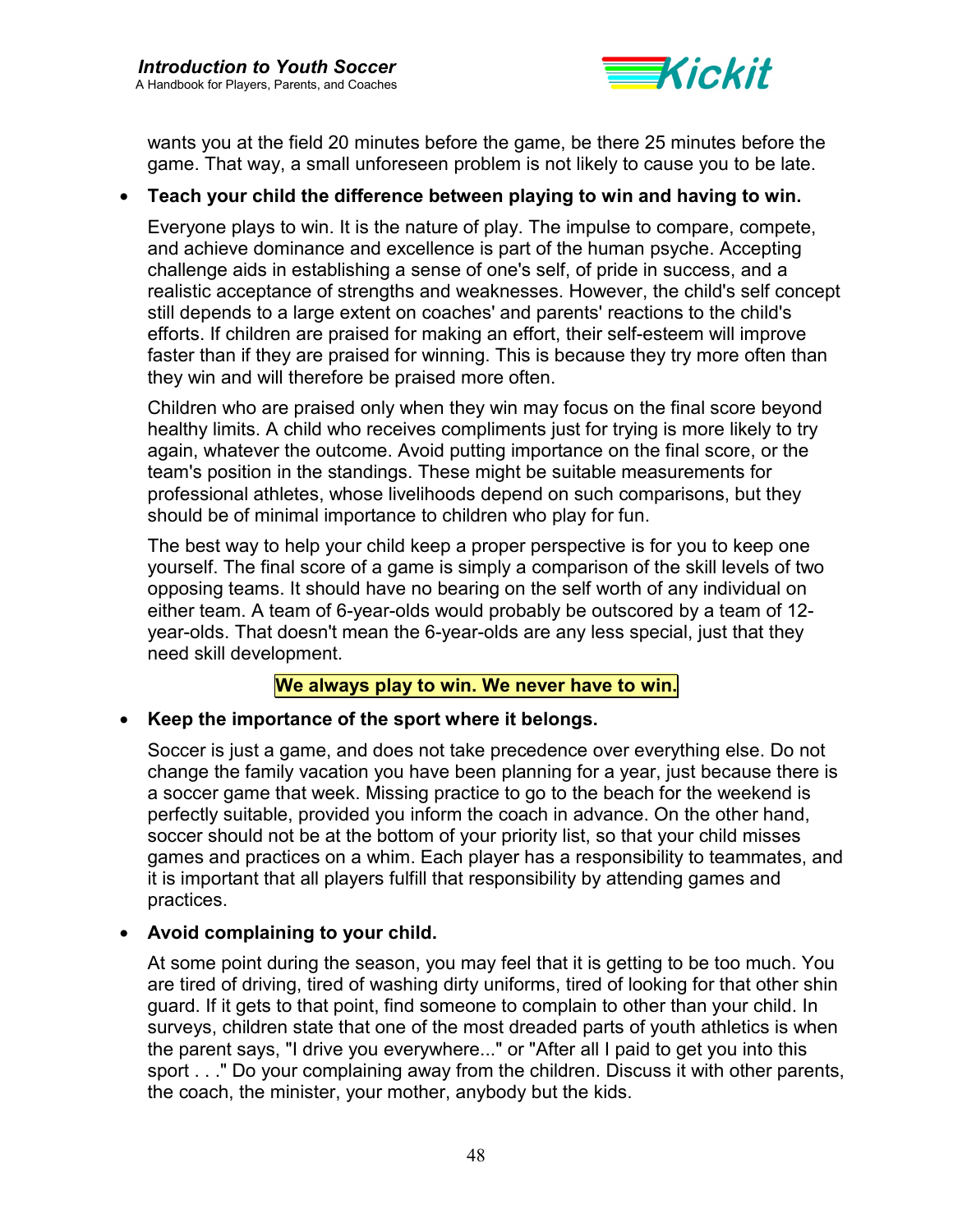

<span id="page-48-0"></span>Your children should also not be exposed to parents cutting down the other players on the team. A parent who complains about the lack of talent among the other kids on the team will cause their own child to see teammates in a bad light, destroying any chance of their child displaying true teamwork. Similarly, there is no purpose served in complaining about players on the opposing team.

### • **Exclude soccer from your punishment list.**

When your child breaks your personal rules, you may find it tempting and often useful to take away something enjoyable as a punishment. However, making Johnny miss a soccer game because he didn't clean his room causes hardship for more than one person. First, his teammates are forced to work harder to make up for the loss of a player. Second, the coach is forced to scramble to adjust lineups at the last minute. And third, you may be denying yourself the pleasure of seeing your child doing something pleasant. Everybody loses. Because soccer is a group effort, it is not suitable as an individual punishment. It may take some extra thinking, but try to find something else to use for punishment and discipline.

## **What should I do before each game?**

In the days, hours, and minutes leading up to each game, there are several things you can do to make the whole experience more enjoyable for your youngster.

#### • **Feed your child properly.**

When and what to feed your child before the game is an important subject. For three days before the game, players should eat as much as they like, as long as it is nutritious. That nutrition is what will keep them going through the game. In the 24 hours leading up to the game, they should eat meals which are lighter, though still high in nutrients. Have them drink plenty of fluids on game days; up to 2 quarts of plain water in one day if the weather is very hot.

A child who eats a healthy diet will not run short of any important nutrient during a soccer game. Athletic drinks that claim to replenish nutrients are of questionable value to children. The main thing they replenish is water, so the child may as well drink water before, during, and after the game. We all assume that professional football players drink a particular brand of sports drink, because the product logo is on the container on the sideline. Actually, those containers were free gifts from the sports drink company as a sly means of getting their product name on television without buying advertisement time. Those containers usually contain water, the drink preferred by professional athletes.

World class athletes make a big fuss about carbo-loading, inviting the media to watch them eat mass quantities of complex carbohydrates. The theory says that these nutrients will help their bodies convert food to energy more efficiently during their upcoming contest. There is no evidence that carbo-loading has any such beneficial effect for youth athletes. It is not a suitable practice for children, and should be avoided.

#### • **Make them rest.**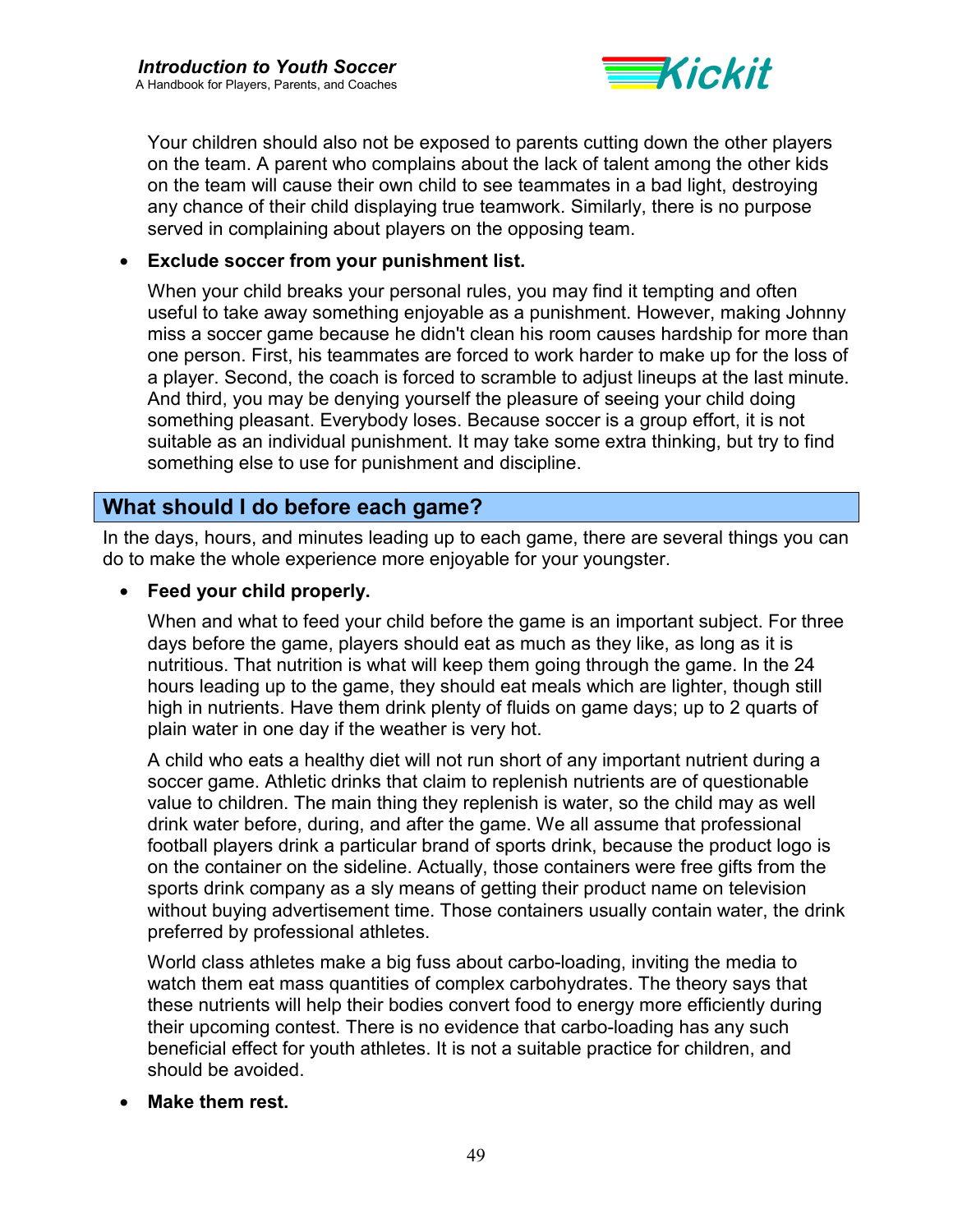

<span id="page-49-0"></span>Physical activity should be low in the hours leading up to a game. A child who goes into the game already tired has a greater chance of injury. If they insist on being active, suggest that they avoid anything vigorous.

#### • **Give encouragement.**

To keep professional athletes in the correct frame of mind, their coaches have to come up with an endless string of "pep talks." Youth athletes are somewhat less demanding. There are three simple phrases that generally do the job.



Say one or more of these phrases to your child before each game. Some kids claim the part of youth sports they like best is the encouragement they receive from their parents.

#### • **Be there on time.**

Pre-game warm-ups and team interaction are very important to making the player comfortable during the game. As stated earlier, try to get to the field 5 minutes before the coach expects you to be there. Plan ahead and leave home with plenty of time to spare.

## **What should I do while attending a game?**

As mentioned earlier, some parents put their children into sports to make it possible to have some time alone, away from the kids. For those parents, watching their child's soccer game is not important, and they should not feel pressured to attend. Other parents schedule their lives around their child's games, and wouldn't consider missing one. There are a few things expected of parents who attend the team's games.

#### • **Watch for signs of fatigue, stress, and injury.**

A child who is growing tired (either physically or mentally) is more likely to be injured, and should be removed from the field until rested. Children under age 8 are usually not able to pace themselves. They run to exhaustion, stop to rest a minute, then run to exhaustion again. This is not a good way to play soccer, but it is the way little kids play. If they are able to rest on their own, fine. But if they are having trouble with that and continue running while exhausted, they should be taken aside and forced to rest.

Stress and fatigue are displayed in several ways. A child who is accident prone may be too tired to be safe. Similarly, children who are involved in fights or other acts of rage may be trying to alleviate stress, which could better be controlled by the coach on the sideline. Exaggeration of injuries and intentionally getting into dangerous situations are also signs of stress and fatigue. If you believe your child is starting to have problems, mention it to the coach. You probably know your child's signs of fatigue better than anyone. Hopefully, the coach will have noticed it, too, and will be planning to bring your child to the sideline.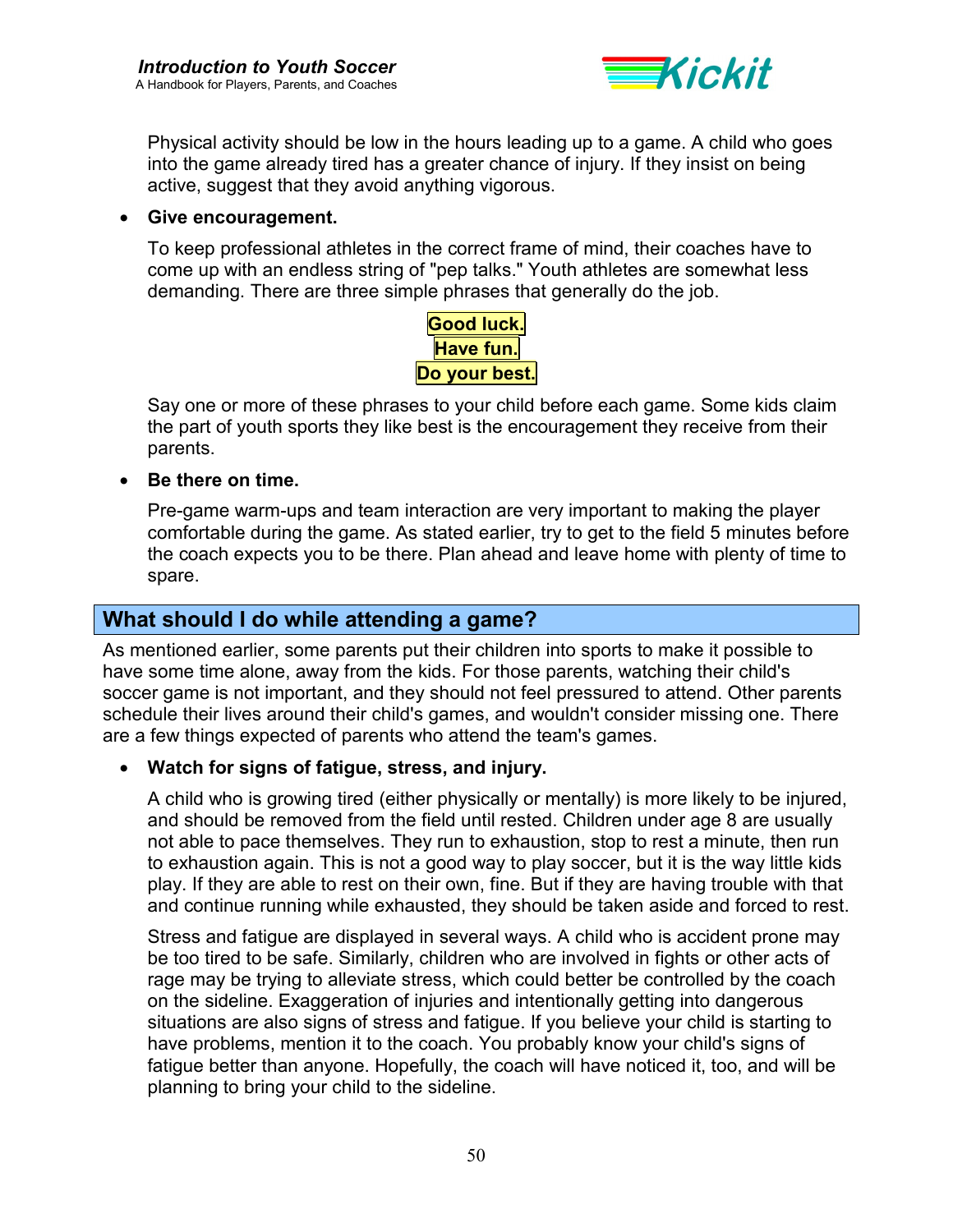

Displays of stress do not always call for removal from the game. It may take just an instant for the player to leave the stressful situation, recover, and return to play. Stress management is just one of the useful skills learned in soccer. Keep an eye open for problems that persist.

Even more importantly, watch for signs of injury. The most obvious sign is when the child is lying on the ground. That situation should be handled by a qualified person, hopefully the coach. The other common signs of injury are displayed while the child is in action. A child who limps or rubs a muscle is giving one of two signs. They may be actually injured and should be cared for before aggravating an injury, or they may be faking an injury. This is another sign of stress and fatigue and the player should be brought off the field until rested.

Symptoms that last for several days indicate that the player may be due for a break from the sport, and may need to be checked by a doctor.

#### • **Cheer from the sidelines, but choose your words carefully.**

Parents watching their children in youth sports are notorious for putting more importance on the game than necessary. Avoid becoming part of the stereotype. One way to keep your perspective on the game is to start every sentence with "good." Children want to hear their parents saying "Good pass", "Good shot", and "Good game." (They would rather not hear "Good grief".)

Youth soccer players make, on the average, one conscious decision every 5 to 10 seconds during the game. To make every decision correctly is virtually impossible, and jeers from the sideline after a bad decision are very demoralizing. After all, it was the player's decision, and the player is as aware of the outcome as anybody. Focusing on bad decisions is a sure way to make a child stop making decisions altogether. Besides, think of all those kids sitting home glued to the television, making no decisions at all. Which kind of child would you rather have?

On the other hand, avoid praising the team for the sake of praise. Compliments should be deserved. Fortunately, it is easy to catch the children doing a lot of things right during a game, and even to make it sound like a mistake is not a total disaster (which it rarely is.) A shot that sails over the crossbar is still a shot, which is probably better than getting no shots at all. Instead of saying, "Suzy, that shot was too high" (as if Suzy doesn't already know that), or "Good shot" (which it wasn't) just say "Good try" or "Nearly." Suzy will be more likely to try again later, possibly remembering what the coach told her in practice about proper shooting technique.

#### • **Support the coach and officials.**

The coach of your child's team is probably a volunteer, giving time and effort freely to help your child enjoy soccer. That coach deserves your support. As with the players' decisions on the field, no decision the coach makes during the game should be subject to your scrutiny. Any parent who believes they could do better should be coaching the team. If all parents on a team agree that the coach is violating the spirit of soccer (fairness, enjoyment, safety), they should approach the coach with constructive suggestions for improvement (not during a game, of course). If this does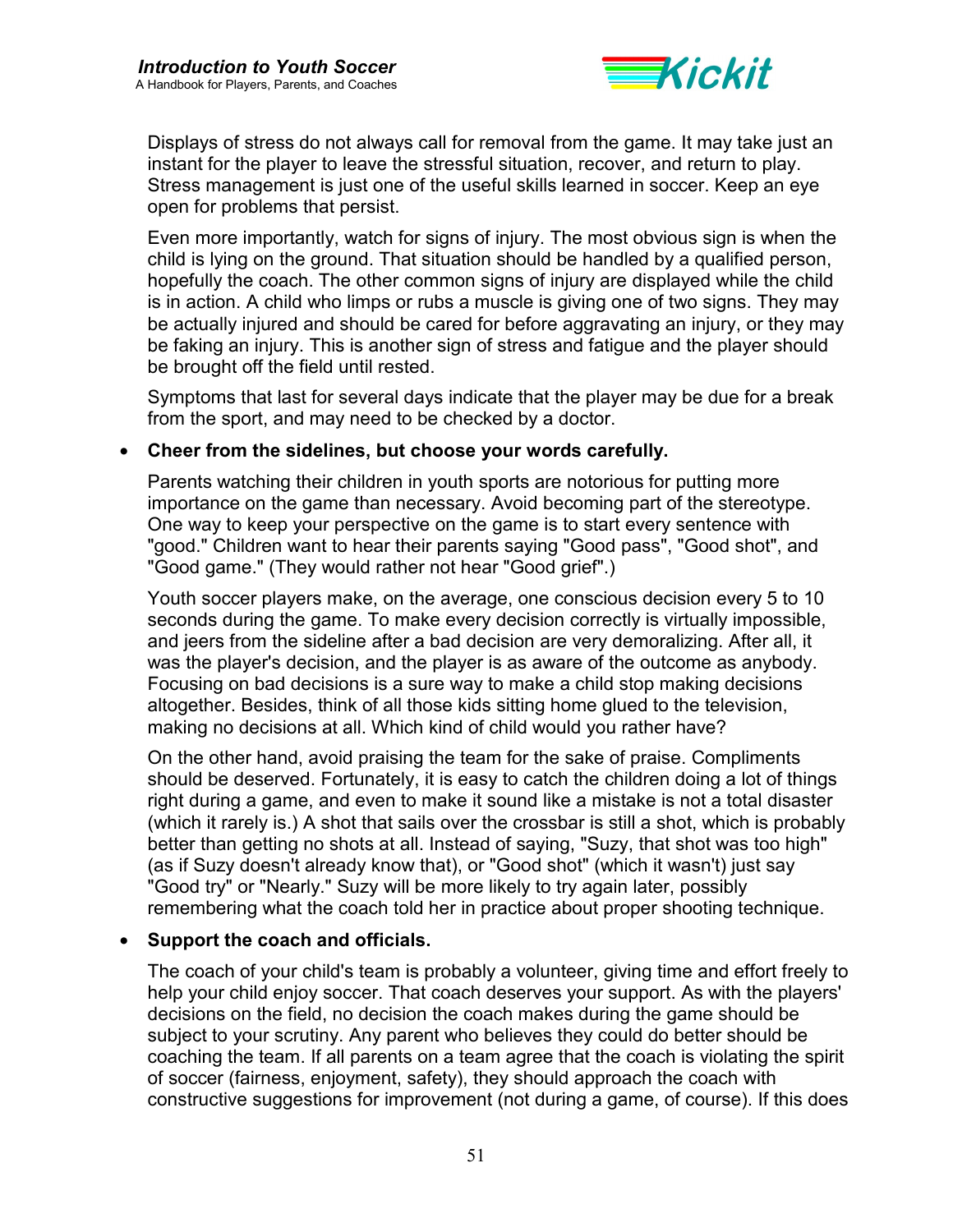

<span id="page-51-0"></span>not get results, parents may consider going higher up the chain of command and having the coach removed. This should be a last resort, used only if the parents have already found a coach and staff who can take over and do a better job with the team.

There is no place in youth sports for dissension. The coach and parents should make it clear to everyone before the season starts. Any player dissenting an official's decision will be removed from the game by the coach. Any coach dissenting a decision will be removed from the sidelines by the parents. Any parent dissenting a decision will be removed from the area by other parents or the coach. Any violator can return to their original status after they cool down and admit their error.

## **What should I do after attending a game?**

Parents who attend the game are asked to do each of the following after the game.

#### • **Applaud the team.**

Each youth soccer game should end with the two teams shaking hands with each other on the field. After handshakes, both teams will come to their respective sides of the field. Give them a big round of applause as they leave the field. They did their best and they deserve your applause.

### • **Compliment your child.**

Win, lose, or tie, your child wants to hear that you appreciated every effort they made during the game. All it takes is to touch them on the shoulder and say "Good game." All the pain, fatigue, and stress from the game will vanish. If you do this within earshot of other players on the team, it may give an extra boost to your child's selfesteem. Most of all, be sincere. Regardless of the outcome, the team did have a good game, simply because they participated. To try is better than to not try at all, and your child should be commended for that. Touch your child on the shoulder and be sincere.

#### **"Good game."**

#### • **Avoid criticism.**

Soccer players recognize their own mistakes as soon as they make them, and they remember them for weeks. They don't need parents to point out that they should have passed to Billy instead of losing the ball to a defender. Do not point out any mistakes while the emotions of the game are still present. It may take days to find the proper moment, but if you must mention particular mistakes, you must be willing to wait. Then, make it sound like constructive suggestions, maybe in the form of questions. "What do you think you could have done instead of losing the ball? Let's go to the park and practice doing it a different way." (Note that it is not a "better" way or the "right" way. It's just a different way.)

The best you can do is to avoid criticizing altogether. Most children beat themselves up enough, and can generally work through their soccer mistakes alone. Some will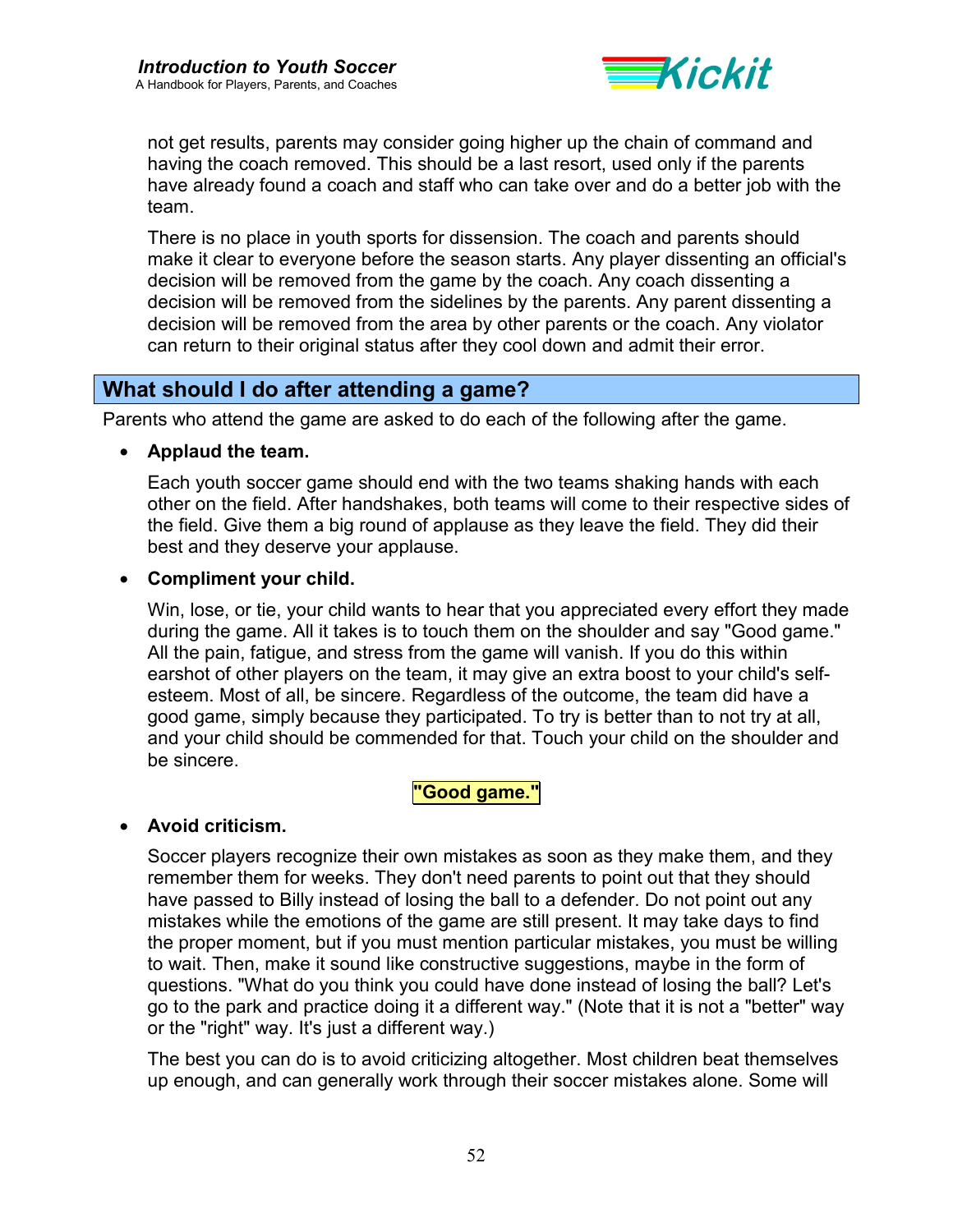

<span id="page-52-0"></span>even go to the coach to ask how they can stop making a particular mistake. Minor problems like these tend to work themselves out.

### **What should I do after all games, whether I attend or not?**

#### • **Make your child rest, drink fluids, and cool down.**

A soccer game can take a lot out of a child, but the emotions generated can keep a player going in high gear for hours afterward. Try to get your child settled down soon after the game so their body can begin restoring the energy it lost during the game. A good coach will start an emotional cooldown at the same time as the physical cooldown.

Vigorous activity like soccer can deplete the fluids in the body. Drinking plain water is the best way to restore them. Have your child drink water until he or she feels full, then have them drink one more cupful.

### • **Avoid celebrating victories while ignoring defeats.**

A parent or coach who promises pizza and ice cream if the team wins is setting up the team for a big disappointment, because a loss becomes a double loss. In fact, the kids need the special treats most after a loss, to show them that they still have your support. If the team wants to plan a party, pick a certain game day and plan the party for after that game. If they win, it becomes a victory celebration. If they lose, it is still a celebration; that they all went onto the field together and did their best. Parents may want to skip these parties entirely, or make themselves as invisible as possible, making it clear that the party is entirely for the players. Besides, it can get pretty messy at the pizza parlor when a dozen 8-year-olds are released in there.

### • **Remind your child about playing to win vs. having to win.**

In some cases, a child cannot stop brooding about a loss. It is often acceptable to let a child think about it for a while. But if it goes too far, he or she must be reminded of the difference between playing to win and having to win. If a player puts forth his or her best effort, then that player is a winner, regardless of the final score. Your child is still a special person, and deserves your respect even more for trying.

A child who cannot stop gloating after a win may have a bigger problem. It is nice to remember the victories, when a little decision had a big effect on the outcome of a game. But players must keep a sensible perspective, and not put too much importance on the final score. Remind your child that the final score is just a measure of skills, not of an individual's self worth.

## **What should I do throughout the year?**

On or off the field, in any month of the year, there are things you can do to help your child enjoy soccer more.

• **Set a good example with fairness.**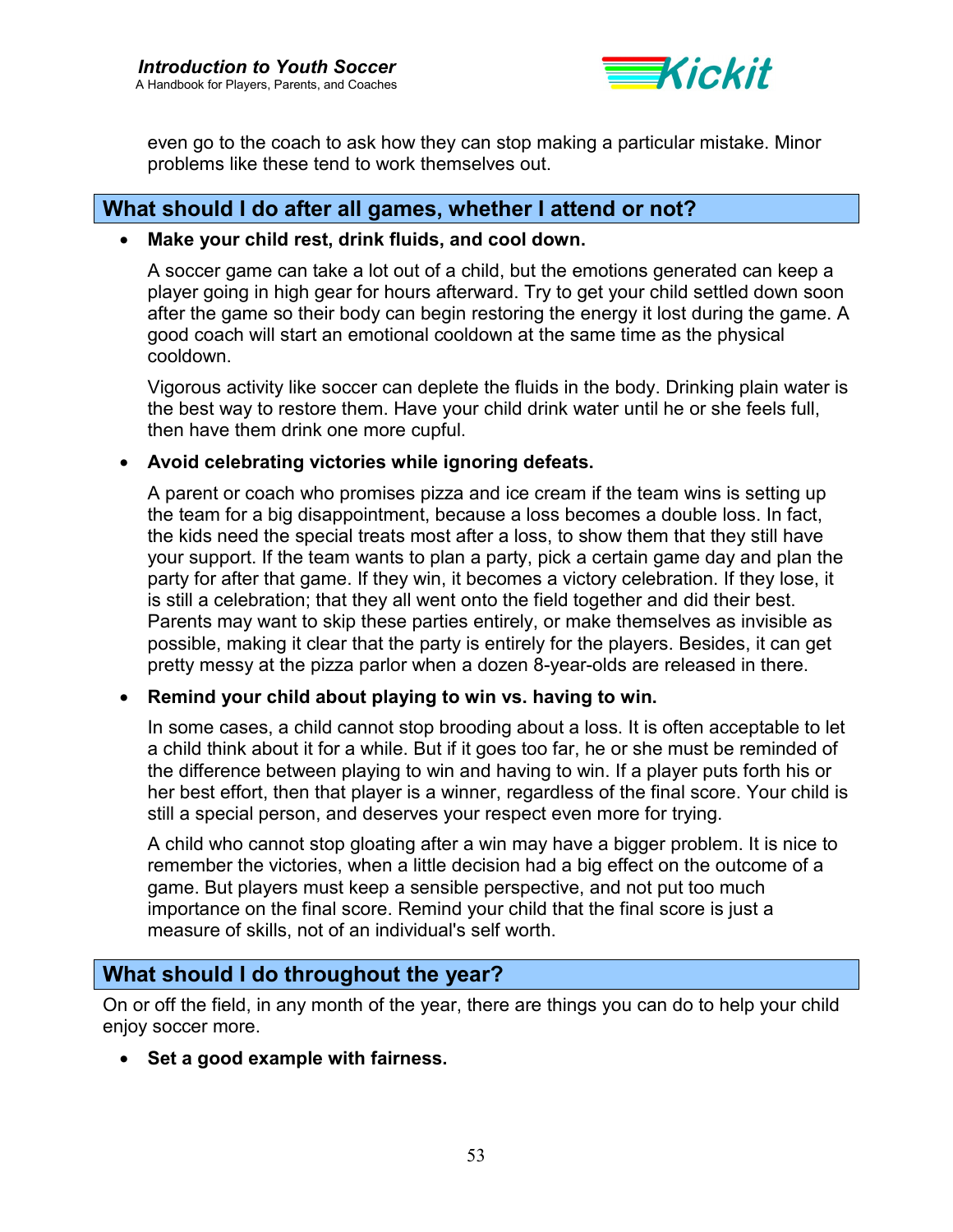

<span id="page-53-0"></span>Your child will notice if you are fair in your everyday dealings with your family and other people with whom you have contact. Their actions will reflect your attitudes. To play fair on the soccer field, children must be taught to play fair off the soccer field, and the best way to teach fair play is by example. Giving equitable attention to all children in the family is a good start.

### • **Participate in adult athletics.**

Athletics should be a lifetime activity. Unfortunately, this fact is not completely accepted by some. The 40-year-old who complains of tennis elbow is ridiculed, and the middle aged marathon runner hears suggestions that he should stop doing that and take up something more normal. Fortunately, the trend is swinging toward more people continuing vigorous physical activity for more years.

Once again, this is a valuable lesson your child can learn by your example. Your son or daughter will feel better about being in sports if you enjoy yourself in some physical activity. You may not want to do something as vigorous as soccer, but there are plenty of other options. Briskly walking several blocks each evening may be enough to keep your heart beating for a few extra years. Let your child know that you are expecting healthy benefits from your exercise, and that you are enjoying yourself. If you are not enjoying yourself, change activities until you find one you like.

### • **Avoid competing with your child.**

Another annoyance to children in sports is the parent who compares his or her own abilities (real or imagined) to those of the child. The child knows it is going to be a bad conversation when it starts with "When I played sports in high school..." Parents who continue to wear high school letter jackets, twenty years after graduation, are an endless source of embarrassment. There are even parents who play in adult sports leagues and brag to their children about how great the adult team is doing, while the kids are going winless for the season.

Don't be one of these parents. The kids are playing soccer for their own reasons, and those reasons probably don't include "to be better than dad."

### **What if my child finds he or she dislikes soccer?**

As much as we soccer folks try to deny it, soccer is not the best game for all children. Occasionally, a child with announce that they would like to quit the team. However, it is usually not a good idea to let your child quit a sport in mid-season until all other possibilities have been considered. Talk with your child and listen closely to figure out what the real problem is. For example, your child may complain that there is "Too much running." But if you know they love to run, then the real answer lies elsewhere. Examine how they interact with other players, parents, and coaches. Talk with the coach and staff to see if they have noticed any problems. If the problem is that your child's personality does not mesh with the spirit of soccer, then so be it. You should still encourage your child to complete the season, and treat it as just another learning experience. Quitting in the middle of the season is not fair to teammates and coaches.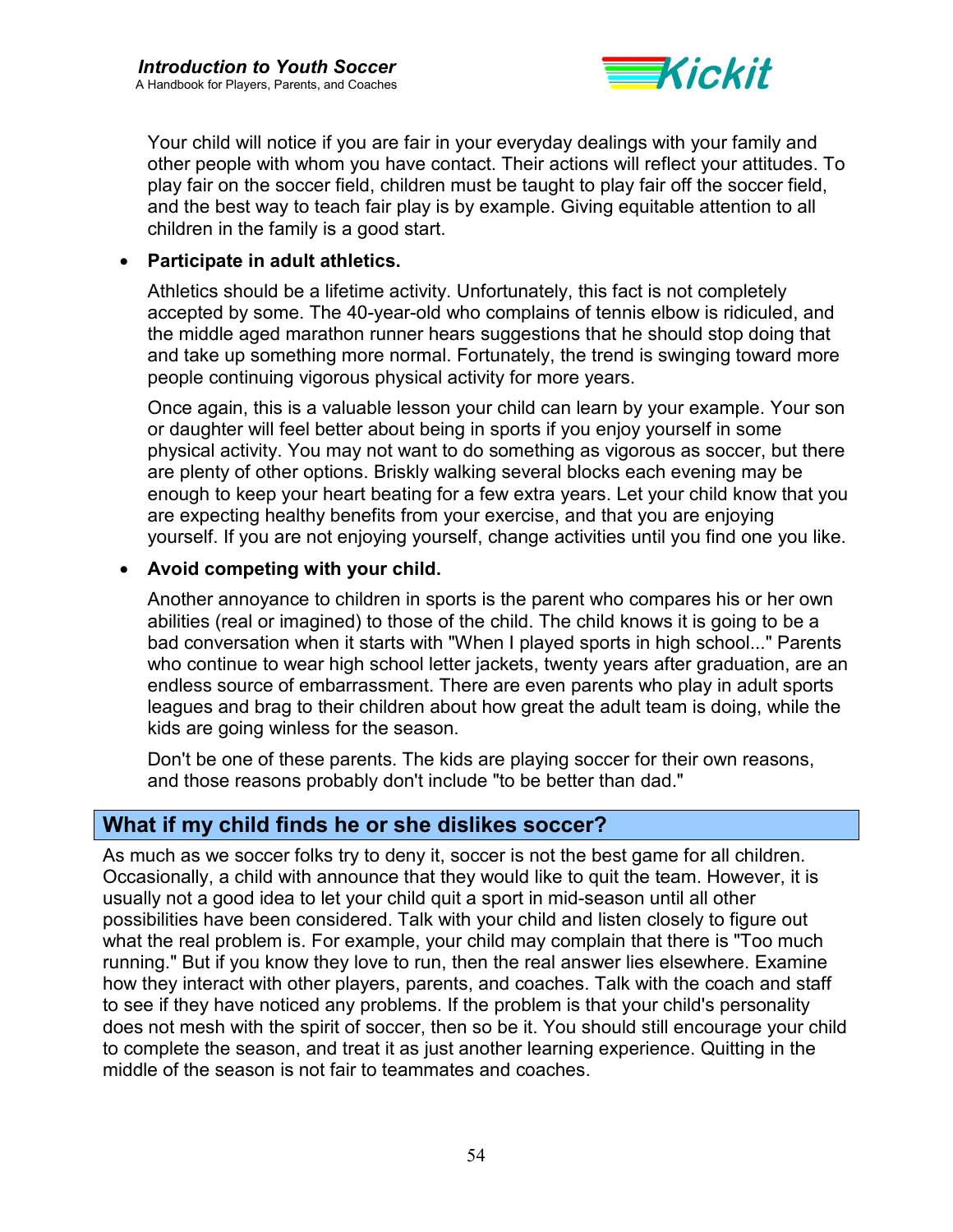

# <span id="page-54-0"></span>**Parents Who Go Too Far**

Since their beginnings in the 1940s, organized youth sports have managed to become a part of life in America. Unfortunately, fun-based youth sports are now showing some signs that they may not last much longer. The most glaring weakness is a growing number of adults putting massive pressure on their children. Anyone who stays around youth athletics for a short time is sure to encounter a parent who seems to push their child too hard, demand too much of the coach and team, and justify their actions by saying they love their kids and want only the best for them. These people will stop at nothing to reach their unrealistic goals. They berate their own children and the rest of the team for not performing at a professional level. They harass coaches and other parents, file lawsuits, and threaten league organizers if their child does not make the first string team. Often they will volunteer to coach the team, then use that position of authority to apply even more pressure. Having to face these sorts of problems is causing players and volunteers to leave youth sports organizations forever.

If you were to suggest to these overbearing adults that they were putting too much importance on a game, they would likely think you were joking. But it's no joke. Families lucky enough to change their habits before reaching a tragic end often express surprise at how easily and imperceptibly they came to be that way. The problem creeps up on the family, and those who aren't careful are quickly swept away. It is possible to avoid the trap if you examine some common sports myths and know some typical warning signs.

## **Myths of youth sports**

Parents who are starting the downward spiral into obsession with their child's athletics invariably believe one or more of the following myths.

## **Sports make a great career.**

This is the main reason that parents give for pushing their children too hard in youth sports. "If Johnny can turn pro, he will make a lot of money and we can all retire young and wealthy." The truth is, sports make a lousy career, and that goes double for soccer in America. Look at a few aspects of professional soccer.

### **The odds:**

Professional soccer leagues have failed several times in this country, and there is no reason to believe that any will succeed in the near future. There are currently about 200 people who can be called professional soccer players in North America, actually making a living wage at it. There are maybe a few dozen non-player jobs that require actual soccer training. Nationally, there are probably fewer than 30 job openings in this sport each year. Since there are several million youth soccer players in the US, with the numbers growing every year, the odds of your child landing one of those jobs are nearly identical to your odds of winning a major lottery.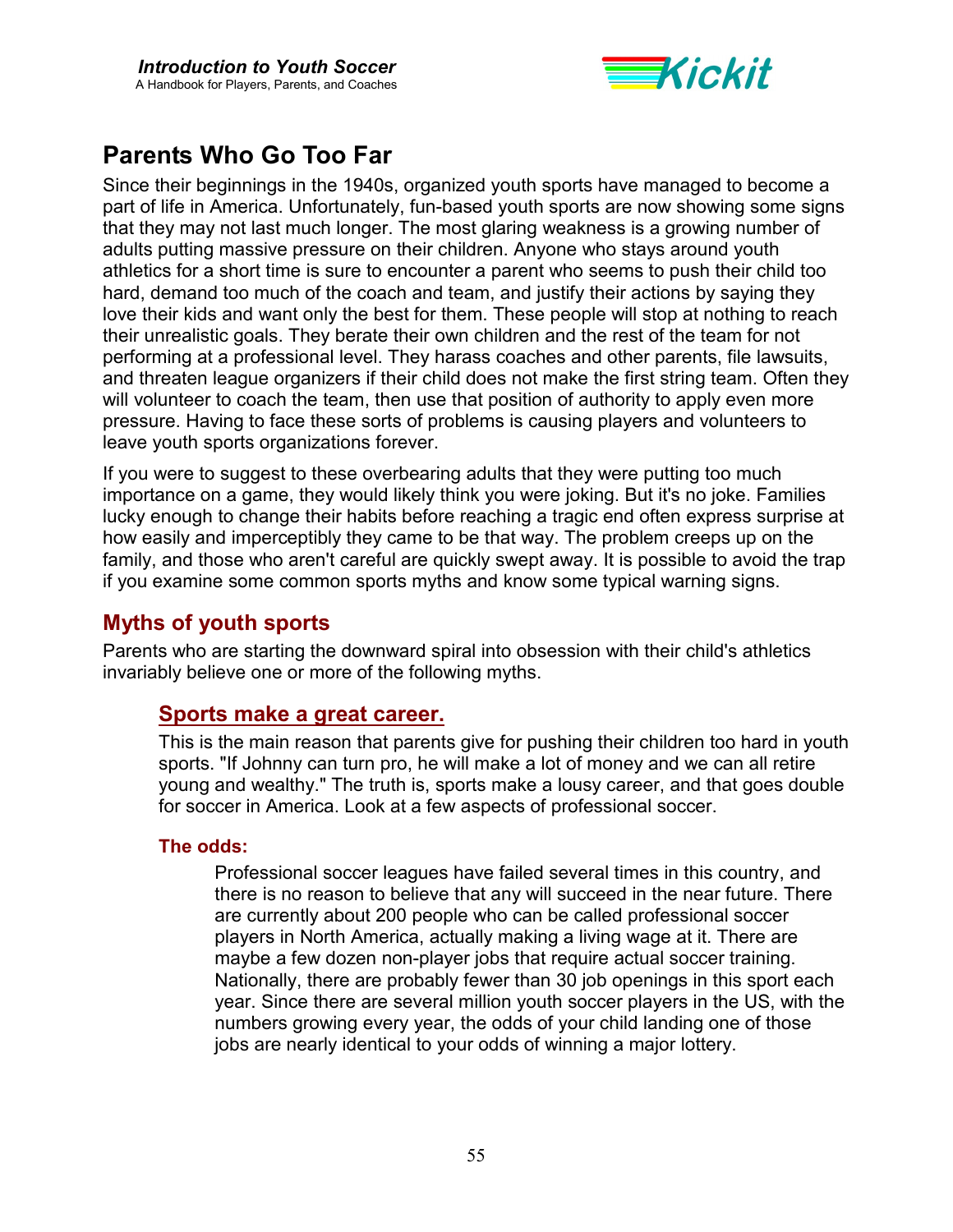

#### **The commitment:**

Entering the lottery is easy. Just hand over the money and you are in. A professional sports career takes a lot more than that. Top level recruiters will not even look at a player who has not taken the high-commitment route. Players must attend special camps, often for several months at a time. Realistically, they must live away from home if they plan to become adequately trained. They must pay for private coaches and private tutors. They must own the best, most expensive equipment, play against the best opponents in the world, suffer huge physical, psychological, and emotional pressures, and shell out thousands of dollars. In addition, they must have total support from their entire family and must be totally dedicated to the sport. Even if a parent is willing to put himself and his child through all of that, he will still find that there are a thousand other parents who have done the same thing. That means another thousand kids are trying for those same 30 job openings in professional soccer.

#### **The job description:**

Travel. Play a game. Sit around and wait. That's it. The spare time is unbearable. What is there to do when you spend 20 hours of each day in a hotel room in some nondescript city? No wonder so many professional athletes turn to drugs. The boredom is incredible, and the salaries in American professional soccer are quite low.

As you can easily see, a successful career in soccer is virtually impossible and of questionable value in this country.

### **Athletic ability will get my child a college scholarship.**

Don't bet on it. Parents who say this are confusing big time sports like college football with small time sports like college soccer. Football programs are given multi-million-dollar budgets. Soccer programs are given T-shirts and socks. If all the soccer parents chip in, they might be able to paint lines on the field. Almost nobody gets a free ride through college on a soccer scholarship. The money is just not there. If the kids who base their futures on the dream of soccer scholarships would redirect half of their soccer energy toward their school homework, they would double their chances of receiving some of the billions of dollars available through academic scholarships. In addition, they would have an education to fall back on when they turn 28 and are considered too old for professional soccer.

## **Sports build character, sportsmanship, and self-esteem.**

No serious student of sports still believes this cliché It seems that the intense spotlight on sports is able to highlight the character that exists in a child, but not alter it. As Heywood Hale Broun said, "Sports do not build character. They reveal it." An athlete may observe how he or she handles victory and defeat after each game, and change some personal habits as a result. But it is not the sport that makes this change. It is the athlete. They could just as well do this by observing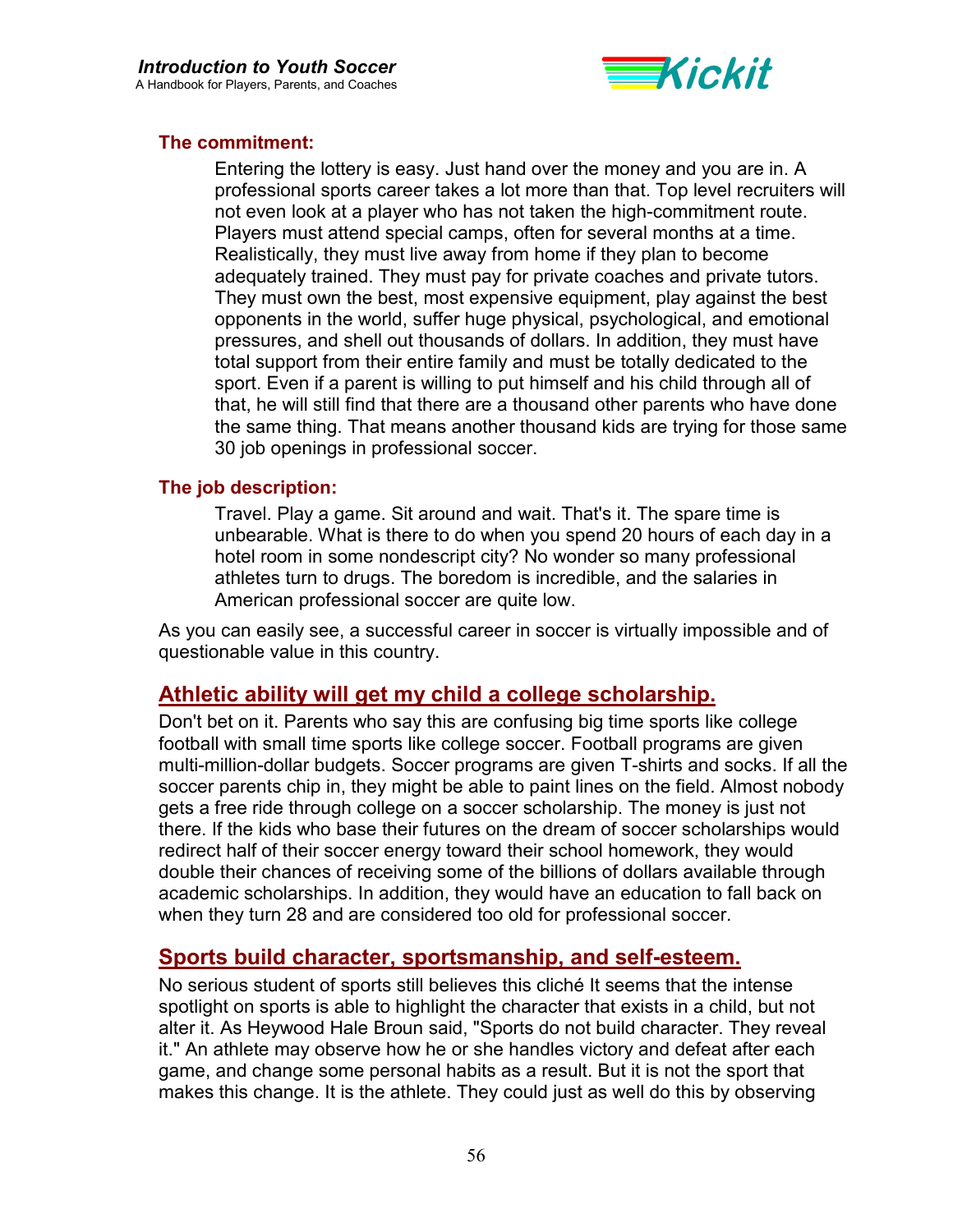

victories and defeats in the classroom or around the dinner table. Any character that is built while participating in athletics would probably have been built just as well outside of athletics.

Similarly, children almost never learn sportsmanship by playing organized sports. If they pout after a loss or get smug after a win, or display good sportsmanship at all times, that is probably something they have learned at home. Occasionally they will meet a coach who guides them in controlling negative emotions, helping them exhibit a more positive attitude about the game. Once again, it is not the sport that caused the change. It is the influence of the coach. It could just as easily have been the influence of the person who hands out the grades at school or the paychecks at work. Any parent who goes into youth sports expecting to find a coach who will be a superb positive influence on their child's personality is heading for disappointment, because such coaches are scarce.

A child gains self-esteem by establishing and reaching realistic goals and by being praised by peers and authority figures like parents, teachers, and coaches. Sports offers many such opportunities, both in winning and in losing. But, if handled properly, most non-athletic experiences can have an equal effect on self-esteem. Self-esteem, like character and sportsmanship, are built internally.

## **Doing well in sports helps you do well in life.**

This myth is being disproved nearly every day by one professional athlete or another. Certainly there are the grand old men and women of sports who have enjoyed additional success after finishing short, successful athletic careers. But for each story of success there is one of failure. For each Joe Dimaggio, there is a Jimmy Foxx. Jimmy hit 58 home runs in a single year, knocked in some hits that won the World Series, held several batting records, and earned \$250,000 per year when that was an incredibly high baseball salary. Jimmy Foxx died a pauper, living in a shack. His only meals for the last years of his life were provided by his son, who had to drop out of high school and take a job to pay for food.

There are similar stories in all walks of life. For each wealthy businessman whose business is flourishing, there is some poor soul whose company failed. For each well-loved politician, there is another who is despised. There is no special magic to sports that keeps athletes from going down the road to failure, or moves them any faster up the road to success. The presence or absence of sports in one's life seems to have no connection to the outcome of that life. This is not to say that physical activity has no effect on longevity, because it certainly adds years to your life. However, the quality of those extra years is not based on whether that exercise was part of a professional athletic career or not.

## **Warning signs of overbearing parents**

Parents who are starting the downward spiral into obsession with their child's athletics invariably exhibit one or more of the following symptoms.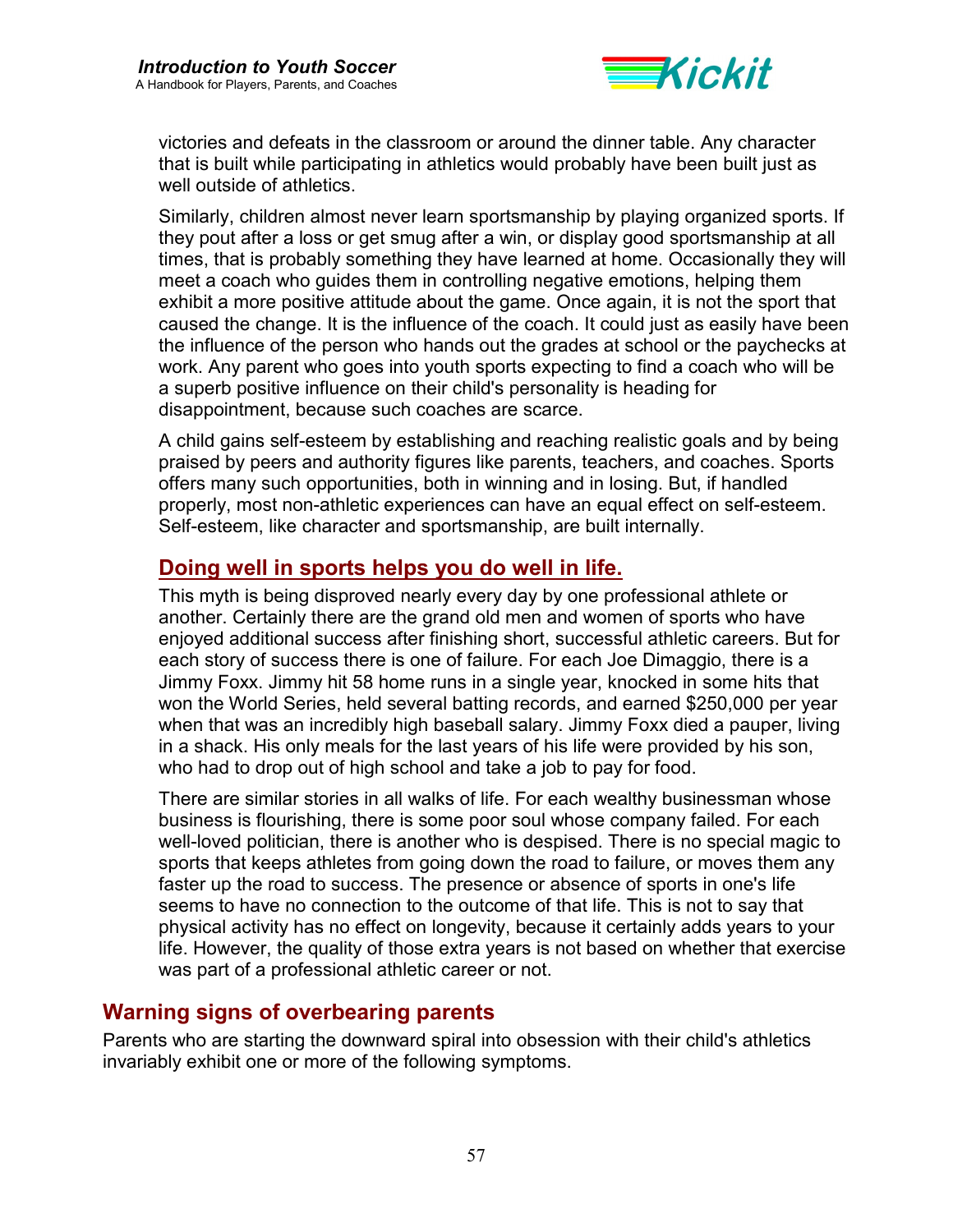

## **They take seriously any coach who says their child has "potential."**

All children have infinite potential, and this potential can be pointed in any direction. No one in the world can accurately tell which child will become a success in soccer. Anyone who claims to have that ability is probably trying to get you to give him a lot of money. Players develop at different speeds. One child may develop a good set of skills by age 8 and then stop improving altogether. Meanwhile, all of his teammates will continue to improve until they pass that level, leaving the early achiever far behind. Even mental toughness, one of the qualities a soccer career requires in abundance, comes in spurts. A player who seems to have the desire and drive at age 10 often loses interest by age 12. The onset of puberty and the sudden and natural discovery of the opposite sex have stopped more than one youth athlete from reaching the levels suggested by early success.

## **They tell themselves, "I know what is best for my child."**

Any parent who uses this as an argument to put an unwilling child into a sport should stop and think. Though they probably can make better decisions than their child (mainly because kids haven't fully developed their decision making skills), neither the parent nor the child can possibly have enough evidence to make a sensible decision about which level of soccer the child should play. Usually, such a choice is made to meet the goals of the parent, not the child. This goes for parents who push their children into music, art, medicine, or law as well. These parents remind me of the revolutionary who preached to the crowd, "Comes the revolution, there will be wine flowing in the streets." A meek voice from the crowd responds, "But I don't like wine." The revolutionary says, "Comes the revolution, you'll like wine." Some parents are willing to shove sports down their child's throat, like it or not.

## **They tell others, "I want my child to have everything I never had as a child."**

Admittedly, this is a characteristic of many parents, both in and outside of youth sports. It may even be a positive attitude in cases where, knowing that parents derive pleasure from his gains, a child develops a drive to succeed. Realistically, it is impossible to gratify more than a tiny fraction of our wishes, so this mechanism becomes abnormal when used to excess. In other words, truly believing it is possible to give a child everything the parents never had is unrealistic. If you stay with youth sports long enough, you will undoubtedly meet parents who never stop trying to reach the limit of this fantasy. Healthy parents know their limits.

## **They tell their child, "You will thank me later."**

Just this morning, hundreds of children got out of bed at three o'clock so they wouldn't miss their five o'clock ice skating lessons. They all have one thing in common; a parent who dreams of the child in a professional hockey or figure skating career. In their mind, this brilliant career will be capped off by the player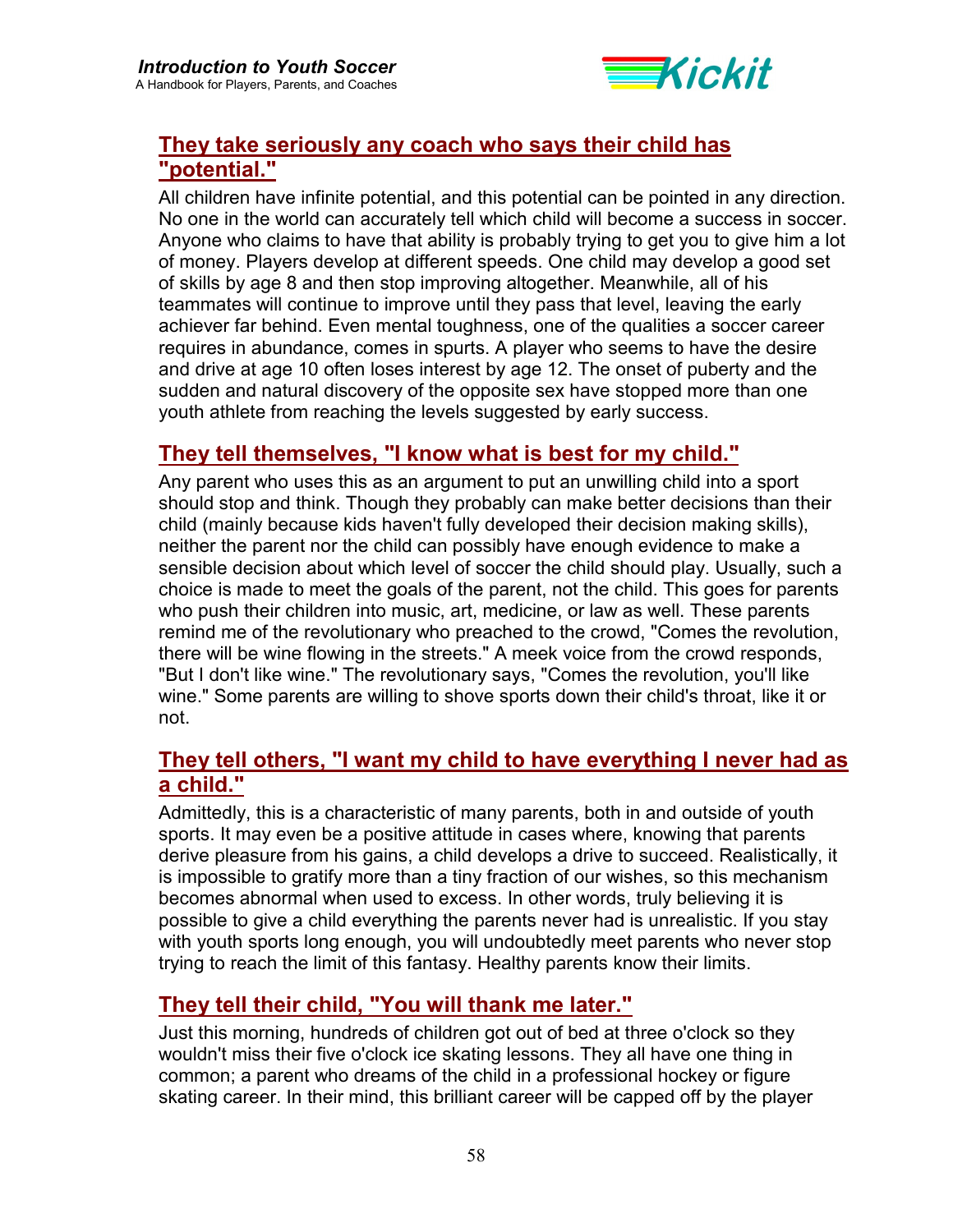

thanking their parents for everything. With the full support of highly paid coaches, these parents are willing to deprive their children of sleep and spend thousands of dollars to meet their own unrealistic goals. The truth is that concentrated training at an early age does not produce a better athlete. In fact, the most common result of early intensive training is a child who hangs up his or her skates before becoming a teenager, spending the rest of their life idle. They have seen the pain of athletics, and want no part of it.

Any parent who expects a child to thank them for this cruelty is somewhat out of touch with reality, and more than a little egotistical. Any joy the parent derives from parenting should appear during parenting, not after the child grows up. If the child brings additional joy after the job of parenting is done, that is an extra benefit, but the reasonable parent does not expect it.

## **They question the decisions of refs and coaches.**

The coaches and officials in organized youth sports are both necessary and useful. The program could not exist without them, and their decisions are therefore beyond reproach. To question their choices is to question their very presence in the program. Even if you only do this mentally, without saying a word to anyone, you should feel guilty. A parent who thinks they could consistently make better decisions than the coach or ref, should be out there, volunteering to coach or ref. Parents who are not willing to volunteer should leave the decisions to the people who are.

One common result of parental interference in coaching is that qualified, competent coaches leave the sport forever. Obviously, this is bad for the sport.

There comes a time when parents have to let their kids learn about life, and youth sports is a great start to learning valuable lessons besides how to pass, dribble, and shoot. Among the lessons learned by children in youth sports are:

- o **Not all coaches and referees are fair. This may ease the shock when they find out that not all bosses are fair.**
- o **Coaches don't always have the time or inclination to worry about whether something they say might bruise a player's feelings. This may prepare them for a world that does not always have the time or inclination to worry about their feelings.**
- o **No matter how wonderful mommy and daddy tell them they are, there are plenty of other kids just as wonderful. This will make it easier for their egos to handle the blow of the inevitable day they discover that mommy and daddy were wrong and they are not the center of the universe after all.**

A child can learn lessons from any coach, whether that coach is perfect or not. Questioning that coach's methods and practices is denying the child a valuable learning experience.